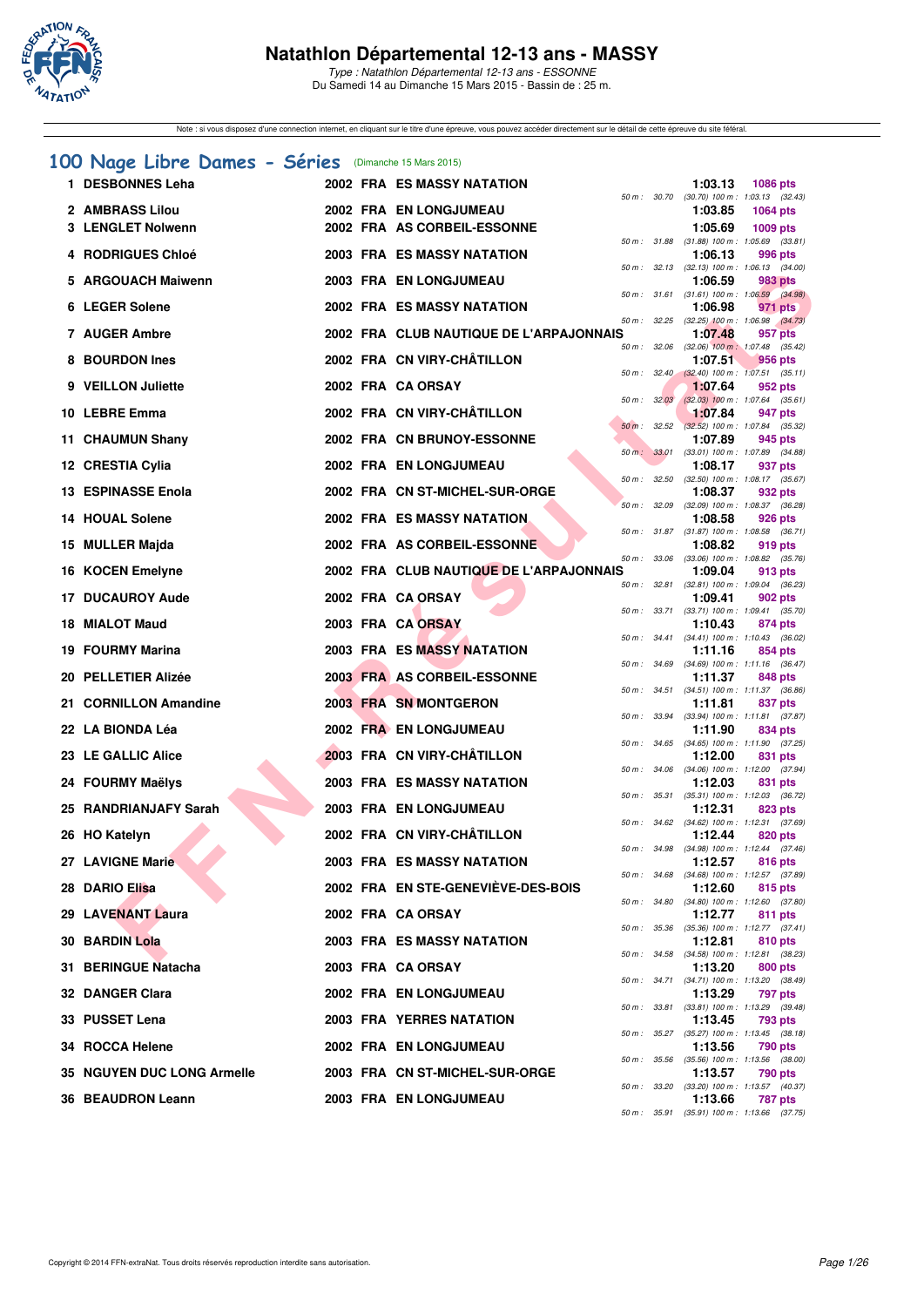

Type : Natathlon Départemental 12-13 ans - ESSONNE Du Samedi 14 au Dimanche 15 Mars 2015 - Bassin de : 25 m.

#### **100 Nage Libre Dames - Séries (suite)**

|     | 37 ROTTIERS Margot            |  | <b>2002 FRA EN LONGJUMEAU</b>           |              |              | 1:13.88 | 782 pts                                                 |
|-----|-------------------------------|--|-----------------------------------------|--------------|--------------|---------|---------------------------------------------------------|
|     | <b>38 THOMAS Marie-Emilie</b> |  | 2002 FRA EN LONGJUMEAU                  |              |              | 1:14.64 | 50 m: 35.10 (35.10) 100 m: 1:13.88 (38.78)<br>762 pts   |
| 39  | <b>FAVRY Mathilde</b>         |  | 2002 FRA CN VIRY-CHÂTILLON              | 50 m: 35.23  |              | 1:14.81 | $(35.23)$ 100 m : 1:14.64 $(39.41)$<br>758 pts          |
| 40. | <b>MABIRE Jessica</b>         |  | <b>2002 FRA YERRES NATATION</b>         |              | 50 m : 35.51 | 1:15.16 | $(35.51)$ 100 m : 1:14.81 $(39.30)$<br>749 pts          |
| 41. | <b>CHESNEAU Justine</b>       |  | 2003 FRA ES MASSY NATATION              |              |              | 1:15.65 | 50 m: 35.18 (35.18) 100 m: 1:15.16 (39.98)<br>736 pts   |
|     | 42 RICARD Elsa                |  | 2003 FRA CLUB NAUTIQUE DE L'ARPAJONNAIS | 50 m: 36.22  |              | 1:15.91 | $(36.22)$ 100 m : 1:15.65 $(39.43)$<br>730 pts          |
|     | 43 LAUNAY Maelle              |  | 2002 FRA CN ST-MICHEL-SUR-ORGE          | 50 m : 36.26 |              | 1:15.98 | $(36.26)$ 100 m : 1:15.91 $(39.65)$<br><b>728 pts</b>   |
|     | <b>44 DUCLOYER Clara</b>      |  | 2002 FRA EN LONGJUMEAU                  | 50 m : 36.38 |              | 1:16.67 | $(36.38)$ 100 m : 1:15.98 $(39.60)$<br>711 pts          |
|     | 45 BERGER Paoline             |  | 2002 FRA CN ST-MICHEL-SUR-ORGE          |              | 50 m : 36.11 | 1:16.83 | $(36.11)$ 100 m : 1:16.67 $(40.56)$<br>707 pts          |
|     | 46 VETTRAINO Roxane           |  | 2002 FRA EN DRAVEIL                     |              | 50 m: 37.05  | 1:16.96 | $(37.05)$ 100 m : 1:16.83 $(39.78)$<br>704 pts          |
| 47  | <b>DAMMENE Chloé</b>          |  | 2002 FRA CN VIRY-CHÂTILLON              |              |              | 1:16.99 | 50 m: 37.31 (37.31) 100 m: 1:16.96 (39.65)<br>703 pts   |
| 48  | <b>ROUSSEAU Caroline</b>      |  | 2002 FRA BONDOUFLE AMICAL CLUB          | $50 m$ :     | 35.76        | 1:17.13 | (35.76) 100 m: 1:16.99 (41.23)<br>700 pts               |
|     | <b>49 GUILLEMONT Camille</b>  |  | <b>2003 FRA YERRES NATATION</b>         | $50 m$ :     |              | 1:17.18 | 36.24 (36.24) 100 m : 1:17.13 (40.89)<br>698 pts        |
|     | 50 MENDJOUR Myriam            |  | 2003 FRA US RIS-ORANGIS                 | 50 m: 35.96  |              | 1:17.20 | (35.96) 100 m: 1:17.18 (41.22)<br>698 pts               |
|     | 51 SALPIN Maelie              |  | 2003 FRA EN LONGJUMEAU                  |              | 50 m : 37.42 | 1:17.88 | $(37.42)$ 100 m : 1:17.20 $(39.78)$<br>681 pts          |
|     | 52 SEURAT Amandine            |  | 2002 FRA CN VIRY-CHÂTILLON              |              | 50 m : 37.31 | 1:18.20 | $(37.31)$ 100 m : 1:17.88 $(40.57)$<br>673 pts          |
|     | 53 LESPAYANDEL Anna           |  | 2003 FRA US RIS-ORANGIS                 |              |              | 1:18.25 | 50 m: 37.42 (37.42) 100 m: 1:18.20 (40.78)<br>672 pts   |
| 54  | <b>BELIMAM Ghizlene</b>       |  | 2003 FRA AS CORBEIL-ESSONNE             |              | 50 m : 38.89 | 1:18.60 | $(38.89)$ 100 m : 1:18.25 $(39.36)$<br><b>664 pts</b>   |
|     | 55 REMILA Lydia               |  | 2003 FRA CN VIRY-CHÂTILLON              |              |              | 1:19.15 | 50 m: 37.51 (37.51) 100 m: 1:18.60 (41.09)<br>651 pts   |
| 56  | <b>ATTIK Nour</b>             |  | 2002 FRA EN STE-GENEVIEVE-DES-BOIS      |              | 50 m : 37.80 | 1:19.40 | $(37.80)$ 100 m : 1:19.15 $(41.35)$<br>645 pts          |
|     | 57 MOUGNE Tea                 |  | 2003 FRA SCA 2000 EVRY                  | 50 m: 37.90  |              | 1:19.68 | (37.90) 100 m: 1:19.40 (41.50)<br>638 pts               |
| 58  | <b>CELAUDOUX Alexandra</b>    |  | 2003 FRA CN BRUNOY-ESSONNE              | 50 m: 36.26  |              | 1:19.78 | (36.26) 100 m: 1:19.68 (43.42)<br>636 pts               |
|     | 59 BRINDEJONC Laura           |  | 2003 FRA ES MASSY NATATION              |              |              | 1:20.06 | 50 m: 37.65 (37.65) 100 m: 1:19.78 (42.13)<br>629 pts   |
| 60. | <b>BERTELOOT Justine</b>      |  | 2003 FRA SN MONTGERON                   | 50 m : 39.34 |              | 1:20.84 | (39.34) 100 m: 1:20.06 (40.72)<br>611 pts               |
|     | 61 BOSSET Eva                 |  | 2002 FRA CN VIRY-CHÂTILLON              |              |              | 1:21.02 | 50 m: 37.78 (37.78) 100 m: 1:20.84 (43.06)<br>607 pts   |
|     | 62 MALHERBE Lea               |  | 2003 FRA SN MONTGERON                   | 50 m : 37.38 |              | 1:21.31 | $(37.38)$ 100 m : 1:21.02 $(43.64)$<br>601 pts          |
|     | 63 HENRIQUES Maily            |  | 2003 FRA CN BRUNOY-ESSONNE              | 50 m : 37.64 |              | 1:21.94 | $(37.64)$ 100 m : 1:21.31 $(43.67)$<br>586 pts          |
|     | 64 MERLEVEDE Laura            |  | 2002 FRA SCA 2000 EVRY                  |              | 50 m : 38.81 | 1:22.23 | $(38.81)$ 100 m : 1:21.94 $(43.13)$<br>580 pts          |
|     | 65 GAIFFIER Agathe            |  | 2003 FRA CA ORSAY                       |              |              | 1:22.27 | 50 m: 38.42 (38.42) 100 m: 1:22.23 (43.81)<br>579 pts   |
| 66. | <b>DEVIGNE Annaëlle</b>       |  | 2002 FRA CN VIRY-CHATILLON              |              | 50 m : 39.66 | 1:22.37 | $(39.66)$ 100 m : 1:22.27 $(42.61)$<br>577 pts          |
|     | 67 DAPOIGNY-RANGEARD Loane    |  | 2002 FRA CN VIRY-CHATILLON              |              |              | 1:22.74 | 50 m: 40.91 (40.91) 100 m: 1:22.37 (41.46)<br>568 pts   |
|     | 68 BELIN Amelie               |  | 2002 FRA COULIS NATATION                | 50 m : 39.48 |              | 1:23.09 | (39.48) 100 m: 1:22.74 (43.26)<br>561 pts               |
| 69. | <b>MORA Emma</b>              |  | 2002 FRA EN DRAVEIL                     |              | 50 m : 39.16 | 1:23.13 | (39.16) 100 m : 1:23.09 (43.93)<br>560 pts              |
| 70  | <b>REMILA Myriam</b>          |  | 2003 FRA CN VIRY-CHÂTILLON              | 50 m : 38.95 |              | 1:23.21 | $(38.95)$ 100 m : 1:23.13 $(44.18)$<br>558 pts          |
| 71  | <b>FOGLIA Melissa</b>         |  | 2002 FRA CLUB NAUTIQUE DE L'ARPAJONNAIS |              |              | 1:23.44 | 50 m: 39.42 (39.42) 100 m: 1:23.21 (43.79)<br>553 pts   |
| 72  | <b>PLANES Janice</b>          |  | 2003 FRA MORSANG ESSONNE NATATION       |              |              | 1:24.29 | 50 m : 40.12 (40.12) 100 m : 1:23.44 (43.32)<br>535 pts |
|     |                               |  |                                         |              |              |         | 50 m: 39.92 (39.92) 100 m: 1:24.29 (44.37)              |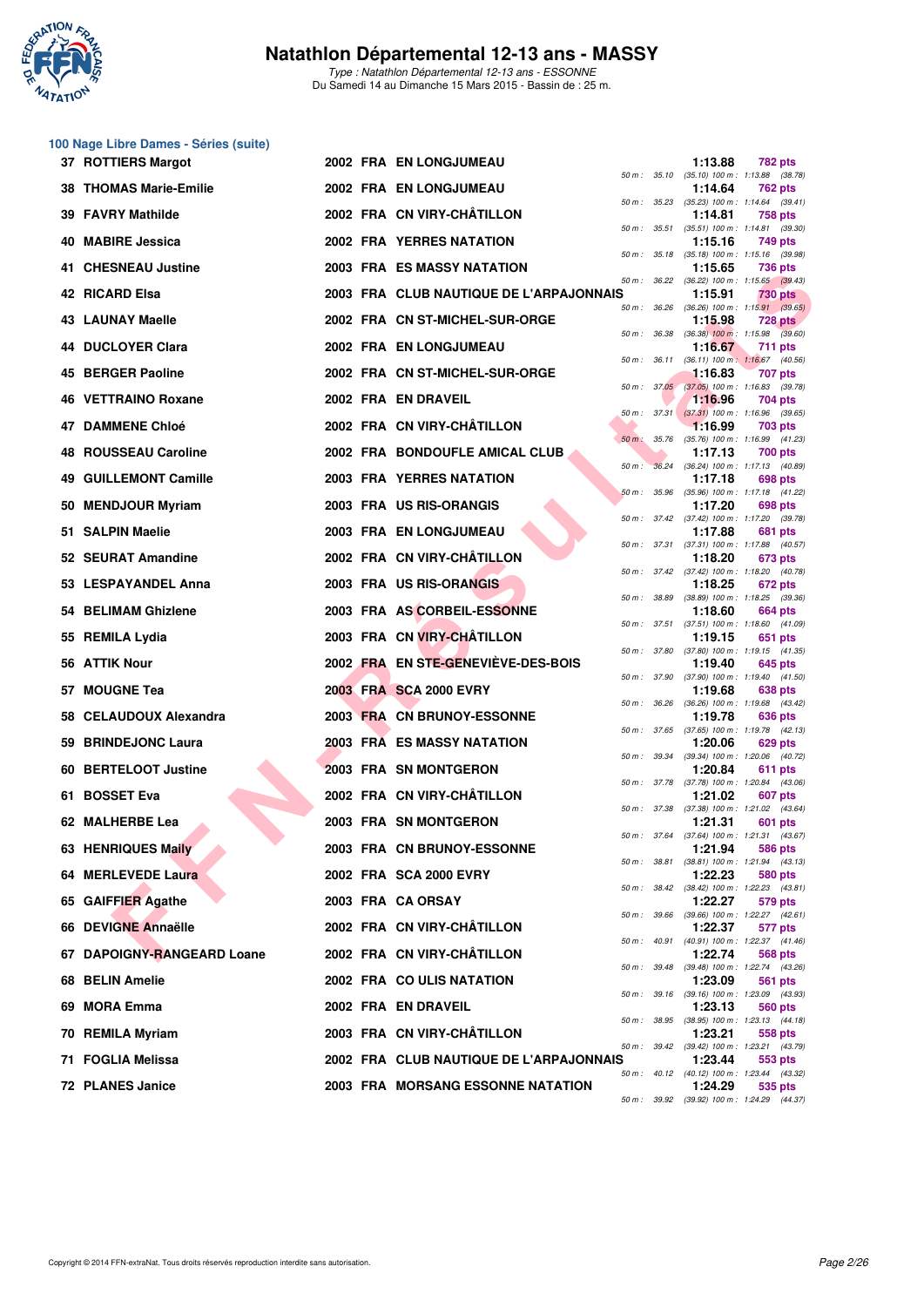

Type : Natathlon Départemental 12-13 ans - ESSONNE Du Samedi 14 au Dimanche 15 Mars 2015 - Bassin de : 25 m.

#### **100 Nage Libre Dames - Séries (suite)**

| 73 BENBEHOUCHE Maria           |  | 2003 FRA US RIS-ORANGIS                  |          |                | 1:25.12 | 517 pts                                                        |
|--------------------------------|--|------------------------------------------|----------|----------------|---------|----------------------------------------------------------------|
| 74 BENARD Emilie               |  | 2003 FRA SN MONTGERON                    |          |                | 1:25.34 | 50 m: 41.34 (41.34) 100 m: 1:25.12 (43.78)<br>512 pts          |
| 75 CHERIA Yasmine              |  | 2003 FRA AS CORBEIL-ESSONNE              |          |                | 1:25.37 | 50 m: 40.56 (40.56) 100 m: 1:25.34 (44.78)<br>512 pts          |
| <b>76 MORVAN Charlotte</b>     |  | <b>2002 FRA YERRES NATATION</b>          |          |                | 1:25.89 | 50 m: 41.23 (41.23) 100 m: 1:25.37 (44.14)<br>501 pts          |
|                                |  |                                          |          |                |         | 50 m: 40.78 (40.78) 100 m: 1:25.89 (45.11)                     |
| 77 ELIE Anouk                  |  | <b>2003 FRA ETAMPES NATATION</b>         |          |                | 1:25.96 | 499 pts<br>50 m : 40.72 (40.72) 100 m : 1:25.96 (45.24)        |
| <b>78 LANGLET Isaline</b>      |  | 2003 FRA SN MONTGERON                    |          |                | 1:26.02 | 498 pts                                                        |
| 79 CLUZAUD Chloe               |  | 2003 FRA BONDOUFLE AMICAL CLUB           |          | 50 m : 39.90   | 1:26.27 | $(39.90)$ 100 m : 1:26.02 $(46.12)$<br>493 pts                 |
| 80 JAILLARDON Lana             |  | 2002 FRA CN ST-MICHEL-SUR-ORGE           |          | 50 m : 39.99   | 1:26.68 | $(39.99)$ 100 m : 1:26.27 $(46.28)$<br>484 pts                 |
| 81 DESNOS Anae                 |  | 2003 FRA CN VIRY-CHÂTILLON               |          | 50 m : 40.69   | 1:26.97 | (40.69) 100 m: 1:26.68 (45.99)<br>478 pts                      |
|                                |  |                                          |          |                |         | 50 m: 41.65 (41.65) 100 m: 1:26.97 (45.32)                     |
| 82 SAINT-PAUL Fantine          |  | 2002 FRA EN STE-GENEVIEVE-DES-BOIS       |          |                | 1:27.09 | 476 pts<br>50 m: 41.37 (41.37) 100 m: 1:27.09 (45.72)          |
| 83 ATTIK Syrine                |  | 2003 FRA EN STE-GENEVIEVE-DES-BOIS       |          |                | 1:27.32 | 471 pts                                                        |
| 84 GUEZENNEC-LOVITON Sara-Lisa |  | <b>2002 FRA MORSANG ESSONNE NATATION</b> |          |                | 1:28.02 | 50 m: 39.84 (39.84) 100 m: 1:27.32 (47.48)<br>457 pts          |
| 85 KHELIL Léa                  |  | <b>2002 FRA MORSANG ESSONNE NATATION</b> | $50 m$ : |                | 1:28.16 | 41.80 (41.80) 100 m : 1:28.02 (46.22)<br>455 pts               |
|                                |  |                                          |          | $50 m$ : 42.63 |         | (42.63) 100 m: 1:28.16 (45.53)                                 |
| 86 LEGOUX Elodie               |  | 2003 FRA EN DRAVEIL                      |          |                | 1:28.32 | 451 pts<br>50 m: 41.74 (41.74) 100 m: 1:28.32 (46.58)          |
| 87 LAMADON Lena-Bella          |  | 2002 FRA US RIS-ORANGIS                  |          |                | 1:29.11 | 436 pts                                                        |
| <b>88 MARTINEZ Marine</b>      |  | 2003 FRA AS CORBEIL-ESSONNE              |          |                | 1:30.43 | 50 m: 42.25 (42.25) 100 m: 1:29.11 (46.86)<br>411 pts          |
| 89 XIONG Lana                  |  | 2003 FRA US GRIGNY                       |          |                | 1:31.46 | 50 m: 42.23 (42.23) 100 m: 1:30.43 (48.20)<br><b>391 pts</b>   |
|                                |  |                                          |          |                |         | 50 m: 43.05 (43.05) 100 m: 1:31.46 (48.41)                     |
| 90 CARIO Laure                 |  | 2002 FRA CN VIRY-CHÂTILLON               |          | 50 m : 39.26   | 1:31.71 | <b>387 pts</b><br>(39.26) 100 m: 1:31.71 (52.45)               |
| 91 ARCHAMBEAU-MASSARONI Laura  |  | 2002 FRA EN STE-GENEVIÈVE-DES-BOIS       |          |                | 1:33.42 | <b>356 pts</b>                                                 |
| 92 NETO Maëva                  |  | 2003 FRA US RIS-ORANGIS                  |          |                | 1:33.47 | 50 m: 43.65 (43.65) 100 m: 1:33.42 (49.77)<br>355 pts          |
|                                |  |                                          |          |                |         | 50 m: 42.97 (42.97) 100 m: 1:33.47 (50.50)                     |
| 93 BAREAU Lucie                |  | <b>2003 FRA YERRES NATATION</b>          |          |                | 1:34.50 | 338 pts<br>50 m: 42.86 (42.86) 100 m: 1:34.50 (51.64)          |
| 94 CHEMOUN Léna                |  | 2003 FRA CN VIRY-CHÂTILLON               |          |                | 1:34.54 | 337 pts                                                        |
| 95 MARY Shaïnes                |  | 2003 FRA US GRIGNY                       |          |                | 1:36.15 | 50 m: 45.01 (45.01) 100 m: 1:34.54 (49.53)<br><b>310 pts</b>   |
|                                |  |                                          |          |                |         | 50 m: 44.65 (44.65) 100 m: 1:36.15 (51.50)                     |
| 96 GAUDICHAU Enola             |  | 2003 FRA CLUB NAUTIQUE DE L'ARPAJONNAIS  |          | 50 m: 45.59    | 1:36.78 | <b>300 pts</b><br>(45.59) 100 m: 1:36.78 (51.19)               |
| 97 JOLLIVET Dina               |  | 2003 FRA EN DRAVEIL                      |          |                | 1:38.78 | <b>268 pts</b>                                                 |
| 98 AMEZIANE Nour               |  | 2003 ALG EN STE-GENEVIÈVE-DES-BOIS       |          |                | 1:39.33 | 50 m : 48.78 (48.78) 100 m : 1:38.78 (50.00)<br><b>260 pts</b> |
| 99 CHERIA Nour                 |  | 2003 FRA AS CORBEIL-ESSONNE              |          |                | 1:40.36 | 50 m: 45.98 (45.98) 100 m: 1:39.33 (53.35)<br><b>245 pts</b>   |
|                                |  |                                          |          |                |         | 50 m : 46.07 (46.07) 100 m : 1:40.36 (54.29)                   |
| 100 LEMONT Coline              |  | <b>2002 FRA YERRES NATATION</b>          |          |                | 1:40.98 | <b>236 pts</b><br>50 m: 46.04 (46.04) 100 m: 1:40.98 (54.94)   |
| 101 FERRARIS Ombeline          |  | 2003 FRA CN VIRY-CHÂTILLON               |          |                | 1:41.85 | <b>224 pts</b>                                                 |
| 102 SCARCELLA Océane           |  | <b>2003 FRA YERRES NATATION</b>          |          |                | 1:51.74 | 50 m: 47.86 (47.86) 100 m: 1:41.85 (53.99)<br>$107$ pts        |
|                                |  |                                          |          |                |         | 50 m: 49.87 (49.87) 100 m: 1:51.74 (1:01.87)                   |
| 103 BAILLY Léane               |  | 2003 FRA EN DRAVEIL                      |          |                | 1:53.34 | 92 pts<br>50 m: 53.97 (53.97) 100 m: 1:53.34 (59.37)           |

## **[800 Nage Libre Dames - Séries](http://www.ffnatation.fr/webffn/resultats.php?idact=nat&go=epr&idcpt=30327&idepr=5)** (Samedi 14 Mars 2015)

| <b>DESBONNES Leha</b> | <b>2002 FRA ES MASSY NATATION</b> | 9:44.04 1059 pts                                                                                                                                                                                                                                                                                                                          |
|-----------------------|-----------------------------------|-------------------------------------------------------------------------------------------------------------------------------------------------------------------------------------------------------------------------------------------------------------------------------------------------------------------------------------------|
|                       |                                   | 50 m: 33.40 (33.40) 100 m: 1:09.91 (36.51) 150 m: 1:46.86 (36.95) 200 m: 2:23.33 (36.47) 250 m: 3:00.57 (37.24) 300 m: 3:38.09 (37.52) 350 m: 4:14.89 (36.80) 400 m: 4:51.60 (36.71)<br>450 m :--- 500 m :6:04.67 (1:13.07) 550 m :--- 600 m :7:18.42 (1:13.75) 650 m :--- 700 m :8:32.50 (1:14.08) 750 m :--- 800 m :9:44.04 (1:11.54)   |
| 2 AMBRASS Lilou       | 2002 FRA EN LONGJUMEAU            | 9:44.75 1056 pts                                                                                                                                                                                                                                                                                                                          |
| 450 m : ---           |                                   | 50 m: 34.00 (34.00) 100 m: 1:11.23 (37.23) 150 m: 1:48.30 (37.07) 200 m: 2:24.95 (36.65) 250 m: 3:02.06 (37.11) 300 m: 3:39.56 (37.50) 350 m: 4:16.30 (36.74) 400 m: 4:53.36 (37.06)<br>500 m : 6:06.27 (1:12.91) 550 m :--- 600 m : 7:20.16 (1:13.89) 650 m :--- 700 m : 8:34.38 (1:14.22) 750 m :--- 800 m : 9:44.75 (1:10.37)          |
| 3 LEBRE Emma          | 2002 FRA CN VIRY-CHÂTILLON        | 10:03.96<br>986 pts                                                                                                                                                                                                                                                                                                                       |
| 450 m : ---           |                                   | 50 m : 34.58 (34.58) 100 m : 1:11.16 (36.58) 150 m : 1:48.67 (37.51) 200 m : 2:26.55 (37.88) 250 m : 3:04.20 (37.65) 300 m : 3:41.99 (37.79) 350 m : 4:20.02 (38.03) 400 m : 4:58.08 (38.06)<br>500 m : 6:14.22 (1:16.14) 550 m :--- 600 m : 7:31.27 (1:17.05) 650 m :--- 700 m : 8:48.30 (1:17.03) 750 m :--- 800 m : 10:03.96 (1:15.66) |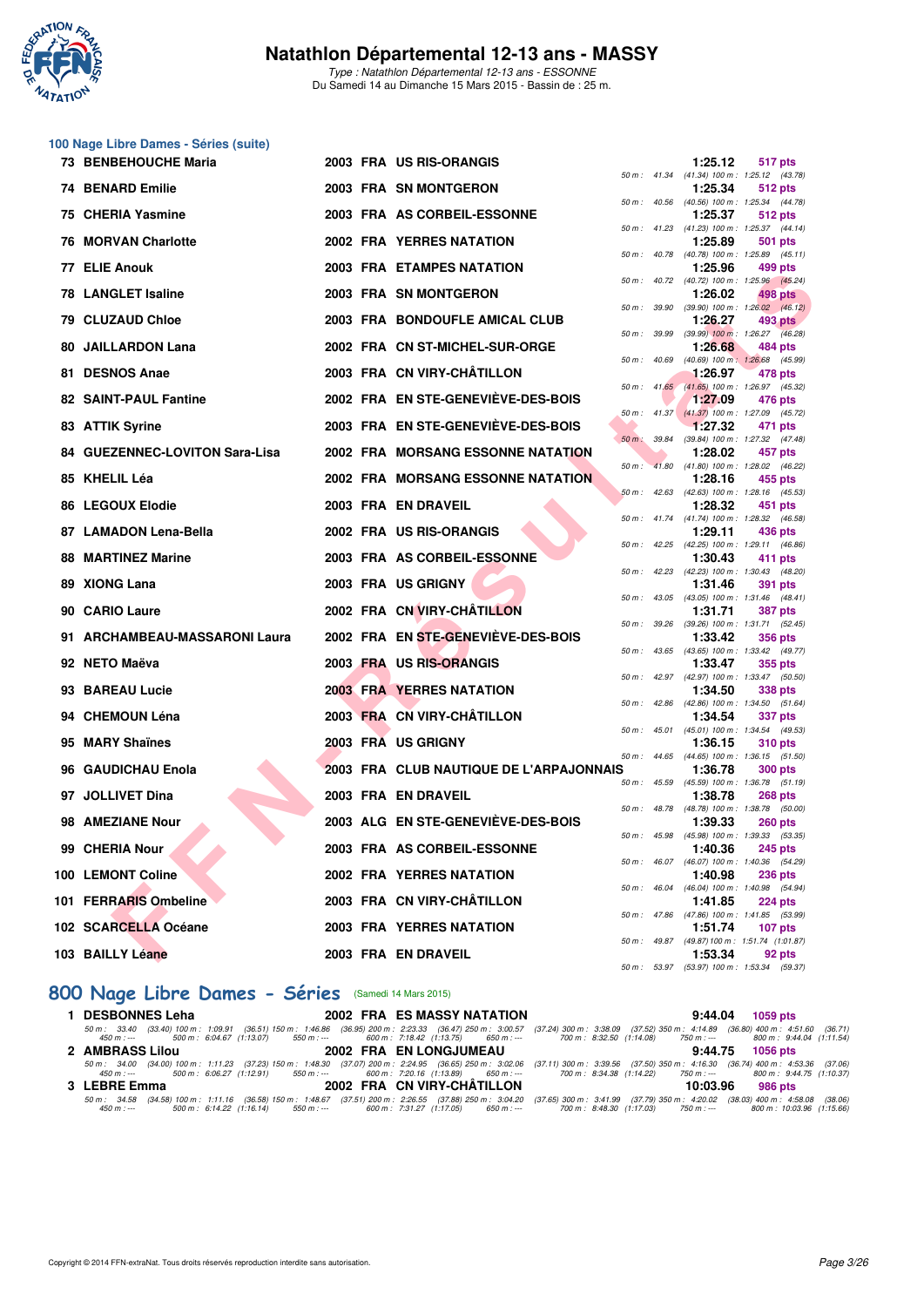

Type : Natathlon Départemental 12-13 ans - ESSONNE Du Samedi 14 au Dimanche 15 Mars 2015 - Bassin de : 25 m.

| 800 Nage Libre Dames - Séries (suite)                               |                                                                                                                                                                                                                                                       |                                                                                     |                                                                                                          |                         |                     |                           |
|---------------------------------------------------------------------|-------------------------------------------------------------------------------------------------------------------------------------------------------------------------------------------------------------------------------------------------------|-------------------------------------------------------------------------------------|----------------------------------------------------------------------------------------------------------|-------------------------|---------------------|---------------------------|
| 4 RODRIGUES Chloé                                                   |                                                                                                                                                                                                                                                       | 2003 FRA ES MASSY NATATION                                                          |                                                                                                          | 10:20.82                | 925 pts             |                           |
| 500 m: 6:27.59 (1:17.37)<br>$450 m : -$                             | 50 m : 34.34 (34.34) 100 m : 1:13.03 (38.69) 150 m : 1:52.40 (39.37) 200 m : 2:31.98 (39.58) 250 m : 3:11.21 (39.23) 300 m : 3:50.39 (39.18) 350 m : 4:30.30 (39.91) 400 m : 5:10.22 (39.92)<br>550 m : ---                                           | 600 m: 7:46.55 (1:18.96)<br>650 m : ---                                             | 700 m: 9:05.83 (1:19.28)                                                                                 | $750 m: -$              |                     | 800 m: 10:20.82 (1:14.99) |
| 5 LEGER Solene                                                      |                                                                                                                                                                                                                                                       | 2002 FRA ES MASSY NATATION                                                          |                                                                                                          | 10:22.75                | 919 pts             |                           |
| 500 m : 6:28.67 (1:18.61)<br>$450 m : -$                            | 50 m : 35.28 (35.28) 100 m : 1:13.25 (37.97) 150 m : 1:52.14 (38.89) 200 m : 2:31.58 (39.44) 250 m : 3:10.87 (39.29) 300 m : 3:50.29 (39.42) 350 m : 4:30.00 (39.71) 400 m : 5:10.06 (40.06<br>550 m : ---                                            | 600 m: 7:47.72 (1:19.05)<br>650 m : ---                                             | 700 m : 9:06.15 (1:18.43)                                                                                | $750 m : -$             |                     | 800 m: 10:22.75 (1:16.60) |
| 6 LENGLET Nolwenn                                                   |                                                                                                                                                                                                                                                       | 2002 FRA AS CORBEIL-ESSONNE                                                         |                                                                                                          | 10:31.65                | 888 pts             |                           |
|                                                                     | 50 m : 33.62 (33.62) 100 m : 1:10.45 (36.83) 150 m : 1:48.42 (37.97) 200 m : 2:26.87 (38.45) 250 m : 3:05.72 (38.85) 300 m : 3:45.84 (40.12) 350 m : 4:25.72 (39.88) 400 m : 5:05.99 (40.27                                                           |                                                                                     |                                                                                                          |                         |                     |                           |
| $450 m : -$<br>500 m : 6:26.99 (1:21.00)<br>7 MULLER Majda          |                                                                                                                                                                                                                                                       | 550 m : --- 600 m : 7:49.19 (1:22.20) 650 m : ---<br>2002 FRA AS CORBEIL-ESSONNE    | 700 m : 9:11.89 (1:22.70)                                                                                | 750 m : ---<br>10:36.84 | 870 pts             | 800 m: 10:31.65 (1:19.76) |
|                                                                     | 50 m: 34.68 (34.68) 100 m: 1:12.79 (38.11) 150 m: 1:51.94 (39.15) 200 m: 2:31.60 (39.66) 250 m: 3:11.76 (40.16) 300 m: 3:52.62 (40.86) 350 m: 4:33.77 (41.15) 400 m: 5:13.83 (40.06)                                                                  |                                                                                     |                                                                                                          |                         |                     |                           |
| 500 m: 6:34.40 (1:20.57)<br>450 m : ---<br>8 AUGER Ambre            | 550 m : ---                                                                                                                                                                                                                                           | 600 m : 7:55.85 (1:21.45)<br>650 m : ---<br>2002 FRA CLUB NAUTIQUE DE L'ARPAJONNAIS | 700 m: 9:17.32 (1:21.47)                                                                                 | 750 m : ---<br>10:37.70 | <b>867 pts</b>      | 800 m: 10:36.84 (1:19.52) |
|                                                                     | 50 m: 36.91 (36.91) 100 m: 1:17.40 (40.49) 150 m: 1:57.81 (40.41) 200 m: 2:38.20 (40.39) 250 m: 3:17.25 (39.05) 300 m: 3:56.74 (39.49) 350 m: 4:36.13 (39.39) 400 m: 5:15.75 (39.62                                                                   |                                                                                     |                                                                                                          |                         |                     |                           |
| 500 m: 6:35.70 (1:19.95)<br>$450 m : -$                             | $550 m : -$                                                                                                                                                                                                                                           | 600 m: 7:55.55 (1:19.85)<br>650 m : ---                                             | 700 m : 9:17.30 (1:21.75)                                                                                | $750 \text{ m}$ : $-$   |                     | 800 m: 10:37.70 (1:20.40) |
| <b>VEILLON Juliette</b>                                             | 50 m: 37.41 (37.41) 100 m: 1:16.65 (39.24) 150 m: 1:56.94 (40.29) 200 m: 2:37.45 (40.51) 250 m: 3:17.87 (40.42) 300 m: 3:59.16 (41.29) 350 m: 4:40.14 (40.98) 400 m: 5:21.63 (41.49                                                                   | 2002 FRA CA ORSAY                                                                   |                                                                                                          | 10:41.03                | 856 pts             |                           |
| 450 m : ---<br>500 m : 6:42.53 (1:20.90)                            | $550 m: -$                                                                                                                                                                                                                                            | 600 m: 8:04.01 (1:21.48)<br>650 m : ---                                             | 700 m: 9:24.18 (1:20.17)                                                                                 | $750 m: -$              |                     | 800 m: 10:41.03 (1:16.85) |
| 10 MIALOT Maud                                                      | 50 m : 37.77 (37.77) 100 m : 1:18.19 (40.42) 150 m : 1:59.11 (40.92) 200 m : 2:40.00 (40.89) 250 m : 3:20.72 (40.72) 300 m : 4:01.12 (40.40) 350 m : 4:41.46 (40.34) 400 m : 5:21.92 (40.46)                                                          | 2003 FRA CA ORSAY                                                                   |                                                                                                          | 10:42.48                | 851 pts             |                           |
| 500 m : 6:42.63 (1:20.71)<br>$450 m : -$                            | $550 m: -$                                                                                                                                                                                                                                            | 600 m: 8:03.28 (1:20.65)<br>650 m : ---                                             | 700 m: 9:23.54 (1:20.26)                                                                                 | $750 m : -$             |                     | 800 m: 10:42.48 (1:18.94) |
| 11 KOCEN Emelyne                                                    |                                                                                                                                                                                                                                                       | 2002 FRA CLUB NAUTIQUE DE L'ARPAJONNAIS                                             |                                                                                                          | 10:45.24                | 842 pts             |                           |
| 500 m : 6:43.55 (1:22.01)<br>$450 m : -$                            | 50 m : 36.09 (36.09) 100 m : 1:16.01 (39.92) 150 m : 1:56.77 (40.76) 200 m : 2:37.25 (40.48) 250 m : 3:18.14 (40.89) 300 m : 3:58.93 (40.79) 350 m : 4:39.91 (40.88) 400 m : 5:21.54 (41.63<br>550 m : ---                                            | 600 m: 8:06.48 (1:22.93)<br>650 m : ---                                             | 700 m: 9:27.62 (1:21.14)                                                                                 | $750 m: -$              |                     | 800 m: 10:45.24 (1:17.62) |
| 12 HOUAL Solene                                                     |                                                                                                                                                                                                                                                       | 2002 FRA ES MASSY NATATION                                                          |                                                                                                          | 10:49.26                | 828 pts             |                           |
| 500 m: 6:01.17 (40.46)<br>$450 m : -$                               | 50 m : 35.57 (35.57) 100 m : 1:15.30 (39.73) 150 m : 1:56.30 (41.00) 200 m : 2:36.97 (40.67) 250 m : 3:18.17 (41.20) 300 m : 3:59.02 (40.85) 350 m : 4:39.71 (40.69) 400 m : 5:20.71 (41.00)<br>$550 m: -$                                            | 600 m: 8:05.38 (2:04.21)<br>$650 m: -$                                              | 700 m : 9:30.08 (1:24.70)                                                                                | $750 m: -$              |                     | 800 m: 10:49.26 (1:19.18) |
| 13 ARGOUACH Maiwenn                                                 |                                                                                                                                                                                                                                                       | 2003 FRA EN LONGJUMEAU                                                              |                                                                                                          | 10:56.99                | 803 pts             |                           |
| 500 m: 6:49.93 (1:22.76)<br>$450 m : -$                             | 50 m: 37.14 (37.14) 100 m: 1:18.03 (40.89) 150 m: 1:59.22 (41.19) 200 m: 2:40.52 (41.30) 250 m: 3:21.93 (41.41) 300 m: 4:03.79 (41.86) 350 m: 4:45.82 (42.03) 400 m: 5:27.17 (41.35)<br>550 m : ---                                                   | 600 m: 8:13.85 (1:23.92)<br>$650 m$ : ---                                           | 700 m: 9:37.13 (1:23.28)                                                                                 | $750 m: -$              |                     | 800 m: 10:56.99 (1:19.86) |
| 14 BERINGUE Natacha                                                 |                                                                                                                                                                                                                                                       | 2003 FRA CAORSAY                                                                    |                                                                                                          | 10:57.44                | 801 pts             |                           |
| 500 m: 6:54.35 (1:24.21)                                            | 50 m : 37.35 (37.35) 100 m : 1:18.08 (40.73) 150 m : 2:00.07 (41.99) 200 m : 2:41.51 (41.44) 250 m : 3:23.29 (41.78) 300 m : 4:05.60 (42.31) 350 m : 4:47.84 (42.24) 400 m : 5:30.14 (42.30<br>550 m : ---                                            | $650 m: -$                                                                          | 700 m : 9:40.73 (1:22.78)                                                                                |                         |                     |                           |
| 450 m : ---<br>15 BOURDON Ines                                      |                                                                                                                                                                                                                                                       | 600 m: 8:17.95 (1:23.60)<br>2002 FRA CN VIRY-CHATILLON                              |                                                                                                          | 750 m : ---<br>11:02.92 | 783 pts             | 800 m: 10:57.44 (1:16.71) |
|                                                                     | 50 m : 36.04 (36.04) 100 m : 1:16.74 (40.70) 150 m : 1:58.46 (41.72) 200 m : 2:40.88 (42.42) 250 m : 3:23.20 (42.32) 300 m : 4:05.55 (42.35) 350 m : 4:48.31 (42.76) 400 m : 5:29.92 (41.61                                                           |                                                                                     |                                                                                                          |                         |                     |                           |
| 500 m : 6:54.18 (1:24.26)<br>$450 m : -$<br><b>16 LAVIGNE Marie</b> | 550 m : ---                                                                                                                                                                                                                                           | 600 m: 8:18.48 (1:24.30)<br>$650 m: -$<br>2003 FRA ES MASSY NATATION                | 700 m: 9:41.74 (1:23.26)                                                                                 | 750 m : ---<br>11:03.68 | 781 pts             | 800 m: 11:02.92 (1:21.18) |
|                                                                     | 50 m: 36.73 (36.73) 100 m: 1:17.06 (40.33) 150 m: 1:57.75 (40.69) 200 m: 2:39.27 (41.52) 250 m: 3:20.41 (41.14) 300 m: 4:02.66 (42.25) 350 m: 4:44.47 (41.81) 400 m: 5:26.11 (41.64                                                                   |                                                                                     |                                                                                                          |                         |                     |                           |
| 450 m : ---<br>500 m : 6:49.25 (1:23.14)<br>17 FOURMY Maëlys        | 550 m : ---                                                                                                                                                                                                                                           | 600 m: 8:13.70 (1:24.45)<br>$650 m : -$<br>2003 FRA ES MASSY NATATION               | 700 m: 9:39.59 (1:25.89)                                                                                 | 750 m : ---<br>11:05.07 |                     | 800 m: 11:03.68 (1:24.09) |
|                                                                     |                                                                                                                                                                                                                                                       |                                                                                     |                                                                                                          |                         | 777 pts             |                           |
|                                                                     | 50 m: 38.50 (38.50) 100 m: 1:20.50 (42.00) 150 m: 2:02.80 (42.30) 200 m: 2:45.23 (42.43) 250 m: 3:7.74 (42.51) 300 m: 4:09.86 (42.12) 350 m: 4:52.88 (43.02) 400 m: 5:35.04 (42.16) 450 m: --- 500 m: 6:58.72 (1:23.68) 550 m:                        |                                                                                     |                                                                                                          |                         |                     |                           |
| 18 CRESTIA Cylia                                                    | 50 m: 37.42 (37.42) 100 m: 1:17.82 (40.40) 150 m: 1:58.77 (40.95) 200 m: 2:40.19 (41.42) 250 m: 3:21.56 (41.37) 300 m: 4:03.15 (41.59) 350 m: 4:44.44 (41.29) 400 m: 5:26.35 (41.91)                                                                  | <b>2002 FRA EN LONGJUMEAU</b>                                                       |                                                                                                          | 11:05.61                | 775 pts             |                           |
| 500 m: 6:51.13 (1:24.78)<br>450 m : ---                             | $550 m: -$                                                                                                                                                                                                                                            | 600 m: 8:17.38 (1:26.25)<br>650 m : ---                                             | 700 m: 9:44.33 (1:26.95)                                                                                 | $750 m : -$             |                     | 800 m: 11:05.61 (1:21.28) |
| 19 FOURMY Marina                                                    |                                                                                                                                                                                                                                                       | <b>2003 FRA ES MASSY NATATION</b>                                                   |                                                                                                          | 11:06.74                | 771 pts             |                           |
| $450 m : -$<br>500 m : 6:58.69 (1:25.36)                            | 50 m: 38.52 (38.52) 100 m: 1:20.35 (41.83) 150 m: 2:03.16 (42.81) 200 m: 2:45.07 (41.91) 250 m: 3:26.48 (41.41) 300 m: 4:08.96 (42.48) 350 m: 4:51.30 (42.34) 400 m: 5:33.33 (42.03)<br>$550 m: -$                                                    | 600 m: 8:24.53 (1:25.84)<br>650 m : ---                                             | 700 m: 9:47.83 (1:23.30)                                                                                 | $750 m : -$             |                     | 800 m: 11:06.74 (1:18.91) |
| <b>20 DUCAUROY Aude</b>                                             |                                                                                                                                                                                                                                                       | 2002 FRA CA ORSAY                                                                   |                                                                                                          | 11:08.57                | 765 pts             |                           |
| 500 m: 6:57.89 (1:23.12)<br>$450 m: -$                              | 50 m: 37.61 (37.61) 100 m: 1:18.86 (41.25) 150 m: 2:01.72 (42.86) 200 m: 2:44.63 (42.91) 250 m: 3:27.14 (42.51) 300 m: 4:08.94 (41.80) 350 m: 4:52.32 (43.38) 400 m: 5:34.77 (42.45)<br>$550 m : -$                                                   | 600 m: 8:22.39 (1:24.50)<br>650 m : ---                                             | 700 m : 9:47.11 (1:24.72)                                                                                | $750 m: -$              |                     | 800 m: 11:08.57 (1:21.46) |
| 21 LA BIONDA Léa                                                    |                                                                                                                                                                                                                                                       | 2002 FRA EN LONGJUMEAU                                                              |                                                                                                          | 11:08.66                | <b>765 pts</b>      |                           |
| $450 m: -$                                                          | 50 m: 37.24 (37.24) 100 m: 1:18.85 (41.61) 150 m: 2:00.45 (41.60) 200 m: 2:42.61 (42.16) 250 m: 3:24.20 (41.59) 300 m: 4:06.22 (42.02) 350 m: 4:47.90 (41.68) 400 m: 5:29.81 (41.91)<br>$500 \text{ m}$ : $6:54.15$ $(1:24.34)$ $550 \text{ m}$ : --- | 600 m: 8:18.62 (1:24.47)<br>650 m : ---                                             | 700 m: 9:43.62 (1:25.00)                                                                                 | $750 m: -$              |                     | 800 m: 11:08.66 (1:25.04) |
| 22 LAVENANT Laura                                                   |                                                                                                                                                                                                                                                       | 2002 FRA CA ORSAY                                                                   |                                                                                                          | 11:13.77                | 749 pts             |                           |
| 500 m: 6:58.93 (1:23.68)<br>450 m : ---                             | 50 m : 37.29 (37.29) 100 m : 1:18.47 (41.18) 150 m : 2:00.72 (42.25) 200 m : 2:42.78 (42.06) 250 m : 3:25.29 (42.51) 300 m : 4:07.68 (42.39) 350 m : 4:50.28 (42.60) 400 m : 5:35.25 (44.97<br>$550 m : -$                                            | 600 m : 8:24.61 (1:25.68)<br>650 m : ---                                            | 700 m : 9:49.50 (1:24.89)                                                                                | 750 m : ---             |                     | 800 m: 11:13.77 (1:24.27) |
| 23 ESPINASSE Enola                                                  |                                                                                                                                                                                                                                                       | 2002 FRA CN ST-MICHEL-SUR-ORGE                                                      |                                                                                                          |                         | 11:19.24<br>732 pts |                           |
| 450 m : ---                                                         | 50 m: 37.27 (37.27) 100 m: 1:19.37 (42.10) 150 m: 2:02.29 (42.92) 200 m: 2:44.63 (42.34) 250 m: 3:27.21 (42.58) 300 m: 4:10.09 (42.88) 350 m: 4:52.79 (42.70) 400 m: 5:36.03 (43.24<br>550 m : ---                                                    | 600 m: 8:28.20 (1:25.98)<br>650 m : ---                                             | 700 m: 9:54.67 (1:26.47)                                                                                 | 750 m : ---             |                     | 800 m: 11:19.24 (1:24.57) |
| 500 m : 7:02.22 (1:26.19)<br>24 BARDIN Lola                         |                                                                                                                                                                                                                                                       | 2003 FRA ES MASSY NATATION                                                          |                                                                                                          | 11:25.06                | 714 pts             |                           |
|                                                                     | 50 m : 37.81 (37.81) 100 m : 1:19.48 (41.67) 150 m : 2:01.78 (42.30) 200 m : 2:44.41 (42.63) 250 m : 3:27.13                                                                                                                                          |                                                                                     | (42.72) 300 m : 4:10.15 (43.02) 350 m : 4:53.33 (43.18) 400 m : 5:36.63 (43.30                           |                         |                     |                           |
| 500 m : 7:04.51 (1:27.88)<br>$450 m : -$<br>25 HO Katelyn           | 550 m : ---                                                                                                                                                                                                                                           | 600 m : 8:32.01 (1:27.50)<br>650 m : ---<br>2002 FRA CN VIRY-CHATILLON              | 700 m: 10:00.13 (1:28.12)                                                                                | 750 m : ---<br>11:27.53 | 706 pts             | 800 m: 11:25.06 (1:24.93) |
|                                                                     | 50 m: 38.40 (38.40) 100 m: 1:21.09 (42.69) 150 m: 2:02.89 (41.80) 200 m: 2:46.12 (43.23) 250 m: 3:29.99                                                                                                                                               |                                                                                     | (43.87) 300 m: 4:13.86 (43.87) 350 m: 4:57.12 (43.26) 400 m: 5:40.60 (43.48                              |                         |                     |                           |
| $450 m: -$<br>500 m : 7:08.18 (1:27.58)                             | 550 m : ---                                                                                                                                                                                                                                           | 600 m: 8:35.97 (1:27.79)<br>$650 m$ : ---<br>2003 FRA AS CORBEIL-ESSONNE            | 700 m: 10:03.29 (1:27.32)                                                                                | 750 m : ---             |                     | 800 m: 11:27.53 (1:24.24) |
| 26 PELLETIER Alizée                                                 | 50 m: 37.02 (37.02) 100 m: 1:19.47 (42.45) 150 m: 2:02.84 (43.37) 200 m: 2:46.44 (43.60) 250 m: 3:29.32                                                                                                                                               |                                                                                     | (42.88) 300 m: 4:13.14 (43.82) 350 m: 4:57.64 (44.50) 400 m: 5:41.46 (43.82                              | 11:29.74                | 699 pts             |                           |
| 500 m: 7:11.46 (1:30.00)<br>450 m : ---                             | 550 m : ---                                                                                                                                                                                                                                           | 600 m: 8:39.79 (1:28.33)<br>$650 m$ : ---                                           | 700 m: 10:08.00 (1:28.21)                                                                                | 750 m : ---             |                     | 800 m: 11:29.74 (1:21.74) |
| 27 LE GALLIC Alice                                                  |                                                                                                                                                                                                                                                       | 2003 FRA CN VIRY-CHATILLON                                                          | (43.90) 300 m: 4:20.76 (44.45) 350 m: 5:05.08 (44.32) 400 m: 5:49.19 (44.11                              | 11:33.51                | 688 pts             |                           |
| 500 m: 7:17.77 (1:28.58)<br>$450 m : -$                             | 50 m : 39.93 (39.93) 100 m : 1:24.06 (44.13) 150 m : 2:08.09 (44.03) 200 m : 2:52.41 (44.32) 250 m : 3:36.31<br>550 m : ---                                                                                                                           | 600 m: 8:44.67 (1:26.90)<br>650 m : ---                                             | 700 m: 10:11.17 (1:26.50)                                                                                | 750 m : ---             |                     | 800 m: 11:33.51 (1:22.34) |
| 28 FAVRY Mathilde                                                   |                                                                                                                                                                                                                                                       | 2002 FRA CN VIRY-CHATILLON                                                          |                                                                                                          | 11:34.02                | 686 pts             |                           |
| $450 m : -$<br>500 m : 7:15.88 (1:28.51)                            | 50 m: 38.41 (38.41) 100 m: 1:22.27 (43.86) 150 m: 2:07.30 (45.03) 200 m: 2:51.33 (44.03) 250 m: 3:35.59<br>$550 m: -$                                                                                                                                 | 600 m : 8:43.74 (1:27.86)<br>650 m : ---                                            | (44.26) 300 m: 4:19.53 (43.94) 350 m: 5:03.52 (43.99) 400 m: 5:47.37 (43.85<br>700 m: 10:10.14 (1:26.40) | 750 m : ---             |                     | 800 m: 11:34.02 (1:23.88) |
| 29 DANGER Clara                                                     |                                                                                                                                                                                                                                                       | 2002 FRA ENLONGJUMEAU                                                               |                                                                                                          | 11:35.77                | 681 pts             |                           |
| 500 m : 7:17.69 (1:28.19)<br>450 m : ---                            | 50 m: 39.78 (39.78) 100 m: 1:23.73 (43.95) 150 m: 2:08.80 (45.07) 200 m: 2:52.59 (43.79) 250 m: 3:36.56<br>550 m : ---                                                                                                                                | 600 m: 8:44.79 (1:27.10)<br>650 m : ---                                             | (43.97) 300 m: 4:20.68 (44.12) 350 m: 5:05.23 (44.55) 400 m: 5:49.50 (44.27<br>700 m: 10:12.16 (1:27.37) | 750 m : ---             |                     | 800 m: 11:35.77 (1:23.61) |
| 30 ROCCA Helene                                                     |                                                                                                                                                                                                                                                       | 2002 FRA EN LONGJUMEAU                                                              |                                                                                                          | 11:37.25                | 677 pts             |                           |
| 500 m : 7:14.72 (1:28.36)<br>450 m : ---                            | 50 m : 38.99 (38.99) 100 m : 1:21.06 (42.07) 150 m : 2:04.45 (43.39) 200 m : 2:48.49 (44.04) 250 m : 3:32.99 (44.50) 300 m : 4:17.38 (44.39) 350 m : 5:02.25 (44.87) 400 m : 5:46.36 (44.11<br>550 m : ---                                            | 600 m : 8:42.24 (1:27.52)<br>650 m : ---                                            | 700 m: 10:10.54 (1:28.30)                                                                                | 750 m : ---             |                     | 800 m: 11:37.25 (1:26.71) |
|                                                                     |                                                                                                                                                                                                                                                       |                                                                                     |                                                                                                          |                         |                     |                           |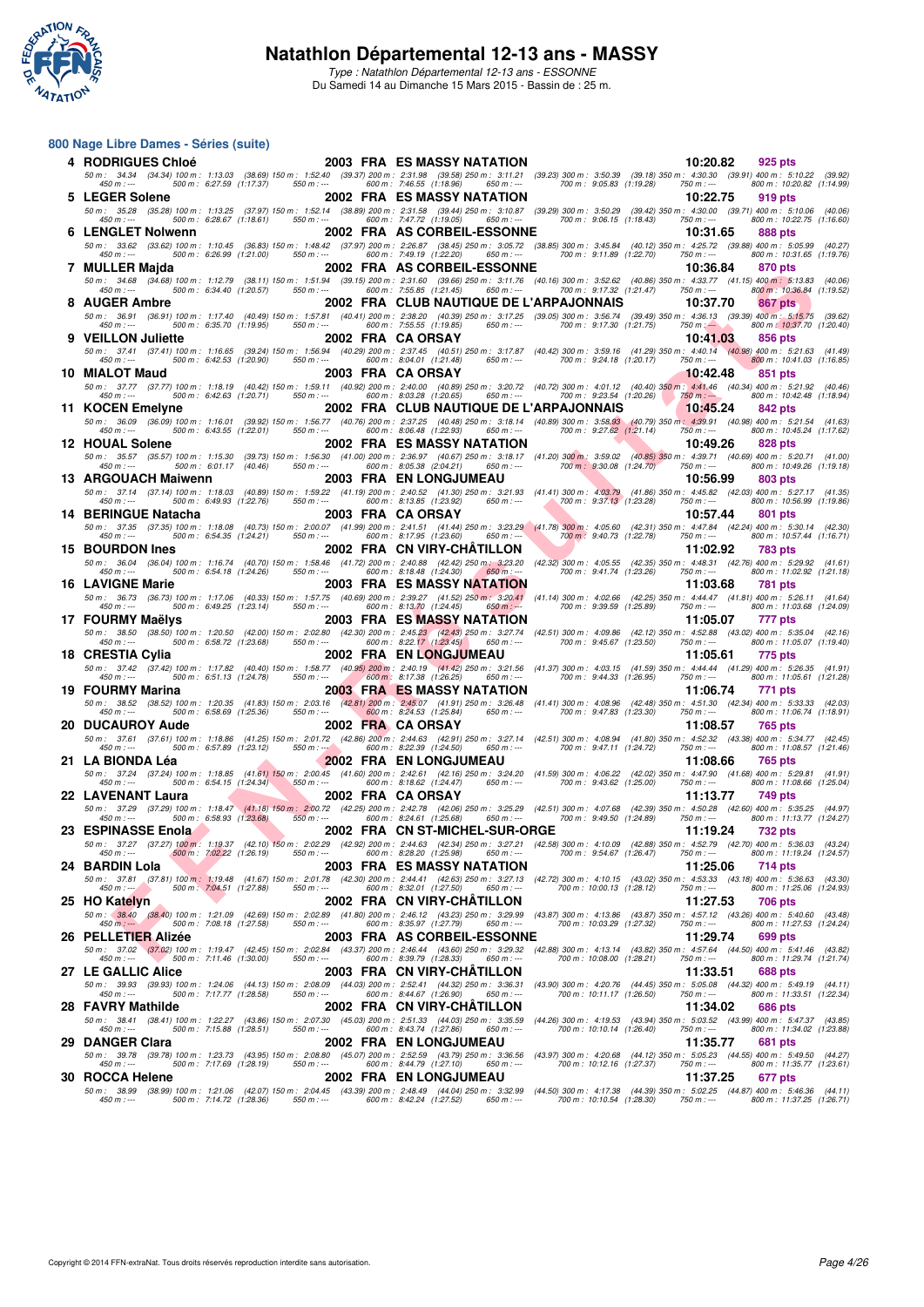

**800 Nage Libre Dames - Séries (suite)**

Type : Natathlon Départemental 12-13 ans - ESSONNE Du Samedi 14 au Dimanche 15 Mars 2015 - Bassin de : 25 m.

#### **F F N - R é s u l t a t s 31 CORNILLON Amandine 2003 FRA SN MONTGERON 11:41.23 665 pts**<br>
50 m: 39.09 (39.09) 100 m: 1:22.55 (43.46) 150 m: 2:06.21 (43.66) 200 m: 2:50.09 (43.88) 250 m: 3:34.21 (44.12) 300 m: 4:18.00 (43.79) 350 m: 5:01.74 (4 50 m: 39.09 (39.09) 100 m: 1:22:55 (43.46) 150 m: 2:409 200 m: 2:50.09 (43.88) 250 m: 3:34.21 (44.12) 300 m: 10:18.00 (43.79) 350 m: -- 501.74 (43.74) 400 m: 11:41.23 (1:23.21)<br>450 m: — 500 m: 7:14.60 (1:28.94) 550 m: — **32 SEURAT Amandine**<br>
500 m: 38.93 100 m: 1:22.10 (43.17) 150 m: 2:05.98 (43.88) 200 m: 2:05.43 (44.45) 250 m: 3:34.03 (43.60) 300 m: 4:18.19 (44.16) 350 m: 5:02.34 (44.15) 400 m: 5:47.10 (44.76)<br>
450 m: ------------------50 m: 38.93 (38.93) 100 m: 1:22.10 (43.17) 150 m: 2:05.98 (43.88) 200 m: 2:50.43 (44.45) 250 m: 3:0.30 m: 4:18.19 (44.16) 350 m: 5:02.34 (44.15) 400 m: 5:47.10 (44.76)<br>450 m: --- **33 NGUYEN DUC LONG Armelle 2003 FRA CN ST-MICHEL-SUR-ORGE 11:48.83 642 pts** 50 m : 35.70 (35.70) 100 m : 1:17.77 (42.07) 150 m : 2:02.07 (44.30) 200 m : 2:46.17 (44.10) 250 m : 3:31.31 (45.14) 300 m : 4:16.64 (45.33) 350 m : 5:02.98 (46.34) 400 m : 5:49.14 (46.16) 450 m : --- 500 m : 7:21.98 (1:32.84) 550 m : --- 600 m : 8:53.58 (1:31.60) 650 m : --- 700 m : 10:23.23 (1:29.65) 750 m : --- 800 m : 11:48.83 (1:25.60) **34 CHESNEAU Justine 2003 FRA ES MASSY NATATION 11:52.37 632 pts**<br> **580 m:** 40.32 100 m: 1:24.67 (44.35) 150 m: 2:08.76 (44.09) 200 m: 2:54.12 (45.36) 250 m: 3:39.58 (45.46) 300 m: 4:24.89 (45.31) 350 m: 5:09.72 (44. 50 m : 40.32 (40.32) 100 m : 1:24.67 (44.35) 150 m : 2:08.76 (44.09) 200 m : 2:54.12 (45.36) 250 m : 3:39.58 (45.46) 300 m : 4:24.89 (45.31) 350 m : 5:09.72 (44.83) 400 m : 5:54.93 (45.21) 450 m : --- 500 m : 7:25.49 (1:30.56) 550 m : --- 600 m : 8:55.76 (1:30.27) 650 m : --- 700 m : 10:25.32 (1:29.56) 750 m : --- 800 m : 11:52.37 (1:27.05) **35 ROTTIERS Margot** 2002 FRA EN LONGJUMEAU 11:54.45 **11:54.45 626 pts**<br>
50 m: 39.45 (39.45) 100 m: 1:23.53 (44.08) 150 m: 2:08.25 (44.72) 200 m: 2:53.73 (45.48) 250 m: 3:38.84 (45.11) 300 m: 4:24.21 (45.37) 350 m: 5:10.12 50 m: 39.45 (39.45) 100 m: 1:23.53 (44.08) 150 m: 2:300 m: 2:53.73 (45.48) 250 m: 3:38.84 (45.11) 300 m: 10:24.21 (45.31) 350 m: -- 500 m: 11:54.45 (1:35,85) 750 m: -- 500 m: 11:54.45 (1:27,87) 600 m: 11:54.45 (1:27,87,<br>45 26 m. 26 m. 26 m. 26 m. 26 m. 26 m. 26 m. 26 m. 26 m. 26 m. 26 m. 26 m. 26 m. 26 m. 26 m. 26 m. 26 m. 26 m. 26<br>**36 BEAUDRON Leann** 2003 FRA EN LONGJUMEAU 11:54.71 625 pts 50 m: 39.24 (39.24) 100 m: 1:22.72 (43.48) 150 m: 2:06.74 (44.02) 200 m: 2:51.21 (44.47) 250 m: 3:06.67 (45.16) 350 m: 4:21.03 (44.36) 350 m: 5:06.37 (45.36) 400 m: 5:51.63 (45.26)<br>450 m: ----------------------------------**37 DARIO Elisa 2002 FRA EN STE-GENEVIÈVE-DES-BOIS 11:56.31 621 pts** 50 m: 38.62 (38.62) 100 m: 1:20.97 (42.35) 150 m: 2:05.94 (40.97) 200 m: 2:50.16 (44.92) 250 m: 46.750, 300 m: 500 m: 506.37 (45.75) 400 m: 1:22.54 (1:50.31 (1:29.71, 600 m: 500 m: 500 m: 500 m: 500 m: 500 m: 500 m: 500 m: **38 MERLEVEDE Laura** 2002 FRA SCA 2000 EVRY 11:58.81 613 pts<br>
50 m: 41.34 (41.34) 100 m: 1:25.74 (44.40) 150 m: 2:11.31 (45.57) 200 m: 2:57.62 (46.31) 250 m: 3:44.00 (46.38) 300 m: 4:29.31 (45.31) 350 m: 5:15.20 (45.89) 40 50 m: 41.34 (41.34) 100 m: 1:25.74 (44.40) 150 m: 2:11.31 (45.57) 200 m: 2:57.62 (46.31) 250 m: 3:44.00 (46.38) 300 m: 4:29.31 (45.31) 350 m: 5:15.20 (45.89) 400 m: 6:00.04 (44.84)<br>450 m: --- **39 PUSSET Lena**<br> **39 PUSSET Lena 2003 FRA YERRES NATATION**<br> **39 PUSSET Lena 2003 FRA YERRES NATATION 11:59.09 613 pts**<br> **450** m: 40.05 (40.05) 100 m: 125.52 (45.47) 150 m: 2:10.59 (45.07) 200 m: 2:56.85 (46.26) 50 m: 40.05 (40.05) 100 m: 1:25.52 (45.47) 150 m: 2:10.59 (45.07) 200 m: 2:56.85 (45.78) 300 m; 3:28.97 (46.34) 350 m: 5:1.54 (45.57) 400 m: 1:31.28 (1:30.87) 46.87) 400 m: 1:31.28 (1:30.89 (1:25.21) 450 m; 300 m; 1:31.59. **40 MABIRE Jessica** 2002 FRA YERRES NATATION 12:00.37 609 pts<br>
50 m: 38.93 (38.93) 100 m: 1:22.40 (43.47) 150 m: 2:07.48 (45.08) 200 m: 2:52.52 (45.04) 250 m: 3:39.00 (46.48) 300 m: 4:25.33 (46.33) 350 m: 5:11.56 (46.23) 4 50 m : 38.93 (38.93) 100 m : 1:22.40 (43.47) 150 m : 2:07.48 (45.08) 200 m : 2:52.52 (45.04) 250 m : 3:39.00 (46.48) 300 m : 4:25.33 (46.33) 350 m : 5:11.56 (46.23) 400 m : 5:58.11 (46.55) 450 m : --- 500 m : 7:31.16 (1:33.05) 550 m : --- 600 m : 9:01.65 (1:30.49) 650 m : --- 700 m : 10:33.65 (1:32.00) 750 m : --- 800 m : 12:00.37 (1:26.72) **41 RANDRIANJAFY Sarah 2003 FRA EN LONGJUMEAU 12:00.70 608 pts** 50 m : 39.59 (39.59) 100 m : 1:24.10 (44.51) 150 m : 2:09.41 (45.31) 200 m : 2:54.78 (45.37) 250 m : 3:40.38 (45.60) 300 m : 4:25.58 (45.20) 350 m : 5:10.81 (45.23) 400 m : 5:56.61 (45.80) 450 m : --- 500 m : 7:27.90 (1:31.29) 550 m : --- 600 m : 8:59.25 (1:31.35) 650 m : --- 700 m : 10:31.10 (1:31.85) 750 m : --- 800 m : 12:00.70 (1:29.60) **42 GAIFFIER Agathe 2003 FRA CA ORSAY 12:04.76 12:04.76 596 pts**<br> **12:04.76 596 pts**<br> **12:04.76 596 pts**<br> **12:04.76 12:04.76 12:04.87 146.09 146.09 146.09 146.76 12:04.67 12:04.67 12:04.67 1** 50 m : 40.36 (40.36) 100 m : 1:25.46 (45.10) 150 m : 2:11.37 (45.91) 200 m : 2:57.53 (46.16) 250 m : 3:31.37 (46.25) 300 m : 4:29.19 (45.41) 350 m : 5:15.00 (45.81) 400 m : 6:01.09 (46.09,<br>450 m **43 BELIMAM Ghizlene**<br> **43 BELIMAM Ghizlene**<br> **44.26 (41.26)** 100 m: 1:26.81 (45.55) 150 m: 2:12.50 (45.69) 200 m: 2:58.99 (46.49) 250 m: 3:45.37 (46.38) 300 m: 4:31.83 (46.46) 350 m: 5:18.84 (47.01) 400 m: 6:04.99 (46.15) 50 m: 41.26 (41.26)100 m: 1:26.81 (45.55)150 m: 2:12.50 (45.69)200 m: 2:58.99 (46.49)250 m: 3:130 m: 4:131.83 (48.48)350 m: 5:08.4 (47.01)400 m: 1:204.91 (47.01)40 m: 7:35.72 (1:30.73)<br>450 m: — 44 LAUNAY Maelle 2002 FRA CN ST-MICHEL-SUR-ORGE 12:12.48 575 pts<br>50 m: 40.53 (40.53) 100 m: 1:26.17 (45.64) 150 m: 2:12.57 (46.35) 2002 FRA CN ST-MICHEL-SUR-ORGE 146.55) 300 m: 4:29.94 (46.33) 350 m: 4:29.94 (46.35) 360 m: **45 DUCLOYER Clara 2002 FRA EN LONGJUMEAU 12:13.64 572 pts** 50 m: 40.11 (40.11)100 m: 1:25.05 (44.94)150 m: 2:10.97 (45.92)200 m: 2:57.18 (46.21)250 m: 3:43.22 (46.04)300 m: 430.70 (47.48)350 m: 6:063 (45.83) 400 m: 6:03.30 (45.93)40 m: 6:03.30 (45.93)40 m: 600 m: 600 m: 600 m: 600 46 THOMAS Marie-Emilie 2002 FRA EN LONGJUMEAU 12:3.71 572 pts<br>50 m : 40.15 (40.15) 100 m : 1:24.44 (44.29) 150 m : 2:10.21 (45.77) 200m : 2:5655 (45.84.249 250 m : 422.44 (<br>45.59 450 m : --- (45.59 500 m : 4704, 4704, 4704 47 CATAYEE-BELINY Britany 2002 FRA SCA 2000 EVRY 103.32 650 m; 426.56 (45.32) 750 m; - 360 m; - 360 m; 12:13.71 (130.94) 2002 FRA SCA 2000 EVRY 12:14.57 569 pts<br>
560 m; 39.13 100 m; 12:323 (44.10) 150 m; 2:08.88 (45.65) 20 50 m : 39.13 (39.13) 100 m : 1:23.23 (44.10) 150 m : 2:08.88 (45.65) 200 m : 2:54.71 (45.83) 250 m : 3:40.76 (46.05) 300 m : 4:26.56 (45.80) 350 m : 5:14.41 (47.85) 400 m : 6:01.16 (46.75) 450 m : --- 500 m : 7:35.24 (1:34.08) 550 m : --- 600 m : 9:09.95 (1:34.71) 650 m : --- 700 m : 10:44.31 (1:34.36) 750 m : --- 800 m : 12:14.57 (1:30.26) **48 DAMMENE Chloé** 2002 FRA CN VIRY-CHÂTILLON 48.08 (39.68 (39.68 (39.68 (39.68 m) and the state of the state of the state of the state of the state of the state of the state of the state of the state of the state of the 50 m: 39.68 (39.68) 100 m: 1:24.37 (44.69) 150 m: 2:10.68 (46.31) 200 m: 2:58.05 (47.37) 250 m: 3:46.33 (48.28) 300 m: 4:34.40 (48.07) 350 m: 5:22.26 (47.86) 400 m: 6:09.47 (47.21)<br>450 m: --- **49 BRINDEJONC Laura 2003 FRA ES MASSY NATATION 12:24.23 543 pts**<br> **50 m:** 42.05 (42.05) 100 m: 1:28.82 (46.77) 150 m: 2:16.35 (47.53) 200 m: 3:02.81 (46.46) 250 m: 3:51.06 (48.25) 300 m: 4:37.86 (46.80) 350 m: 5:24. 50 m: 42.05 (42.05) 100 m: 1:28.82 (46.77) 500 m: 2:16.35 (47.53 (46.48) 250 m: 3:51.06 (48.25) 700 m: 43:7.86 (46.89) 350 m: 624.00 (46.14) 400 m: 6:14) 400 m: 7:46.44 (1:34.25) 550 m: --<br>450 m: --- **50 BERGER Paoline**<br>
50 m: 40.68 (40.68) 100 m: 1:26.20 (45.52) 150 m: 2:13.09 (46.89) 200 m: 2:59.78 (46.69) 250 m: 3:46.75 (46.97,300 m: 4:34.11 (47.36) 350 m: 5:21.05 (46.94) 400 m: 6:07.92 (46.87)<br>
450 m: -- 450 m: -- 50 m : 40.68 (40.68) 100 m : 1:26.20 (45.52) 150 m : 2:13.09 (46.89) 200 m : 2:59.78 (46.69) 200 m : 3:46.75 (46.97) 300 m : 4:7.34.11 (47.36) 350 m : 5:1.05 (46.94) 400 m : 6:07.92 **500 m:** 40.66 (40.66) 1900 m: 7:42.77 (1:34.85) 550 m: 600 m: 9:17.97 (1:35.20) 650 m: 400 m: 10:35.19 (1:36.20) 12:28.97 530 pts<br>
450 m: 39.77 (39.77) 100 m: 1:24.49 (44.72) 150 m: 2:11.30 (46.81) 200 m: 2:58.47 (47.17) 50 m : 39.77 (39.77) 100 m : 1:24.49 (44.72) 150 m : 2:11.30 (46.81) 200 m : 2:58.47 (47.17) 250 m : 3:46.34 (47.87) 300 m : 4:34.32 (47.98) 350 m : 5:23.14 (48.82) 400 m : 6:11.86 (48.72) 450 m : --- 500 m : 7:46.99 (1:35.13) 550 m : --- 600 m : 9:23.20 (1:36.21) 650 m : --- 700 m : 10:58.48 (1:35.28) 750 m : --- 800 m : 12:28.97 (1:30.49) **52 VETTRAINO Roxane 2002 FRA EN DRAVEIL 12:34.47 516 pts** 50 m : 40.75 (40.75) 100 m : 1:25.60 (44.85) 150 m : 2:12.69 (47.09) 200 m : 2:59.54 (46.85) 250 m : 3:48.60 (49.06) 300 m : 4:36.47 (47.87) 350 m : 5:25.60 (49.13) 400 m : 6:14.71 (49.11) 450 m : --- 500 m : 7:51.20 (1:36.49) 550 m : --- 600 m : 9:29.30 (1:38.10) 650 m : --- 700 m : 11:06.54 (1:37.24) 750 m : --- 800 m : 12:34.47 (1:27.93) 16.0 (1.3.24) 16.1 (1.2.3.25) 1.3.26 (1.3.24) 1.2.3.26 (1.3.26) 1.3.26 (1.3.26 (1.3.26 (1.3.24) 1.2.3.26 (1.3.24) 1.2.3.26 (1.3.24) 1.2.3.26 (1.3.24) 1.2.3.26 (1.3.24) 1.2.3.26 (1.3.24) 1.2.3.26 (1.3.24) 1.2.3.26 (1.3.24) 50 m: 40.061 (40.061) 100 m: 1:25.80 (45.74) 150m: 2:13.45 (47.65) 300 m: 3:00.99 (47.54) 250 m: 4:37.65 (48.49) 350 m: 500 m: 1:32.30 (13.529) 47.62.80 (48.51) 400 m: 1:24.50 (135.29<br>450 m: — **54 RICARD Elsa 12:47.76 481 pts**<br>
50 m: 42.33 (42.33) 100 m: 1:29.39 (47.06) 150 m: 2:17.73 (48.34) 200 m: 3:07.12 (49.39) 250 m: 3:57.41 (50.29) 300 m: 4:48.45 (51.04) 350 m: 5:38.11 (49.66) 400 m: 6:26.91 (48.80)<br>
4 50 m : 42.33 (42.33) 100 m : 1:29.39 (47.06) 150 m : 2:17.73 (48.34) 200 m : 3:07.12 (49.36) 37.04 (62.29) 300 m : 4:48.45 (51.04) 350 m : 5:38.11 (49.66) 400 m : 6:26.91 (47.86) (18.80)<br>450 m : · **55 LESPAYANDEL Anna** 2003 FRA US RIS-ORANGIS 12:49.64 **477 pts**<br>
50 m: 42.81 (42.81) 100 m: 1:31.26 (48.45) 150 m: 2:21.33 (50.07) 200 m: 3:11.69 (50.36) 250 m: 4:02.06 (50.37) 300 m: 4:51.01 (48.95) 350 m: 5:40.18 (49.17 50 m: 42.81 (42.81) 100 m: 1.31.26 (48.45) 150 m: 221.33 (50.07) 200 m: 3:11.69 (50.37) 300 m: 45.101 (48.57) 500 m: 54.101 (49.17) 400 m: 629.05 (49.17) 400 m: 629.05 (49.17) 400 m: 629.05 (1:28.64 (1:27.89<br>450 m: — **56 DEVIGNE Annaëlle**<br>
56 DEVIGNE Annaëlle 2002 FRA CN VIRY-CHÂTILLON 12:49.93 476 pts<br>
56 m: 44.13 (44.13) 100 m: 1:34.03 (49.90) 150 m: 2:23.09 (49.06) 200 m: 3:11.77 (48.68) 250 m: 4:00.18 (48.41) 300 m: 4:49.37 (49.19) 50 m: 44.13 (44.13) 100 m: 1:34.03 (49.08) 100 m: 2:23.09 (49.06) 200 m: 31.1.77 (48.68) 250 m: 4:09.37 (49.19, 350 m: 5:38.30 (48.93) 400 m: 6:27.10 (48.80)<br>450 m: --- **57 MENDJOUR Myriam 2003 FRA US RIS-ORANGIS 12:54.24 465 pts** 50 m: 45.05 (45.05)100 m: 1:33.69 (48.64)150 m: 2:23.12 (49.43)22 (49.20)250 m: 4:02.18 (49.86)300 m: 45.035 (50.17)350 m: 6:11.52.05 (50.17)360 m: 6:11.62 (49.15)40 m: 6:11.62.95 (1:38.56 (1:36.56 (1:36.56 (1:36.56 (1:36.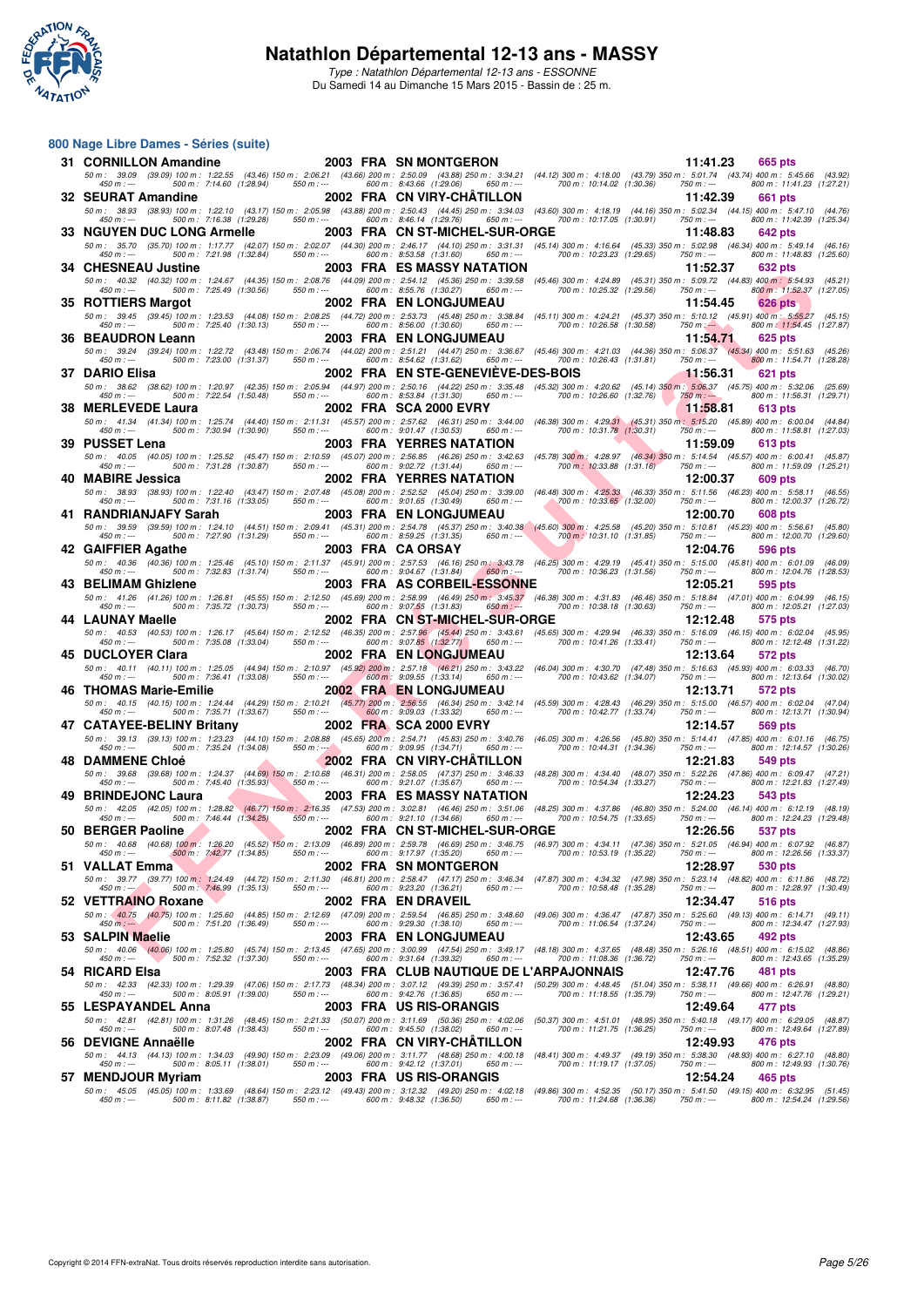

**800 Nage Libre Dames - Séries (suite)**

Type : Natathlon Départemental 12-13 ans - ESSONNE Du Samedi 14 au Dimanche 15 Mars 2015 - Bassin de : 25 m.

#### $\begin{smallmatrix} 1.00 & 0.00 & 0.00 & 0.00 & 0.00 & 0.00 & 0.00 & 0.00 & 0.00 & 0.00 & 0.00 & 0.00 & 0.00 & 0.00 & 0.00 & 0.00 & 0.00 & 0.00 & 0.00 & 0.00 & 0.00 & 0.00 & 0.00 & 0.00 & 0.00 & 0.00 & 0.00 & 0.00 & 0.00 & 0.00 & 0.00 & 0.00 & 0.00 & 0.00 & 0.00 & 0.0$ **58 REMILA Myriam 2003 FRA CN VIRY-CHÂTILLON** 12:57.82 456 pts<br>
50 m: 43.90 (43.90) 100 m: 1:34.72 (50.82) 150 m: 2:24.53 (49.81) 200 m: 3:15.43 (50.90) 250 m: 4:05.37 (49.94) 300 m: 4:55.11 (49.74) 350 m: 5:44.15 (49.04) 50 m: 43.90 (43.90) 100 m: 1:34.72 (50.82) 150 m: 2:24.53 (600 (50.90) 250 m: 4:05.37 (49.94) 300 m: 43.5511 (49.74) 350 m: 6:44.15 (49.04) 400 m: 6:12.99 (1:38.49) 500 m: 6:12.59 (1:38.49) 500 m: 6:12.57.82 (1:32.02) 760 **59 BERTELOOT Justine 2003 FRA SN MONTGERON 12:58.97 453 pts** 50 m : 45.31 (45.31) 100 m : 1:33.89 (48.58) 150 m : 2:23.07 (49.18) 200 m : 3:12.75 (49.62) 20 m : 4:02.78 (50.03) 300 m : 4:52.52 (49.74) 350 m : 5:41.85 (49.33) 400 m : 6:31.27 (49.42)<br>450 m : **60 GUILLEMONT Camille 2003 FRA YERRES NATATION 13:07.13 434 pts** 50 m: 42.79 (42.79)100 m: 1:31.05 (48.26)150 m: 2:20.90 (49.85)200 m: 3:10.39 (49.49)250 m: 450.82 (50.85) m: 541.57 (50.95) 400 m: 6:32.28 (50.87)360 m: 6:32.28 (50.75) 400 m: 6:32.28 (1:40.96) m: --<br>450 m: --- **61 LANGLET Isaline 2003 FRA SN MONTGERON 13:09.19 13:09.19 429 pts 50** m: 4542 (45.42) 100 m: 1:35.19 (49.77) 150 m: 2:25.12 (49.93) 200 m: 4:05.18 (50.23) 300 m: 4:54.12 (48.94) 350 m: 5:43.83 (49.71) 400 m; 6: 50 m : 45.42 (45.42) 100 m : 1:35.19 (49.77) 150 m : 2:25.12 (49.93) 200 m : 3:14.95 (49.83) 250 m : 4:05.18 (50.23) 300 m : 4:54.12 (48.94) 350 m : 5:43.83 (49.71) 400 m : 6:33.87 (50.04) 450 m : --- 500 m : 8:13.94 (1:40.07) 550 m : --- 600 m : 9:54.77 (1:40.83) 650 m : --- 700 m : 11:35.40 (1:40.63) 750 m : --- 800 m : 13:09.19 (1:33.79) 14.76 (13.09, 14.28 pts)<br> **62 GOUNOT Iléana** 2003 FRA AS CORBEIL-ESSONNE 13:09.44 **428 pts**<br> **62 GOUNOT Iléana** 2003 FRA AS CORBEIL-ESSONNE 13:09.44 **428 pts**<br>
43.70 (47.70) 100 m: 13:09 (49.29) 150 m: 2:26.32 (49.33) 200 50 m: 47.70 (47.70)100 m: 1:36.99 (49.29)150 m: 2:26.32 (49.39)200 m: 3:16.76 (50.44)250 m: 4:36.70 (49.49 (49.49 (49.49 (49.59 (49.49 (49.99 (49.49 (49.99 (49.49 (49.69 )40 m; 6:13.03.46 (49.49)<br>450 m: — **63 REMILA Lydia** 2003 FRA CN VIRY-CHÂTILLON 13:11.04 424 pts<br>
50 m: 44.43 (44.43) 100 m: 1:34.38 (49.95) 150 m: 2:24.71 (50.39) 200 m: 3:15.11 (50.40) 250 m: 4:07.05 (51.94) 300 m: 4:57.71 (50.66) 350 m: 5:49.14 (51.43) 4 50 m: 44.43 (44.43) 100 m: 1:34.38 (49.95) 150 m: 2:24.71 (50.33) 200 m: 3:15.11 (50.40) 250 m: 4:07.05 (51.94) 300 m: 4:57.71 (50.66) 350 m: 5:49.14 (51.43) 400 m: 6:40.16 (51.02)<br>450 m: …- **64 MOUGNE Tea 2003 FRA SCA 2000 EVRY 13:12.38 421 pts** 50 m: 40.42 (40.42) 100 m: 1:26.90 (46.48) 150m: 2:16.06 (49.16) 200 m: 3:06.75 (50.69) 2550m: 3:05.366 (49.11) 300 m: 530.60 (40.48 (50.76) 360.60 (60.76) 400 m: 6:11.48 (1:41.51) 760 m; --<br>450 m; --- **65 JAILLARDON Lana** 2002 FRA CN ST-MICHEL-SUR-ORGE 13:15.66 413 pts<br>
50 m: 43.50 (43.50) 100 m: 1:34.81 (51.31) 150 m: 2:25.29 (50.48) 200 m: 3:17.23 (51.94) 250 m: 4:08.06 (50.83) 300 m: 4:59.33 (51.27) 350 m: 5:50.46 (5 50 50 50.11) 50 50.40 50.91 5.30 50 50.91 5.001 5.17.23 (51.94) 50 51.94) 50 50.83 (51.97) 50 50 60.45 (51.13) 400 m<br>450 500 m : --- 500 m : 8:20.07 (1:38.70) 550 m :--- 600 m : 9:59.86 (1:39.79) 650 m :--- 700 m : 11:39.0 **66 ATTIK Nour**<br> **66 ATTIK Nour** 129,90 (48.32) 150 m: 220.67 (50.77) 200 m: 3:11.84 (51.17) 250 m: 4:03.25 (51.41) 300 m: 4:53.86 (50.61) 350 m: 5:45.12 (51.26) 400 m: 6:36.29 (51.17)<br>
450 m: -----------------------------50 m: 41.58 (41.58)100 m: 1:29.90 (48.32)150 m: 2:20.67 (50.77)200 m: 3:11.84 (51.11)250 m: 4:33.86 (50.41)30 m: 545.38 (50.61)350 m: 6:36.28 (50.60) m: 6:320.76 (51.76)40 m: 6:320.76 (51.76)<br>450 m: — **67 DESNOS Anae 2003 FRA CN VIRY-CHÂTILLON 13:25.54 391 pts** 50 m: 46.70 (46.70) 100 m: 1:39.09 (52.89) 150 m: 2:31.68 (52.59) 200 m: 3:23.93 (52.25) 250 m: 4:16.77 (52.84) 300 m: 5:09.71 (52.94) 350 m: 6:02.36 (52.65) 400 m: 6:52.61 (50.25,<br>450 m: --- **68 MORA Emma 2002 FRA EN DRAVEIL 13:28.82 383 pts** 50 m: 42.07 (42.07) 100 m: 1:30.27 (48.20) 150 m: 2:20.43 (50.16) 200 m: 3:11.08 (50.65) 250 m: 4:30, 300 m: 454.87 (52.09) 400 m: 6:209 (142.87 (52.09) 400 m: 6:20.9 (143.84) 550 m; --<br>450 m; --- **69 GUEZENNEC-LOVITON Sara-Lisa 2002 FRA MORSANG ESSONNE NATATION 13:29.34 382 pts**<br>
50 m: 4.372 (43.72) 100 m: 1:32.25 (48.53) 150 m: 2:22.59 (50.34) 200 m: 3:13.12 (50.53) 250 m; 4:04.00 (50.88) 300 m: 4:55.81 (51.81) 35 50 m: 43.72 (43.72) 100 m: 1:32.25 (48.53) 150 m: 2:22.59 (50.34) 200 m: 3:13.12 (50.58) 250 m: 4.04.00 (50.88) 300 m: 4:55.81 (51.16) 350 m: 5:46.53 (50.72) 400 m: 6:37.69 (51.16)<br>42.42.49 - 500 m: +1:42.24 --- 500 m: 52. **70 BENARD Emilie** 2003 FRA SN MONTGERON 13:31.77 376 pts<br>
50 m: 46.96 (46.96) 100 m: 1:38.25 (51.29) 150 m: 2:29.64 (51.39) 200 m: 3:21.65 (52.01) 250 m: 4:12.45 (50.80) 300 m: 5:03.33 (50.88) 350 m: 5:54.18 (50.85) 400 m 50 m: 46.96 (46.96) 100 m: 1:38.25 (51.29) 150 m: 2:29.64 (51.39) 200 m: 3:21.65 (62.11) 250 m: 4.12.45 (50.80) 300 m: 53.45 (50.85) 46.90 m: 6.27.80 (142.76) 550 m: -<br>450 m; -- (142.76) **71 ROUSSEAU Caroline** 2002 FRA BONDOUFLE AMICAL CLUB 13:39.04 360 pts<br>
50 m: 46.68 (46.68) 100 m: 1:37.14 (50.46) 150 m: 2:28.16 (51.02) 200 m: 3:19.84 (51.68) 250 m: 4:11.46 (51.62) 300 m: 5:02.77 (51.31) 350 m: 5:54.64 50 m: 46.68 (46.68) 100 m: 1:37.14 (50.46) 150 m: 2:28.16 (51.02) 200 m: 3:19.84 (51.68) 250 m: 5:02.77 (51.31) 350 m: 5:54.64 (51.87) 400 m: 6:46.62 (51.98)<br>450 m: --- 500 m: 8:33.03 (1:46.41) 5 **72 FOGLIA Melissa 2002 FRA CLUB NAUTIQUE DE L'ARPAJONNAIS 13:48.28 340 pts** 50 m: 46.40 (46.40) 100 m: 1.36.71 (50.31) 150 m: 2:27.31 (50.60) 200 m: 3:19.26 (54.03) 300 m: 5.06.59 (53.03) 350 m: 5.59.69 (53.01) 46.40 (53.01) 400 m: 6:38.14 (1:45.32) 550 m: --<br>450 m: --- **73 MAKOUANGOU Laureen** 2002 FRA SCA 2000 EVRY 13:52.91 331 pts<br>
50 m: 47.08 (47.08) 100 m: 1:37.10 (50.02) 150 m: 2:28.15 (51.05) 200 m: 3:18.94 (50.79) 250 m: 4:09.64 (50.70) 300 m: 5:02.48 (52.84) 350 m: 5:54.85 (52.37) 50 m : 47.08 (47.08) 100 m : 1:37.10 (50.02) 150 m : 2:28.15 (51.05) 200 m : 3:18.94 (50.79) 250 m : 4:09.64 (50.70) 300 m : 5:02.48 (52.84) 350 m : 5:54.85 (52.37) 400 m : 6:45.38 (50.53) 450 m : --- 500 m : 8:33.50 (1:48.12) 550 m : --- 600 m : 10:21.12 (1:47.62) 650 m : --- 700 m : 12:12.10 (1:50.98) 750 m : --- 800 m : 13:52.91 (1:40.81) **74 PLANES Janice** 2003 FRA MORSANG ESSONNE NATATION 13:55.66 325 pts<br>
50 m: 45.44 (45.44) 100 m: 1:36.45 (51.01) 150 m: 2:28.40 (51.95) 200 m: 3:20.70 (52.30) 250 m: 4:13.42 (52.72) 300 m: 5:06.28 (52.86) 350 m: 6:00.30 ( 50 m: 45.44 (45.44) 100 m: 1:36.45 (51.01) 150 m: 2:28.40 (51.95) 200 m: 3:20.70 (52.30) 250 m: 4:13.42 (52.72) 300 m: 12:16.28 (52.62) 300 m: 6:402) 400 m: 6:402) 400 m: 6:4057 (1:45.97)<br>450 m: — 19.44 (45.44) 19.0 m : 19.657 (1.45.97) 550 m : 19.29.18 (1.48.61) 650 m : 19.29.18 (1.48.61) 650 m : 200 m : 12:16.95 (1.47.75) 700 m : 200 m : 200 m : 200 m : 200 m : 200 m : 200 m : 200 m : 200 m : 200 m : 200 m : 200 m 50 m: 47.02 (47.02) 100 m: 138.96 (51.94) 150 m: 2:31.86 (52.90) 200 m: 3:24.24 (52.38) 250 m: 4:16.56 (52.34) 300 m: 5:09.40 (52.84) 350 m: 6:02.73 (53.33) 400 m: 6:56.21 (53.48)<br>450 m: --- **76 CLUZAUD Chloe**<br> **76 CLUZAUD Chloe**<br> **76 CLUZAUD Chloe** 2003 FRA BONDOUFLE AMICAL CLUB 13:59.59 13:7 pts<br> **13:59.59 13:79 13:59.59 13:79** 15:08.29 **13:59.59** (53.00) 250 m: 4:14.13 (52.83) 300 m: 5:08.29 (54.16) 350 m 50 m : 44.59 (44.59) 100 m : 1:35.65 (51.06) 150 m : 2:28.30 (52.65) 200 m : 3:21.30 (53.00) 250 m : 4:14.13 (52.83) 300 m : 5:08.29 (54.16) 350 m : 6:02.17 (53.88) 400 m : 6:56.42 (54.25) 450 m : --- 500 m : 8:44.27 (1:47.85) 550 m : --- 600 m : 10:33.01 (1:48.74) 650 m : --- 700 m : 12:19.54 (1:46.53) 750 m : --- 800 m : 13:59.59 (1:40.05) **77 BARITEAU Lisa-Lou**<br>
50 m: 45.93 (45.93) 100 m: 1:39.80 (53.87) 150 m: 2:33.14 (53.34) 200 m: 3:26.00 (52.86) 250 m: 4:19.18 (53.18) 300 m: 5:13.37 (54.19) 350 m: 6:07.07 (53.70) 400 m: 7:01.48 (54.41)<br>
450 m: ---------50 m: 45.93 (45.93) 100 m: 1:39.80 (53.87) 150 m: 2:33.14 (53.34) 200 m: 3:26.00 (52.86) 250 m: 4:19.18 (53.19) 300 m: 5:13.37 (54.11) 350 m: 6:07.07 (53.70) 400 m: 7:01.48 (54.41)<br>450 m: --- **78 KHELIL Léa** 2000 F. 49.55 (1.46.48) **2002 FRA MORSANG ESSONNE NATATION** 45.55 (1.46.48) **286 pts**<br>2002 FRA MORSANG ESSONNE NATATION 14:14.79 286 pts<br>2002 FRA MORSANG ESSONNE NATATION 14:14.79 286 pts<br>2000 450 m: 4.25 50 m; 14.25 (50.20) 150 m; 12.26.60 (52.15) 200 m; 10.35.86 (50.20) 250 m; 4:25 (54.50 m; 44.25 (54.50 m; 4.25 (54.50 m; 64.50 m; 64.55 (1:49.92) 300 m; 16.35 (1:50.29) 300 m; 500 m; 16.35 (54.67) 350 m; ------------------50 m: 45.92 (45.92) 100 m: 1:40.10 (54.16) 150 m: 2:33.78 (53.68) 200 m: 3:29.30 (55.52) 250 m: 4:23.66 (54.36) 300 m: 5:19.34 (55.68) 350 m: 6:13.50 (54.16) 400 m: 7:08.51 (55.01)<br>450 m: ----------------------------------**80 SAINT-PAUL Fantine** 2002 FRA EN STE-GENEVIÈVE-DES-BOIS 14:29.48 258 pts<br> **80 m:** 43.43 (43.43) 100 m: 1:39.38 (49.95) 150 m: 2:27.08 (53.70) 200 m: 3:22.09 (55.01) 250 m: 4:17.35 (55.26) 300 m: 5:13.61 (56.26) 350 m: 6 50 m: 43.43 (43.43) 100 m: 1.33.38 (49.95) 150 m: 227.08 (53.70) 200 m: 322.09 (55.01) 250 m: 4.17.35 (55.26) 300 m: 12:41.35 (56.26) 300 m: 450.79 (56.18) 400 m: 1.4:29.48 (1:48.13)<br>450 m: — **81 BENBEHOUCHE Maria 2003 FRA US RIS-ORANGIS 14:29.98 257 pts**<br> **80 m:** 46.10 (46.10) 100 m: 1:39.91 (52.81) 150 m: 2:31.91 (53.00) 200 m: 3:25.55 (53.64) 250 m: 4:20.22 (54.67) 300 m: 5:16.26 (56.04) 350 m: 6:11.76 (55 50 50 5.500 500 5.500 5.500 5.500 5.000 5.000 5.000 6.900 5.000 5.000 5.500 5.500 5.500 5.500 6.000 5.500 5.50<br>--- \$60 5.500 500 500 500 5.500 550 --- - 600 5.500 5.500 5.500 5.500 --- - 700 -- 700 5.500 5.500 5.500 750 --**82 ARCHAMBEAU-MASSARONI Laura** 2002 FRA EN STE-GENEVIÈVE-DES-BOIS 14:37.70 243 pts<br>
50 m: 45.87 (45.87) 10 m : 1:36.82 (50.95) 15 m : 2:33.32 (56.50) 200 m : 3:30.56 (57.24) 250 m : 4:26.55 (55.99) 300 m : 5:20.61 (54.06) 50 m : 45.87 (45.87) 100 m : 1:36.82 (50.95) 150 m : 2:33.32 (56.50) 200 m : 3:30.56 (57.24) 250 m : 4:26.55 (55.99) 300 m : 5:20.61 (54.06) 350 m : 6:16.24 (55.63) 400 m : 7:14.96 (58.72) 450 m : --- 500 m : 9:06.80 (1:51.84) 550 m : --- 600 m : 10:58.10 (1:51.30) 650 m : --- 700 m : 11:54.36 (56.26) 750 m : --- 800 m : 14:37.70 (2:43.34) **83 LAMADON Lena-Bella 2002 FRA US RIS-ORANGIS 14:54.15 14:54.15 215 pts**<br>
50 m: 50.08 (50.08) 100 m: 1:45.45 (55.37) 150 m: 2:41.63 (56.18) 200 m: 3:37.25 (55.62) 250 m: 4:32.90 (55.65) 300 m: 5:30.14 (57.24) 350 m: 6:2 50 m: 50.08 (50.08) 100 m: 1:45.45 (55.37) 150 m: 2:41.63 (56.18) 200 m: 3:37.25 (55.62) 250 m: 4:32.90 (55.65) 300 m: 5:30.14 (57.24) 350 m: 6:27.47 (57.33) 400 m: 7:26.71 (59.24<br>/) **84 MARTINEZ Marine 2003 FRA AS CORBEIL-ESSONNE 15:26.80 163 pts** 50 m : 52.59 (52.59) 100 m : 1:51.43 (58.84) 150 m : 2:50.72 (59.29)200 m : 3:50.94 (1:00.22)250 m : 4:51.12 (1:00.18) 300 m : 5:50.21 (59.09) 350 m : 6:49.90 (59.69) 400 m : 7:49.44 (59.54) 450 m : --- 500 m : 9:50.36 (2:00.92) 550 m : --- 600 m : 11:48.95 (1:58.59) 650 m : --- 700 m : 13:44.31 (1:55.36) 750 m : --- 800 m : 15:26.80 (1:42.49)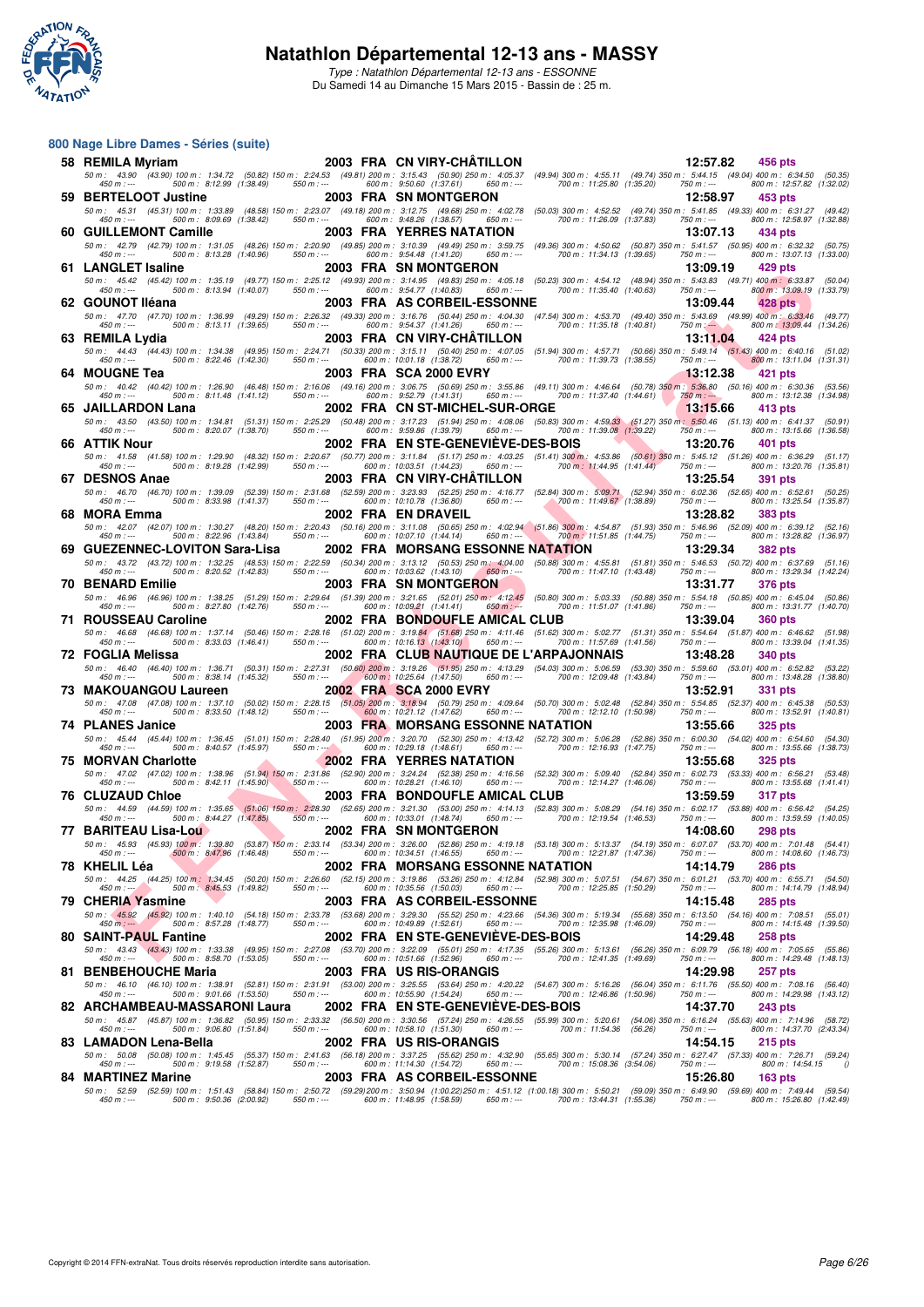

Type : Natathlon Départemental 12-13 ans - ESSONNE Du Samedi 14 au Dimanche 15 Mars 2015 - Bassin de : 25 m.

|     | 800 Nage Libre Dames - Séries (suite)                                         |                         |                                                                                                                                                                                                                                                             |                               |                                                               |  |
|-----|-------------------------------------------------------------------------------|-------------------------|-------------------------------------------------------------------------------------------------------------------------------------------------------------------------------------------------------------------------------------------------------------|-------------------------------|---------------------------------------------------------------|--|
|     | 85 NETO Maëva                                                                 |                         | 2003 FRA US RIS-ORANGIS                                                                                                                                                                                                                                     | 15:30.90                      | 157 pts                                                       |  |
|     | $450 m : -$<br>500 m : 8:32.29<br>(58.34)<br>$550 m : -$                      |                         | 50 m: 47.11 (47.11) 100 m: 1:43.73 (56.62) 150 m: 2:41.36 (57.63) 200 m: 3:39.66 (58.30) 250 m: 4:37.21 (57.55) 300 m: 5:37.21 (1:00.00) 350 m: 6:34.78 (57.57) 400 m: 7:33.95 (59.17<br>600 m: 9:31.79 (59.50)<br>$650 m: -$<br>700 m : 12:34.52 (3:02.73) | 750 m : ---                   | 800 m: 15:30.90 (2:56.38)                                     |  |
|     | <b>86 AMEZIANE Nour</b>                                                       |                         | 2003 ALG EN STE-GENEVIEVE-DES-BOIS<br>50 m: 49.70 (49.70) 100 m: 1:47.17 (57.47) 150 m: 2:45.35 (58.18) 200 m: 3:45.92 (1:00.57) 250 m: 4:44.94 (59.02) 300 m: 5:46.38 (1:01.44) 350 m: 6:45.70 (59.32) 400 m: 7:45.83 (1:00.13                             | 15:38.06                      | 147 pts                                                       |  |
|     | 450 m : ---<br>500 m : 9:46.00 (2:00.17)<br>$550 m: -$                        |                         | 600 m: 11:47.70 (2:01.70)<br>650 m : ---<br>700 m: 13:44.97 (1:57.27)                                                                                                                                                                                       | $750 m: -$                    | 800 m: 15:38.06 (1:53.09)                                     |  |
|     | 87 CHERIA Nour                                                                |                         | 2003 FRA AS CORBEIL-ESSONNE<br>50 m: 49.29 (49.29) 100 m: 1:48.36 (59.07) 150 m: 2:47.71 (59.35) 200 m: 3:47.52 (59.81) 250 m: 4:48.15 (1:00.63) 300 m: 5:48.56 (1:00.41) 350 m: 6:48.75 (1:00.19) 400 m: 7:44.56 (55.81                                    | 15:45.88                      | <b>136 pts</b>                                                |  |
|     | $550 m: -$<br>$450 m : -$<br>500 m : 9:46.00 (2:01.44)<br>88 SCARCELLA Océane |                         | 600 m : 11:46.71 (2:00.71)<br>650 m : ---<br>700 m: 13:47.49 (2:00.78)<br>2003 FRA YERRES NATATION                                                                                                                                                          | 750 m : ---<br>17:05.74       | 800 m: 15:45.88 (1:58.39)<br>50 pts                           |  |
|     |                                                                               |                         | 50 m: 54.88 (54.88) 100 m: 1:58.81 (1:03.93) 150 m: 3:01.00 (1:02.19) 200 m: 4:08.16 (1:07.16) 250 m: 5:13.15 (1:04.99) 300 m: 6:19.19 (1:06.04) 350 m: 7:24.50 (1:05.31) 400 m: 8:31.28 (1:06.78)                                                          |                               |                                                               |  |
|     | $450 m : -$<br>500 m: 10:43.76 (2:12.48)<br>$550 m: -$<br><b>BAREAU Lucie</b> |                         | 600 m: 12:53.40 (2:09.64)<br>700 m : 15:03.45 (2:10.05)<br>650 m : ---<br><b>2003 FRA YERRES NATATION</b>                                                                                                                                                   | 750 m : ---<br><b>DNS</b> dec | 800 m: 17:05.74 (2:02.29)                                     |  |
|     | <b>LEMONT Coline</b>                                                          |                         | <b>2002 FRA YERRES NATATION</b>                                                                                                                                                                                                                             | <b>DNS</b> dec                |                                                               |  |
|     |                                                                               |                         |                                                                                                                                                                                                                                                             |                               |                                                               |  |
|     | 100 Dos Dames - Séries                                                        | (Dimanche 15 Mars 2015) |                                                                                                                                                                                                                                                             |                               |                                                               |  |
|     | 1 DESBONNES Leha                                                              |                         | <b>2002 FRA ES MASSY NATATION</b>                                                                                                                                                                                                                           | 1:12.51                       | <b>1042 pts</b>                                               |  |
|     |                                                                               |                         | 50 m: 35.54                                                                                                                                                                                                                                                 |                               | $(35.54)$ 100 m : 1:12.51 $(36.97)$                           |  |
|     | 2 KOCEN Emelyne                                                               |                         | 2002 FRA CLUB NAUTIQUE DE L'ARPAJONNAIS<br>35.65<br>$50 m$ :                                                                                                                                                                                                | 1:13.02                       | 1028 pts<br>$(35.65)$ 100 m : 1:13.02 (37.37)                 |  |
|     | 3 LENGLET Nolwenn                                                             |                         | 2002 FRA AS CORBEIL-ESSONNE                                                                                                                                                                                                                                 | 1:14.67                       | 985 pts                                                       |  |
|     | 4 LEBRE Emma                                                                  |                         | 50 m: 38.76<br>2002 FRA CN VIRY-CHÂTILLON                                                                                                                                                                                                                   | 1:15.26                       | $(38.76)$ 100 m : 1:14.67 $(35.91)$<br>969 pts                |  |
|     |                                                                               |                         | 36.59<br>50 m :                                                                                                                                                                                                                                             |                               | (36.59) 100 m: 1:15.26 (38.67)                                |  |
| 5   | <b>RODRIGUES Chloé</b>                                                        |                         | 2003 FRA ES MASSY NATATION                                                                                                                                                                                                                                  | 1:16.03                       | 950 pts<br>50 m : 37.30 (37.30) 100 m : 1:16.03 (38.73)       |  |
| 6   | <b>AMBRASS Lilou</b>                                                          |                         | 2002 FRA EN LONGJUMEAU                                                                                                                                                                                                                                      | 1:16.38                       | 941 pts                                                       |  |
|     | <b>7 ESPINASSE Enola</b>                                                      |                         | $50 m$ :<br>36.70<br>2002 FRA CN ST-MICHEL-SUR-ORGE                                                                                                                                                                                                         | 1:17.20                       | $(36.70)$ 100 m : 1:16.38 $(39.68)$<br>920 pts                |  |
|     |                                                                               |                         | 50 m :                                                                                                                                                                                                                                                      |                               | 37.75 (37.75) 100 m : 1:17.20 (39.45)                         |  |
|     | 8 CHAUMUN Shany                                                               |                         | 2002 FRA CN BRUNOY-ESSONNE<br>38.10<br>50 m :                                                                                                                                                                                                               | 1:17.31                       | 917 pts<br>$(38.10)$ 100 m : 1:17.31 $(39.21)$                |  |
| 9   | <b>VEILLON Juliette</b>                                                       |                         | 2002 FRA CA ORSAY                                                                                                                                                                                                                                           | 1:17.51                       | 912 pts                                                       |  |
|     | 10 LEGER Solene                                                               |                         | 38.11<br>50 m :<br>2002 FRA ES MASSY NATATION                                                                                                                                                                                                               | 1:17.62                       | $(38.11)$ 100 m : 1:17.51 $(39.40)$<br>909 pts                |  |
|     | 11 CRESTIA Cylia                                                              |                         | 50 m :<br>2002 FRA EN LONGJUMEAU                                                                                                                                                                                                                            | 1:17.71                       | 37.97 (37.97) 100 m : 1:17.62 (39.65)                         |  |
|     |                                                                               |                         |                                                                                                                                                                                                                                                             |                               | 907 pts<br>50 m: 37.87 (37.87) 100 m: 1:17.71 (39.84)         |  |
|     | <b>12 ARGOUACH Maiwenn</b>                                                    |                         | <b>2003 FRA EN LONGJUMEAU</b>                                                                                                                                                                                                                               | 1:17.81                       | 904 pts<br>50 m: 37.78 (37.78) 100 m: 1:17.81 (40.03)         |  |
|     | 13 AUGER Ambre                                                                |                         | 2002 FRA CLUB NAUTIQUE DE L'ARPAJONNAIS                                                                                                                                                                                                                     | 1:18.50                       | 887 pts                                                       |  |
|     | 14 LA BIONDA Léa                                                              |                         | 37.97<br>50 m :<br>2002 FRA EN LONGJUMEAU                                                                                                                                                                                                                   | 1:19.39                       | $(37.97)$ 100 m : 1:18.50 $(40.53)$<br>865 pts                |  |
|     |                                                                               |                         | 38.16<br>50 m :                                                                                                                                                                                                                                             |                               | $(38.16)$ 100 m : 1:19.39 $(41.23)$                           |  |
| 15. | <b>MIALOT Maud</b>                                                            |                         | 2003 FRA CAORSAY<br>35.51<br>50 m :                                                                                                                                                                                                                         | 1:20.09                       | 848 pts<br>$(35.51)$ 100 m : 1:20.09 $(44.58)$                |  |
|     | <b>CORNILLON Amandine</b>                                                     |                         | 2003 FRA SN MONTGERON                                                                                                                                                                                                                                       | 1:20.47                       | 839 pts                                                       |  |
|     | 17 HOUAL Solene                                                               |                         | 50 m :<br>2002 FRA ES MASSY NATATION                                                                                                                                                                                                                        | 1:20.68                       | 39.12 (39.12) 100 m : 1:20.47 (41.35)<br>834 pts              |  |
|     |                                                                               |                         |                                                                                                                                                                                                                                                             |                               | 50 m: 39.71 (39.71) 100 m: 1:20.68 (40.97)                    |  |
|     | 18 HO Katelyn                                                                 |                         | 2002 FRA CN VIRY-CHÂTILLON                                                                                                                                                                                                                                  |                               | 1:21.40 817 pts<br>50 m: 40.13 (40.13) 100 m: 1:21.40 (41.27) |  |
|     | <b>19 DANGER Clara</b>                                                        |                         | 2002 FRA EN LONGJUMEAU                                                                                                                                                                                                                                      | 1:21.51                       | 814 pts                                                       |  |
|     | 20 RANDRIANJAFY Sarah                                                         |                         | 2003 FRA EN LONGJUMEAU                                                                                                                                                                                                                                      | 1:21.62                       | 50 m: 39.85 (39.85) 100 m: 1:21.51 (41.66)<br>811 pts         |  |
|     |                                                                               |                         | 50 m :<br>39.62                                                                                                                                                                                                                                             |                               | $(39.62)$ 100 m : 1:21.62 $(42.00)$                           |  |
|     | 21 DUCAUROY Aude                                                              |                         | 2002 FRA CA ORSAY<br>50 m :                                                                                                                                                                                                                                 | 1:22.15                       | 799 pts<br>39.82 (39.82) 100 m : 1:22.15 (42.33)              |  |
|     | 22 LE GALLIC Alice                                                            |                         | 2003 FRA CN VIRY-CHÂTILLON                                                                                                                                                                                                                                  | 1:22.18                       | <b>798 pts</b>                                                |  |
|     | 23 LAVENANT Laura                                                             |                         | 2002 FRA CA ORSAY                                                                                                                                                                                                                                           | 1:22.38                       | 50 m: 40.36 (40.36) 100 m: 1:22.18 (41.82)<br>794 pts         |  |
|     |                                                                               |                         | 2002 FRA CN VIRY-CHÂTILLON                                                                                                                                                                                                                                  |                               | 50 m: 40.64 (40.64) 100 m: 1:22.38 (41.74)                    |  |
|     | 24 BOURDON Ines                                                               |                         |                                                                                                                                                                                                                                                             | 1:22.40                       | 793 pts<br>50 m: 40.06 (40.06) 100 m: 1:22.40 (42.34)         |  |
| 25  | <b>BARDIN Lola</b>                                                            |                         | <b>2003 FRA ES MASSY NATATION</b>                                                                                                                                                                                                                           | 1:22.69                       | 786 pts                                                       |  |
| 26  | MULLER Majda                                                                  |                         | 2002 FRA AS CORBEIL-ESSONNE                                                                                                                                                                                                                                 | 1:22.82                       | 50 m: 40.31 (40.31) 100 m: 1:22.69 (42.38)<br>783 pts         |  |
|     | 27 NGUYEN DUC LONG Armelle                                                    |                         | 2003 FRA CN ST-MICHEL-SUR-ORGE                                                                                                                                                                                                                              |                               | 50 m: 40.29 (40.29) 100 m: 1:22.82 (42.53)                    |  |
|     |                                                                               |                         |                                                                                                                                                                                                                                                             | 1:23.08                       | 777 pts<br>50 m: 40.52 (40.52) 100 m: 1:23.08 (42.56)         |  |
|     | 28 FOURMY Maëlys                                                              |                         | <b>2003 FRA ES MASSY NATATION</b>                                                                                                                                                                                                                           | 1:23.10                       | 777 pts<br>50 m: 41.26 (41.26) 100 m: 1:23.10 (41.84)         |  |
|     |                                                                               |                         |                                                                                                                                                                                                                                                             |                               |                                                               |  |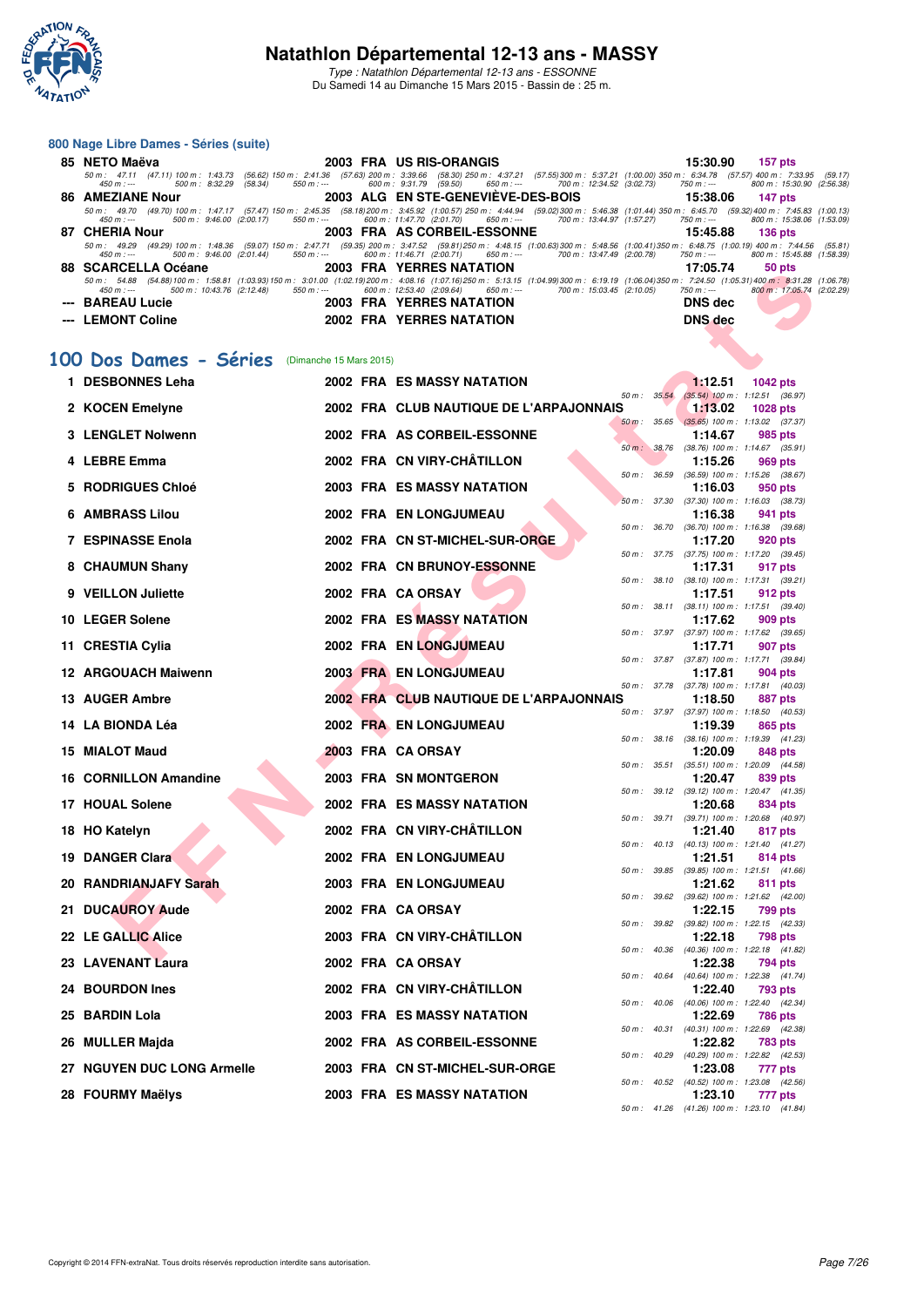

Type : Natathlon Départemental 12-13 ans - ESSONNE Du Samedi 14 au Dimanche 15 Mars 2015 - Bassin de : 25 m.

## **100 Dos Dames - Séries (suite)**

|     | 29 PUSSET Lena             |  | <b>2003 FRA YERRES NATATION</b>         |          |                | 1:23.48 | 768 pts                                                      |
|-----|----------------------------|--|-----------------------------------------|----------|----------------|---------|--------------------------------------------------------------|
|     | <b>30 BERINGUE Natacha</b> |  | 2003 FRA CA ORSAY                       |          |                | 1:24.28 | 50 m: 41.84 (41.84) 100 m: 1:23.48 (41.64)<br><b>750 pts</b> |
|     | 31 ROTTIERS Margot         |  | 2002 FRA EN LONGJUMEAU                  |          |                | 1:24.41 | 50 m: 41.41 (41.41) 100 m: 1:24.28 (42.87)<br>747 pts        |
|     | 32 THOMAS Marie-Emilie     |  | 2002 FRA EN LONGJUMEAU                  |          |                | 1:24.51 | 50 m: 41.47 (41.47) 100 m: 1:24.41 (42.94)<br>744 pts        |
|     | 33 DARIO Elisa             |  | 2002 FRA EN STE-GENEVIEVE-DES-BOIS      |          |                | 1:24.90 | 50 m: 41.51 (41.51) 100 m: 1:24.51 (43.00)<br>735 pts        |
|     | <b>34 LAVIGNE Marie</b>    |  | <b>2003 FRA ES MASSY NATATION</b>       |          |                | 1:25.00 | 50 m: 41.75 (41.75) 100 m: 1:24.90 (43.15)<br><b>733 pts</b> |
|     | 35 FAVRY Mathilde          |  | 2002 FRA CN VIRY-CHÂTILLON              |          |                | 1:25.62 | 50 m : 42.19 (42.19) 100 m : 1:25.00 (42.81)<br>719 pts      |
|     | <b>36 LAUNAY Maelle</b>    |  | 2002 FRA CN ST-MICHEL-SUR-ORGE          |          |                | 1:25.75 | 50 m: 42.12 (42.12) 100 m: 1:25.62 (43.50)<br>716 pts        |
|     | 37 CHESNEAU Justine        |  | <b>2003 FRA ES MASSY NATATION</b>       |          |                | 1:26.18 | 50 m: 42.03 (42.03) 100 m: 1:25.75 (43.72)<br>707 pts        |
|     | 38 BEAUDRON Leann          |  | <b>2003 FRA EN LONGJUMEAU</b>           |          |                | 1:26.23 | 50 m: 42.11 (42.11) 100 m: 1:26.18 (44.07)<br>706 pts        |
|     | 39 VETTRAINO Roxane        |  | 2002 FRA EN DRAVEIL                     |          |                | 1:26.28 | 50 m: 42.98 (42.98) 100 m: 1:26.23 (43.25)<br>705 pts        |
|     | 40 ROCCA Helene            |  | 2002 FRA EN LONGJUMEAU                  |          |                | 1:26.44 | 50 m : 41.73 (41.73) 100 m : 1:26.28 (44.55)<br>701 pts      |
|     | 41 DUCLOYER Clara          |  | 2002 FRA EN LONGJUMEAU                  | $50 m$ : | 42.60          | 1:26.84 | (42.60) 100 m : 1:26.44 (43.84)<br>692 pts                   |
|     | 42 FOURMY Marina           |  | 2003 FRA ES MASSY NATATION              |          |                | 1:26.90 | 50 m : 41.89 (41.89) 100 m : 1:26.84 (44.95)<br>691 pts      |
|     | 43 PELLETIER Alizée        |  | 2003 FRA AS CORBEIL-ESSONNE             |          |                | 1:27.72 | 50 m: 43.82 (43.82) 100 m: 1:26.90 (43.08)<br>673 pts        |
|     | 44 GAIFFIER Agathe         |  | 2003 FRA CA ORSAY                       |          |                | 1:27.78 | 50 m: 42.47 (42.47) 100 m: 1:27.72 (45.25)<br>672 pts        |
|     | 45 MABIRE Jessica          |  | <b>2002 FRA YERRES NATATION</b>         |          |                | 1:27.79 | 50 m: 43.08 (43.08) 100 m: 1:27.78 (44.70)<br>672 pts        |
|     | 46 BRINDEJONC Laura        |  | 2003 FRA ES MASSY NATATION              |          | $50 m$ : 42.53 | 1:27.81 | (42.53) 100 m : 1:27.79 (45.26)<br>671 pts                   |
|     | 47 RICARD Elsa             |  | 2003 FRA CLUB NAUTIQUE DE L'ARPAJONNAIS |          | 50 m : 43.70   | 1:28.45 | (43.70) 100 m: 1:27.81 (44.11)<br>657 pts                    |
|     | 48 MOUGNE Tea              |  | 2003 FRA SCA 2000 EVRY                  |          |                | 1:28.98 | 50 m: 42.66 (42.66) 100 m: 1:28.45 (45.79)<br>646 pts        |
| 49. | <b>GUILLEMONT Camille</b>  |  | <b>2003 FRA YERRES NATATION</b>         |          |                | 1:29.83 | 50 m: 41.91 (41.91) 100 m: 1:28.98 (47.07)<br>628 pts        |
|     | 50 REMILA Lydia            |  | 2003 FRA CN VIRY-CHÂTILLON              |          |                | 1:30.18 | 50 m: 43.81 (43.81) 100 m: 1:29.83 (46.02)<br>621 pts        |
|     | 51 SEURAT Amandine         |  | 2002 FRĂ CN VIRY-CHÂTILLON              |          |                | 1:30.22 | 50 m: 43.89 (43.89) 100 m: 1:30.18 (46.29)<br>620 pts        |
|     | 52 CELAUDOUX Alexandra     |  | 2003 FRA CN BRUNOY-ESSONNE              |          |                | 1:30.28 | 50 m: 44.27 (44.27) 100 m: 1:30.22 (45.95)<br>619 pts        |
|     | 53 ROUSSEAU Caroline       |  | 2002 FRA BONDOUFLE AMICAL CLUB          |          | 50 m: 44.60    | 1:30.39 | $(44.60)$ 100 m : 1:30.28 $(45.68)$<br>617 pts               |
|     | 54 BERGER Paoline          |  | 2002 FRA CN ST-MICHEL-SUR-ORGE          |          |                | 1:30.50 | 50 m: 43.47 (43.47) 100 m: 1:30.39 (46.92)<br>614 pts        |
|     | 55 LESPAYANDEL Anna        |  | 2003 FRA US RIS-ORANGIS                 |          |                | 1:30.88 | 50 m: 43.40 (43.40) 100 m: 1:30.50 (47.10)<br>607 pts        |
|     | 56 SALPIN Maelie           |  | 2003 FRA EN LONGJUMEAU                  |          |                | 1:31.01 | 50 m : 45.46 (45.46) 100 m : 1:30.88 (45.42)<br>604 pts      |
|     | 57 MERLEVEDE Laura         |  | 2002 FRA SCA 2000 EVRY                  |          |                | 1:31.89 | 50 m: 43.20 (43.20) 100 m: 1:31.01 (47.81)<br>586 pts        |
|     | 58 MORA Emma               |  | 2002 FRA EN DRAVEIL                     |          |                | 1:32.49 | 50 m: 45.89 (45.89) 100 m: 1:31.89 (46.00)<br>574 pts        |
|     | 59 DEVIGNE Annaëlle        |  | 2002 FRA CN VIRY-CHÂTILLON              |          | 50 m : 45.09   | 1:32.62 | $(45.09)$ 100 m : 1:32.49 $(47.40)$<br>571 pts               |
|     | 60 SAINT-PAUL Fantine      |  | 2002 FRA EN STE-GENEVIÈVE-DES-BOIS      |          |                | 1:33.30 | 50 m: 45.56 (45.56) 100 m: 1:32.62 (47.06)<br>558 pts        |
|     | 61 BOSSET Eva              |  | 2002 FRA CN VIRY-CHÂTILLON              |          |                | 1:33.32 | 50 m: 45.87 (45.87) 100 m: 1:33.30 (47.43)<br>558 pts        |
|     | 62 HENRIQUES Maily         |  | 2003 FRA CN BRUNOY-ESSONNE              |          |                | 1:33.55 | 50 m: 46.19 (46.19) 100 m: 1:33.32 (47.13)<br>553 pts        |
|     | 63 ATTIK Nour              |  | 2002 FRA EN STE-GENEVIEVE-DES-BOIS      |          |                | 1:33.62 | 50 m: 45.42 (45.42) 100 m: 1:33.55 (48.13)<br>552 pts        |
|     | 64 BERTELOOT Justine       |  | <b>2003 FRA SN MONTGERON</b>            |          |                | 1:33.66 | 50 m: 44.55 (44.55) 100 m: 1:33.62 (49.07)<br>551 pts        |
|     |                            |  |                                         |          |                |         | 50 m: 46.08 (46.08) 100 m: 1:33.66 (47.58)                   |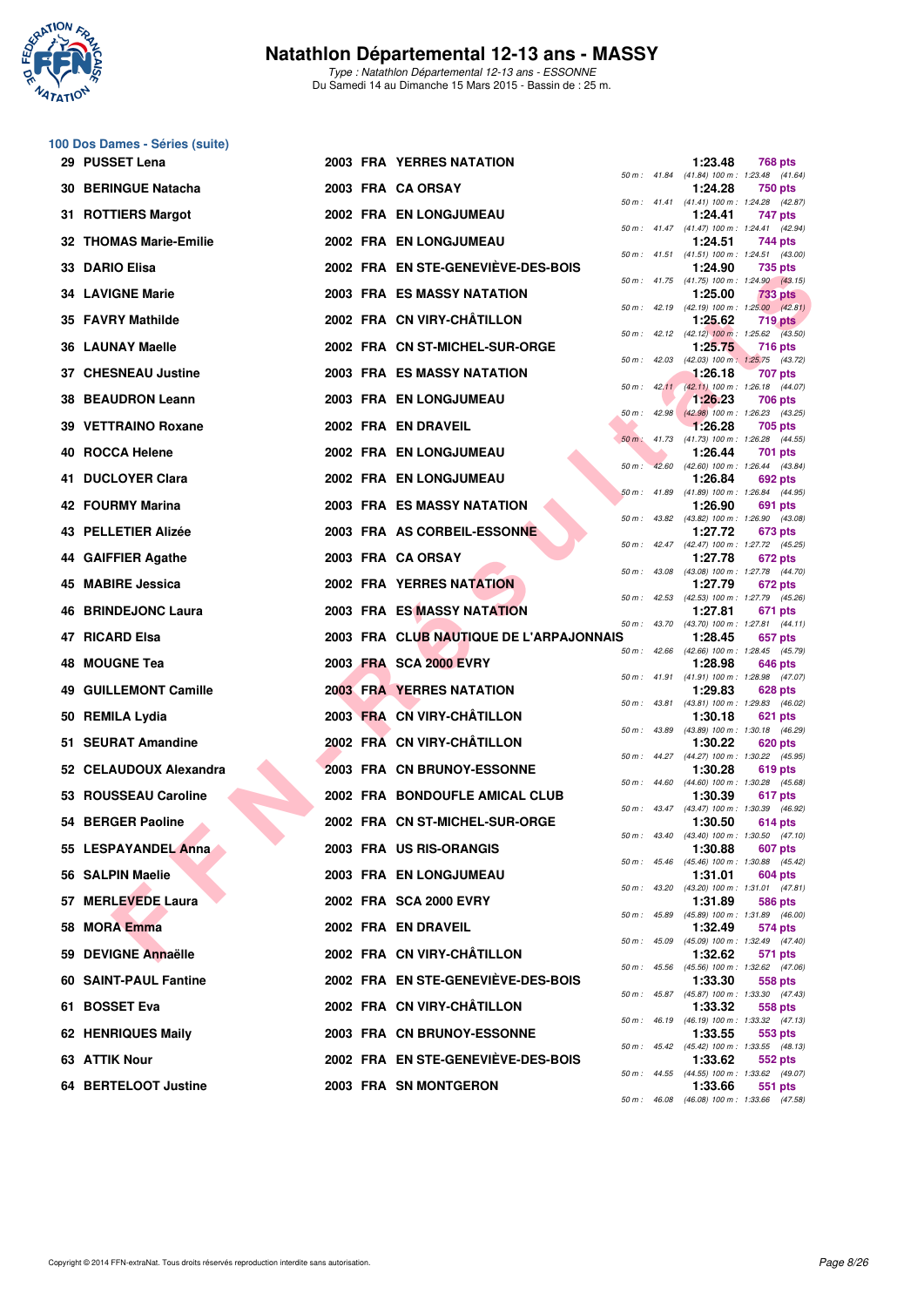

**100 Dos Dames - Séries (suite)**

## **Natathlon Départemental 12-13 ans - MASSY**

Type : Natathlon Départemental 12-13 ans - ESSONNE Du Samedi 14 au Dimanche 15 Mars 2015 - Bassin de : 25 m.

| 65  | <b>BELIMAM Ghizlene</b>            |  | 2003 FRA AS CORBEIL-ESSONNE              |          |                  | 1:33.82 | 548 pts                                                                                                      |
|-----|------------------------------------|--|------------------------------------------|----------|------------------|---------|--------------------------------------------------------------------------------------------------------------|
|     | 66 BELIN Amelie                    |  | 2002 FRA COULIS NATATION                 |          |                  | 1:34.60 | 50 m: 44.76 (44.76) 100 m: 1:33.82 (49.06)<br>533 pts                                                        |
| 67  | <b>MENDJOUR Myriam</b>             |  | 2003 FRA US RIS-ORANGIS                  |          |                  | 1:34.94 | 50 m: 46.45 (46.45) 100 m: 1:34.60 (48.15)<br>526 pts                                                        |
| 68  | <b>MORVAN Charlotte</b>            |  | 2002 FRA YERRES NATATION                 |          |                  | 1:35.31 | 50 m: 47.45 (47.45) 100 m: 1:34.94 (47.49)<br>519 pts                                                        |
| 68  | <b>DAPOIGNY-RANGEARD Loane</b>     |  | 2002 FRA CN VIRY-CHÂTILLON               |          |                  | 1:35.31 | 50 m: 45.78 (45.78) 100 m: 1:35.31 (49.53)<br>519 pts                                                        |
| 70  | <b>DAMMENE Chloé</b>               |  | 2002 FRA CN VIRY-CHÂTILLON               |          |                  | 1:35.74 | 50 m: 47.07 (47.07) 100 m: 1:35.31 (48.24)<br>511 pts                                                        |
|     | 71 PLANES Janice                   |  | <b>2003 FRA MORSANG ESSONNE NATATION</b> |          |                  | 1:35.75 | 50 m : 46.73 (46.73) 100 m : 1:35.74 (49.01)<br><b>511 pts</b>                                               |
|     | <b>72 LANGLET Isaline</b>          |  | 2003 FRA SN MONTGERON                    |          |                  | 1:36.16 | 50 m : 46.65 (46.65) 100 m : 1:35.75 (49.10)<br>503 pts                                                      |
|     | 73 REMILA Myriam                   |  | 2003 FRA CN VIRY-CHÂTILLON               |          | 50 m : 46.57     | 1:36.54 | (46.57) 100 m: 1:36.16 (49.59)<br>496 pts                                                                    |
| 74  | <b>KHELIL Léa</b>                  |  | <b>2002 FRA MORSANG ESSONNE NATATION</b> |          | $50 m$ : $47.10$ | 1:36.83 | $(47.10)$ 100 m : 1:36.54 $(49.44)$<br>491 pts                                                               |
| 75  | <b>JAILLARDON Lana</b>             |  | 2002 FRA CN ST-MICHEL-SUR-ORGE           |          |                  | 1:36.86 | 50 m: 48.88 (48.88) 100 m: 1:36.83 (47.95)<br>490 pts                                                        |
| 76  | <b>FOGLIA Melissa</b>              |  | 2002 FRA CLUB NAUTIQUE DE L'ARPAJONNAIS  | $50 m$ : | 46.50            | 1:39.15 | (46.50) 100 m: 1:36.86 (50.36)<br>449 pts                                                                    |
| 77  | <b>BENARD Emilie</b>               |  | 2003 FRA SN MONTGERON                    | $50 m$ : |                  | 1:39.19 | 50.93 (50.93) 100 m : 1:39.15 (48.22)<br>448 pts                                                             |
|     | <b>78 LEGOUX Elodie</b>            |  | 2003 FRA EN DRAVEIL                      |          |                  | 1:39.40 | 50 m: 48.32 (48.32) 100 m: 1:39.19 (50.87)<br>444 pts                                                        |
| 79  | <b>ELIE Anouk</b>                  |  | <b>2003 FRA ETAMPES NATATION</b>         |          |                  | 1:41.13 | 50 m: 48.92 (48.92) 100 m: 1:39.40 (50.48)<br>415 pts                                                        |
| 80  | <b>DESNOS Anae</b>                 |  | 2003 FRA CN VIRY-CHÂTILLON               |          | 50 m : 50.00     | 1:41.82 | $(50.00)$ 100 m : 1:41.13 $(51.13)$<br>403 pts                                                               |
| 81  | <b>CLUZAUD Chloe</b>               |  | 2003 FRA BONDOUFLE AMICAL CLUB           |          | 50 m : 50.98     | 1:41.83 | $(50.98)$ 100 m : 1:41.82 $(50.84)$<br>403 pts                                                               |
|     | 82 CHEMOUN Léna                    |  | 2003 FRA CN VIRY-CHÂTILLON               |          |                  | 1:42.53 | 50 m: 49.54 (49.54) 100 m: 1:41.83 (52.29)<br>391 pts                                                        |
| 83  | <b>GUEZENNEC-LOVITON Sara-Lisa</b> |  | <b>2002 FRA MORSANG ESSONNE NATATION</b> |          |                  | 1:43.37 | 50 m: 50.42 (50.42) 100 m: 1:42.53 (52.11)<br><b>377 pts</b>                                                 |
| 84. | <b>MALHERBE Lea</b>                |  | <b>2003 FRA SN MONTGERON</b>             |          |                  | 1:43.98 | 50 m: 50.24 (50.24) 100 m: 1:43.37 (53.13)<br><b>368 pts</b>                                                 |
| 85  | <b>XIONG Lana</b>                  |  | 2003 FRA US GRIGNY                       |          | 50 m : 47.88     | 1:45.24 | $(47.88)$ 100 m : 1:43.98 $(56.10)$<br><b>348 pts</b>                                                        |
| 86  | <b>AMEZIANE Nour</b>               |  | 2003 ALG EN STE-GENEVIEVE-DES-BOIS       |          |                  | 1:45.51 | 50 m: 51.46 (51.46) 100 m: 1:45.24 (53.78)<br>344 pts                                                        |
|     | 87 ATTIK Syrine                    |  | 2003 FRA EN STE-GENEVIÈVE-DES-BOIS       |          |                  | 1:46.58 | 50 m: 51.32 (51.32) 100 m: 1:45.51 (54.19)<br><b>327 pts</b>                                                 |
| 88  | <b>FERRARIS Ombeline</b>           |  | 2003 FRA CN VIRY-CHÂTILLON               |          |                  | 1:46.61 | 50 m: 49.87 (49.87) 100 m: 1:46.58 (56.71)<br>327 pts                                                        |
| 89  | <b>MARY Shaïnes</b>                |  | 2003 FRA US GRIGNY                       |          |                  | 1:47.10 | 50 m: 52.28 (52.28) 100 m: 1:46.61 (54.33)<br>319 pts<br>50 m: 51.82 (51.82) 100 m: 1:47.10 (55.28)          |
|     | 90 CARIO Laure                     |  | 2002 FRA CN VIRY-CHÂTILLON               |          |                  | 1:48.35 | <b>301 pts</b><br>50 m: 50.76 (50.76) 100 m: 1:48.35 (57.59)                                                 |
|     | 91 BAREAU Lucie                    |  | 2003 FRA YERRES NATATION                 |          |                  | 1:48.92 | <b>293 pts</b><br>50 m: 53.38 (53.38) 100 m: 1:48.92 (55.54)                                                 |
|     | 92 CHERIA Yasmine                  |  | 2003 FRA AS CORBEIL-ESSONNE              |          | 50 m : 52.64     | 1:49.30 | 288 pts<br>$(52.64)$ 100 m : 1:49.30 $(56.66)$                                                               |
|     | 93 LAMADON Lena-Bella              |  | 2002 FRA US RIS-ORANGIS                  |          |                  | 1:50.90 | <b>265 pts</b><br>50 m : 54.71 (54.71) 100 m : 1:50.90 (56.19)                                               |
|     | 94 NETO Maëva                      |  | 2003 FRA US RIS-ORANGIS                  |          |                  | 1:53.03 | <b>237 pts</b><br>50 m: 52.36 (52.36) 100 m: 1:53.03 (1:00.67)                                               |
|     | 95 JOLLIVET Dina                   |  | 2003 FRA EN DRAVEIL                      |          |                  | 1:54.26 | 222 pts<br>50 m: 57.06 (57.06) 100 m: 1:54.26 (57.20)                                                        |
|     | 96 ARCHAMBEAU-MASSARONI Laura      |  | 2002 FRA EN STE-GENEVIÈVE-DES-BOIS       |          |                  | 1:55.30 | <b>209 pts</b>                                                                                               |
|     | 97 MARTINEZ Marine                 |  | 2003 FRA AS CORBEIL-ESSONNE              |          |                  | 1:56.06 | 50 m: 55.42 (55.42) 100 m: 1:55.30 (59.88)<br><b>200 pts</b><br>50 m : 56.88 (56.88) 100 m : 1:56.06 (59.18) |
|     | 98 LEMONT Coline                   |  | <b>2002 FRA YERRES NATATION</b>          |          |                  | 1:58.76 | $169$ pts<br>50 m: 57.04 (57.04) 100 m: 1:58.76 (1:01.72)                                                    |
|     | 99 CHERIA Nour                     |  | 2003 FRA AS CORBEIL-ESSONNE              |          |                  | 2:01.38 | <b>142 pts</b><br>50 m : 56.80 (56.80) 100 m : 2:01.38 (1:04.58)                                             |
|     | 100 BAILLY Léane                   |  | 2003 FRA EN DRAVEIL                      |          |                  | 2:11.51 | 59 pts<br>50 m: 1:03.81 (1:03.81) 100 m: 2:11.51 (1:07.70)                                                   |
|     |                                    |  |                                          |          |                  |         |                                                                                                              |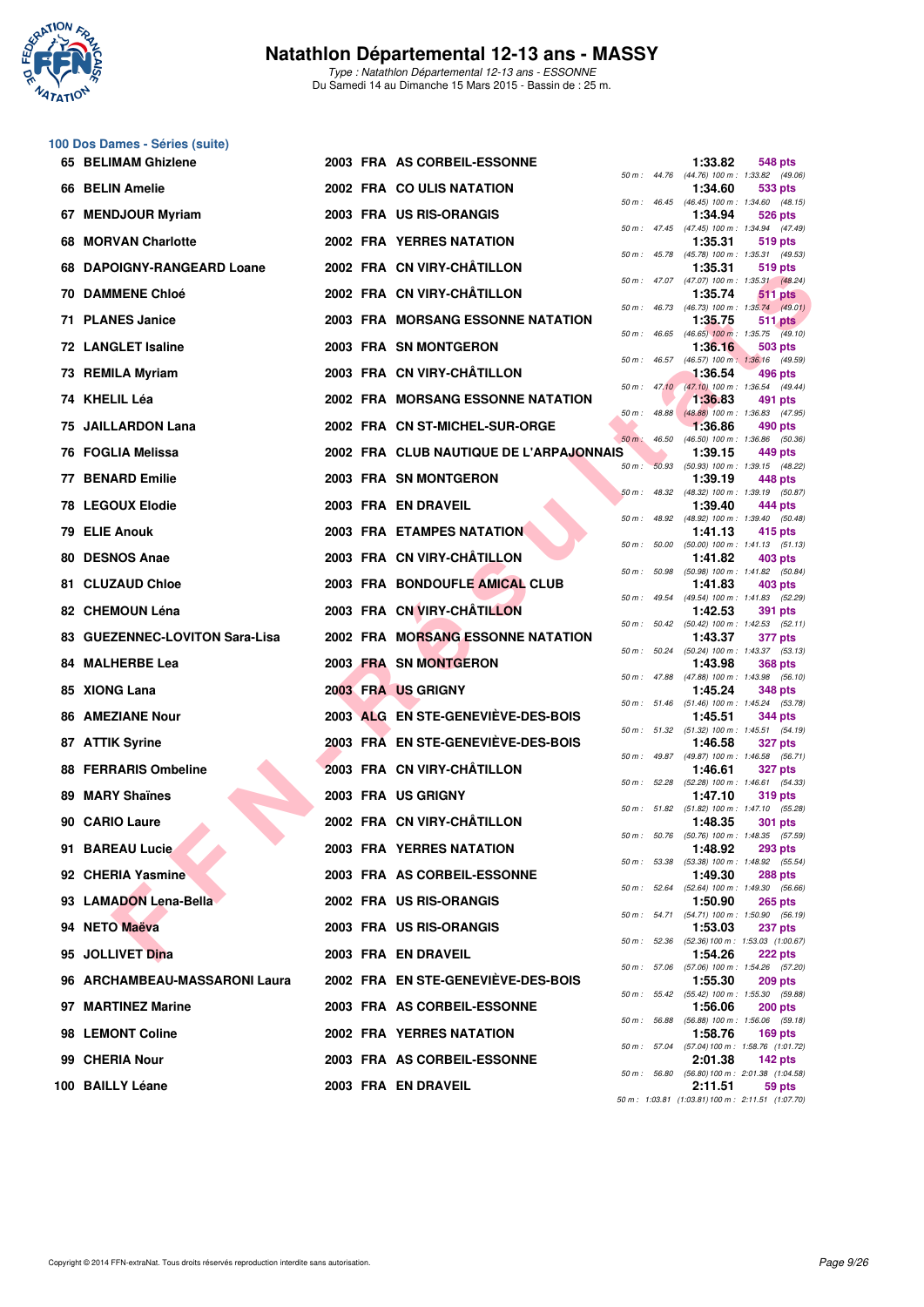

Type : Natathlon Départemental 12-13 ans - ESSONNE Du Samedi 14 au Dimanche 15 Mars 2015 - Bassin de : 25 m.

#### **100 Dos Dames - Séries (suite)**

| --- GAUDICHAU Enola   | 2003 FRA CLUB NAUTIQUE DE L'ARPAJONNAIS | <b>DSQ Vi</b> |
|-----------------------|-----------------------------------------|---------------|
| --- SCARCELLA Océane  | <b>2003 FRA YERRES NATATION</b>         | <b>DSQ Vi</b> |
| --- BENBEHOUCHE Maria | 2003 FRA US RIS-ORANGIS                 | <b>DSQ Vi</b> |

## **[200 Brasse Dames - Séries](http://www.ffnatation.fr/webffn/resultats.php?idact=nat&go=epr&idcpt=30327&idepr=23)** (Samedi 14 Mars 2015)

| 1 LENGLET Nolwenn                 |  | 2002 FRA AS CORBEIL-ESSONNE<br>2:50.14<br><b>1086 pts</b>                                                                                                        |
|-----------------------------------|--|------------------------------------------------------------------------------------------------------------------------------------------------------------------|
| 2 AMBRASS Lilou                   |  | 50 m: 38.59 (38.59) 100 m: 1:21.35 (42.76) 150 m: 2:06.26 (44.91) 200 m: 2:50.14 (43.88)<br>2002 FRA EN LONGJUMEAU<br>2:52.25<br><b>1061 pts</b>                 |
| 3 LEGER Solene                    |  | 50 m: 39.64 (39.64) 100 m: 1:23.90 (44.26) 150 m: 2:09.00 (45.10) 200 m: 2:52.25 (43.25)<br>2002 FRA ES MASSY NATATION<br>3:00.12<br>970 pts                     |
| 4 DESBONNES Leha                  |  | 50 m: 39.82 (39.82) 100 m: 1:24.80 (44.98) 150 m: 2:12.24 (47.44) 200 m: 3:00.12 (47.88)<br>2002 FRA ES MASSY NATATION<br>3:00.65<br>964 pts                     |
| 5 LEBRE Emma                      |  | 50 m: 39.92 (39.92) 100 m: 1:26.18 (46.26) 150 m: 2:13.65 (47.47) 200 m: 3:00.65 (47.00)<br>2002 FRA CN VIRY-CHATILLON<br>3:00.89<br><b>961 pts</b>              |
| <b>6 RODRIGUES Chloé</b>          |  | 50 m: 41.67 (41.67) 100 m: 1:27.76 (46.09) 150 m: 2:14.60 (46.84) 200 m: 3:00.89 (46.29)<br>2003 FRA ES MASSY NATATION<br>3:05.65<br>909 pts                     |
| 7 KOCEN Emelyne                   |  | 50 m: 43.54 (43.54) 100 m: 1:31.19 (47.65) 150 m: 2:18.80 (47.61) 200 m: 3:05.65 (46.85)<br>2002 FRA CLUB NAUTIQUE DE L'ARPAJONNAIS<br>3:09.59<br>866 pts        |
| 8 LAVIGNE Marie                   |  | 50 m: 42.93 (42.93) 100 m: 1:31.52 (48.59) 150 m: 2:21.01 (49.49) 200 m: 3:09.59 (48.58)<br>2003 FRA ES MASSY NATATION<br>3:09.79<br>864 pts                     |
| 9 PELLETIER Alizée                |  | 50 m: 43.08 (43.08) 100 m: 1:32.09 (49.01) 150 m: 2:21.45 (49.36) 200 m: 3:09.79 (48.34)<br>2003 FRA AS CORBEIL-ESSONNE<br>3:10.08<br>861 pts                    |
| 10 HO Katelyn                     |  | 50 m: 42.50 (42.50) 100 m: 1:30.59 (48.09) 150 m: 2:21.22 (50.63) 200 m: 3:10.08 (48.86)<br>2002 FRA CN VIRY-CHATILLON<br>3:11.65<br>844 pts                     |
| 11 VEILLON Juliette               |  | 50 m: 44.44 (44.44) 100 m: 1:33.98 (49.54) 150 m: 2:23.56 (49.58) 200 m: 3:11.65 (48.09)<br>2002 FRA CA ORSAY<br>3:13.89<br>821 pts                              |
| 12 MULLER Majda                   |  | 50 m: 44.00 (44.00) 100 m: 1:33.00 (49.00) 150 m: 2:24.25 (51.25) 200 m: 3:13.89 (49.64)<br>2002 FRA AS CORBEIL-ESSONNE<br>3:14.09<br>819 pts                    |
| 13 CATAYEE-BELINY Britany         |  | 50 m: 44.00 (44.00) 100 m: 1:33.59 (49.59) 150 m: 2:24.81 (51.22) 200 m: 3:14.09 (49.28)<br>2002 FRA SCA 2000 EVRY<br>3:14.19<br>818 pts                         |
| 14 ARGOUACH Maiwenn               |  | 50 m: 42.84 (42.84) 100 m: 1:31.65 (48.81) 150 m: 2:23.43 (51.78) 200 m: 3:14.19 (50.76)<br>2003 FRA EN LONGJUMEAU<br>3:15.94<br>800 pts                         |
| 15 ESPINASSE Enola                |  | 50 m: 44.05 (44.05) 100 m: 1:34.21 (50.16) 150 m: 2:25.50 (51.29) 200 m: 3:15.94 (50.44)<br>2002 FRA CN ST-MICHEL-SUR-ORGE<br>3:17.03<br><b>789 pts</b>          |
| 16 BOURDON Ines                   |  | 50 m : 44.32 (44.32) 100 m : 1:35.40 (51.08) 150 m : 2:28.78 (53.38) 200 m : 3:17.03 (48.25)<br>2002 FRA CN VIRY-CHATILLON<br>3:17.37<br>785 pts                 |
| 17 CHESNEAU Justine               |  | 50 m: 44.32 (44.32) 100 m: 1:34.48 (50.16) 150 m: 2:26.02 (51.54) 200 m: 3:17.37 (51.35)<br><b>2003 FRALES MASSY NATATION</b><br>3:18.04<br>778 pts              |
| 18 LA BIONDA Léa                  |  | 50 m: 46.16 (46.16) 100 m: 1:36.47 (50.31) 150 m: 2:27.42 (50.95) 200 m: 3:18.04 (50.62)<br>2002 FRA EN LONGJUMEAU<br>3:18.16<br>777 pts                         |
| <b>19 NGUYEN DUC LONG Armelle</b> |  | 50 m: 44.88 (44.88) 100 m: 1:34.40 (49.52) 150 m: 2:24.94 (50.54) 200 m: 3:18.16 (53.22)<br>2003 FRA CN ST-MICHEL-SUR-ORGE<br>3:18.42<br>775 pts                 |
| 20 MIALOT Maud                    |  | 50 m: 46.04 (46.04) 100 m: 1:36.72 (50.68) 150 m: 2:28.57 (51.85) 200 m: 3:18.42 (49.85)<br>2003 FRA CA ORSAY<br>3:18.56<br>773 pts                              |
| 21 LAUNAY Maelle                  |  | 50 m: 46.29 (46.29) 100 m: 1:36.79 (50.50) 150 m: 2:27.60 (50.81) 200 m: 3:18.56 (50.96)<br>2002 FRA CN ST-MICHEL-SUR-ORGE<br>3:18.81<br>771 pts                 |
| 22 CORNILLON Amandine             |  | 50 m: 45.28 (45.28) 100 m: 1:35.98 (50.70) 150 m: 2:28.27 (52.29) 200 m: 3:18.81 (50.54)<br>2003 FRA SN MONTGERON<br>3:22.10<br><b>738 pts</b>                   |
| 23 HOUAL Solene                   |  | 50 m: 48.71 (48.71) 100 m: 1:41.68 (52.97) 150 m: 2:32.73 (51.05) 200 m: 3:22.10 (49.37)<br>2002 FRA ES MASSY NATATION<br>3:22.62<br>733 pts                     |
| 24 CHAUMUN Shany                  |  | 50 m: 45.02 (45.02) 100 m: 1:36.66 (51.64) 150 m: 2:30.43 (53.77) 200 m: 3:22.62 (52.19)<br>2002 FRA CN BRUNOY-ESSONNE<br>3:22.85<br><b>730 pts</b>              |
| 25 RANDRIANJAFY Sarah             |  | 50 m: 44.01 (44.01) 100 m: 1:35.06 (51.05) 150 m: 2:28.73 (53.67) 200 m: 3:22.85 (54.12)<br>2003 FRA EN LONGJUMEAU<br>3:23.42<br>725 pts                         |
| 26 LAVENANT Laura                 |  | 50 m: 45.03 (45.03) 100 m: 1:37.61 (52.58) 150 m: 2:31.96 (54.35) 200 m: 3:23.42 (51.46)<br>2002 FRA CA ORSAY<br>3:23.99<br>719 pts                              |
| 27 AUGER Ambre                    |  | 50 m: 46.67 (46.67) 100 m: 1:39.04 (52.37) 150 m: 2:31.32 (52.28) 200 m: 3:23.99 (52.67)<br>2002 FRA CLUB NAUTIQUE DE L'ARPAJONNAIS<br>3:24.44<br><b>715 pts</b> |
| <b>28 DUCAUROY Aude</b>           |  | 50 m: 47.48 (47.48) 100 m: 1:40.94 (53.46) 150 m: 2:32.85 (51.91) 200 m: 3:24.44 (51.59)<br>2002 FRA CA ORSAY<br>3:24.51<br>714 pts                              |
| 29 BARDIN Lola                    |  | 50 m: 46.72 (46.72) 100 m: 1:39.83 (53.11) 150 m: 2:33.57 (53.74) 200 m: 3:24.51 (50.94)<br>2003 FRA ES MASSY NATATION<br>3:25.57<br>704 pts                     |
| 30 DANGER Clara                   |  | 50 m: 47.45 (47.45) 100 m: 1:39.50 (52.05) 150 m: 2:32.44 (52.94) 200 m: 3:25.57 (53.13)<br>2002 FRA EN LONGJUMEAU<br>3:26.83<br>692 pts                         |
| 31 GAIFFIER Agathe                |  | 50 m: 46.58 (46.58) 100 m: 1:40.86 (54.28) 150 m: 2:35.14 (54.28) 200 m: 3:26.83 (51.69)<br>2003 FRA CA ORSAY<br>3:27.69<br>684 pts                              |
| 32 ROCCA Helene                   |  | 50 m : 48.56 (48.56) 100 m : 1:41.51 (52.95) 150 m : 2:34.66 (53.15) 200 m : 3:27.69 (53.03)<br><b>2002 FRA EN LONGJUMEAU</b><br>3:28.16<br>679 pts              |
| 33 BERINGUE Natacha               |  | 50 m: 48.48 (48.48) 100 m: 1:41.46 (52.98) 150 m: 2:35.99 (54.53) 200 m: 3:28.16 (52.17)<br>2003 FRA CA ORSAY<br>3:28.20<br>679 pts                              |
|                                   |  | 50 m: 47.27 (47.27) 100 m: 1:40.68 (53.41) 150 m: 2:35.58 (54.90) 200 m: 3:28.20 (52.62)                                                                         |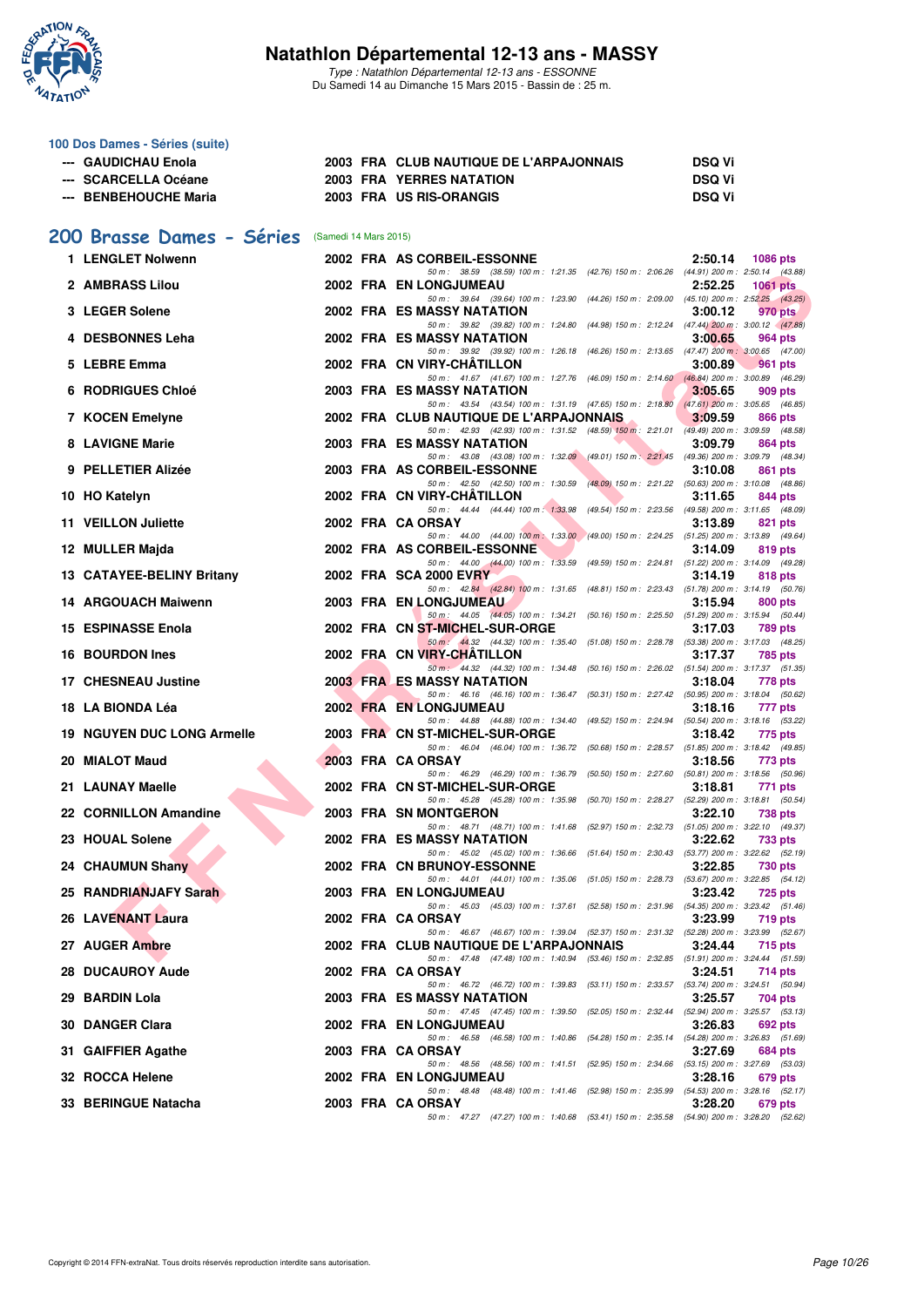

Type : Natathlon Départemental 12-13 ans - ESSONNE Du Samedi 14 au Dimanche 15 Mars 2015 - Bassin de : 25 m.

#### **200 Brasse Dames - Séries (suite)**

| 34 CHERIA Yasmine       |  | 2003 FRA AS CORBEIL-ESSONNE<br>3:30.23<br>660 pts                                                                                                        |
|-------------------------|--|----------------------------------------------------------------------------------------------------------------------------------------------------------|
| 35 MABIRE Jessica       |  | 50 m: 47.47 (47.47) 100 m: 1:40.95 (53.48) 150 m: 2:36.58 (55.63) 200 m: 3:30.23 (53.65)<br><b>2002 FRA YERRES NATATION</b><br>3:30.34<br>659 pts        |
| 36 FAVRY Mathilde       |  | 50 m: 46.36 (46.36) 100 m: 1:38.83 (52.47) 150 m: 2:34.95 (56.12) 200 m: 3:30.34 (55.39)<br>2002 FRA CN VIRY-CHATILLON<br>3:30.55<br>657 pts             |
| 37 VETTRAINO Roxane     |  | 50 m: 46.81 (46.81) 100 m: 1:41.30 (54.49) 150 m: 2:36.75 (55.45) 200 m: 3:30.55 (53.80)<br>2002 FRA EN DRAVEIL<br>3:32.25<br>641 pts                    |
| 38 DUCLOYER Clara       |  | 50 m: 48.98 (48.98) 100 m: 1:44.08 (55.10) 150 m: 2:38.52 (54.44) 200 m: 3:32.25 (53.73)<br>2002 FRA EN LONGJUMEAU<br>3:32.26<br>641 pts                 |
| 39 BERGER Paoline       |  | 50 m: 47.67 (47.67) 100 m: 1:42.93 (55.26) 150 m: 2:37.48 (54.55) 200 m: 3:32.26 (54.78)<br>2002 FRA CN ST-MICHEL-SUR-ORGE<br>3:32.97<br>635 pts         |
| 40 FOURMY Maëlys        |  | 50 m: 49.39 (49.39) 100 m: 1:43.77 (54.38) 150 m: 2:39.30 (55.53) 200 m: 3:32.97 (53.67)<br>2003 FRA ES MASSY NATATION<br>3:33.05<br>634 pts             |
| 41 DAMMENE Chloé        |  | 50 m: 49.29 (49.29) 100 m: 1:43.81 (54.52) 150 m: 2:38.03 (54.22) 200 m: 3:33.05 (55.02)<br>2002 FRA CN VIRY-CHATILLON<br>3:33.07<br>634 pts             |
| 42 BELIMAM Ghizlene     |  | 50 m: 47.36 (47.36) 100 m: 1:42.91 (55.55) 150 m: 2:40.74 (57.83) 200 m: 3:33.07 (52.33)<br>2003 FRA AS CORBEIL-ESSONNE<br>3:33.45<br>630 pts            |
| 43 BERTELOOT Justine    |  | 50 m: 49.19 (49.19) 100 m: 1:44.11 (54.92) 150 m: 2:39.12 (55.01) 200 m: 3:33.45 (54.33)<br>2003 FRA SN MONTGERON<br>3:33.61<br>629 pts                  |
| <b>44 ATTIK Nour</b>    |  | 50 m: 50.21 (50.21) 100 m: 1:44.50 (54.29) 150 m: 2:39.64 (55.14) 200 m: 3:33.61 (53.97)<br>2002 FRA EN STE-GENEVIEVE-DES-BOIS<br>3:33.76<br>628 pts     |
| 45 PUSSET Lena          |  | 50 m: 48.68 (48.68) 100 m: 1:43.44 (54.76) 150 m: 2:39.74 (56.30) 200 m: 3:33.76 (54.02)<br><b>2003 FRA YERRES NATATION</b><br>3:34.37<br><b>622 pts</b> |
|                         |  | 50 m: 49.00 (49.00) 100 m: 1:44.23 (55.23) 150 m: 2:39.20 (54.97) 200 m: 3:34.37 (55.17)                                                                 |
| 46 SALPIN Maelie        |  | <b>2003 FRA EN LONGJUMEAU</b><br>3:34.78<br><b>618 pts</b><br>50 m: 49.29 (49.29) 100 m: 1:44.11 (54.82) 150 m: 2:40.26 (56.15) 200 m: 3:34.78 (54.52)   |
| 47 SEURAT Amandine      |  | 2002 FRA CN VIRY-CHATILLON<br>3:35.13<br>615 pts<br>50 m: 50.28 (50.28) 100 m: 1:45.04 (54.76) 150 m: 2:41.10 (56.06) 200 m: 3:35.13 (54.03)             |
| <b>48 BENARD Emilie</b> |  | 2003 FRA SN MONTGERON<br>3:35.15<br>615 pts<br>50 m: 50.52 (50.52) 100 m: 1:45.45 (54.93) 150 m: 2:40.45 (55.00) 200 m: 3:35.15 (54.70)                  |
| 49 MORA Emma            |  | 2002 FRA EN DRAVEIL<br>3:35.36<br>613 pts<br>50 m: 47.08 (47.08) 100 m: 1:41.56 (54.48) 150 m: 2:38.06 (56.50) 200 m: 3:35.36 (57.30)                    |
| 50 LE GALLIC Alice      |  | 2003 FRA CN VIRY-CHATILLON<br>3:35.54<br>611 pts<br>50 m: 50.64 (50.64) 100 m: 1:46.39 (55.75) 150 m: 2:41.62 (55.23) 200 m: 3:35.54 (53.92)             |
| 51 CELAUDOUX Alexandra  |  | 2003 FRA CN BRUNOY-ESSONNE<br>3:35.67<br>610 pts<br>50 m : 50.56 (50.56) 100 m : 1:45.36 (54.80) 150 m : 2:40.07 (54.71) 200 m : 3:35.67 (55.60)         |
| 52 BEAUDRON Leann       |  | <b>2003 FRA EN LONGJUMEAU</b><br>3:36.36<br>604 pts<br>50 m: 50.48 (50.48) 100 m: 1:45.68 (55.20) 150 m: 2:41.12 (55.44) 200 m: 3:36.36 (55.24)          |
| 53 SAINT-PAUL Fantine   |  | 2002 FRA EN STE-GENEVIEVE-DES-BOIS<br>3:37.07<br>598 pts<br>50 m: 50.83 (50.83) 100 m: 1:46.58 (55.75) 150 m: 2:42.45 (55.87) 200 m: 3:37.07 (54.62)     |
| 54 JAILLARDON Lana      |  | 2002 FRA CN ST-MICHEL-SUR-ORGE<br>3:37.08<br>598 pts<br>50 m : 50.19 (50.19) 100 m : 1:45.68 (55.49) 150 m : 2:41.73 (56.05) 200 m : 3:37.08 (55.35)     |
| 55 FOURMY Marina        |  | <b>2003 FRA ES MASSY NATATION</b><br>3:37.32<br>596 pts<br>50 m: 49.31 (49.31) 100 m: 1:44.73 (55.42) 150 m: 2:40.66 (55.93) 200 m: 3:37.32 (56.66)      |
| 56 GOUNOT Iléana        |  | 2003 FRA AS CORBEIL-ESSONNE<br>3:37.46<br>594 pts                                                                                                        |
| 57 CRESTIA Cylia        |  | 50 m: 48.78 (48.78) 100 m: 1:45.19 (56.41) 150 m: 2:42.06 (56.87) 200 m: 3:37.46 (55.40)<br>2002 FRA EN LONGJUMEAU<br>3:37.87<br><b>591 pts</b>          |
| 58 ROTTIERS Margot      |  | 50 m: 49.16 (49.16) 100 m: 1:45.75 (56.59) 150 m: 2:43.60 (57.85) 200 m: 3:37.87 (54.27)<br>2002 FRA EN LONGJUMEAU<br>3:38.53<br>585 pts                 |
| 59 HENRIQUES Maily      |  | 50 m: 49.28 (49.28) 100 m: 1:44.84 (55.56) 150 m: 2:41.55 (56.71) 200 m: 3:38.53 (56.98)<br>2003 FRA CN BRUNOY-ESSONNE<br>3:41.51<br>559 pts             |
| 60 THOMAS Marie-Emilie  |  | 50 m: 50.55 (50.55) 100 m: 1:47.28 (56.73) 150 m: 2:44.86 (57.58) 200 m: 3:41.51 (56.65)<br>2002 FRA EN LONGJUMEAU<br>3:42.39<br>552 pts                 |
| 61 LESPAYANDEL Anna     |  | 50 m: 51.05 (51.05) 100 m: 1:46.95 (55.90) 150 m: 2:44.75 (57.80) 200 m: 3:42.39 (57.64)<br>2003 FRA US RIS-ORANGIS<br>3:43.12<br>545 pts                |
| 62 PLANES Janice        |  | 50 m: 50.52 (50.52) 100 m: 1:47.29 (56.77) 150 m: 2:45.17 (57.88) 200 m: 3:43.12 (57.95)<br>2003 FRA MORSANG ESSONNE NATATION<br>3:43.15<br>545 pts      |
| 63 MAKOUANGOU Laureen   |  | 50 m: 51.18 (51.18) 100 m: 1:47.79 (56.61) 150 m: 2:45.62 (57.83) 200 m: 3:43.15 (57.53)<br>2002 FRA SCA 2000 EVRY<br>3:43.94<br>539 pts                 |
| 64 VALLAT Emma          |  | 50 m : 50.00 (50.00) 100 m : 1:48.84 (58.84) 150 m : 2:47.24 (58.40) 200 m : 3:43.94 (56.70)<br>2002 FRA SN MONTGERON<br>3:44.54<br>533 pts              |
| 65 DEVIGNE Annaëlle     |  | 50 m: 51.45 (51.45) 100 m: 1:49.27 (57.82) 150 m: 2:47.81 (58.54) 200 m: 3:44.54 (56.73)<br>2002 FRA CN VIRY-CHATILLON<br>3:45.20<br>528 pts             |
| 66 KHELIL Léa           |  | 50 m: 52.53 (52.53) 100 m: 1:49.59 (57.06) 150 m: 2:47.97 (58.38) 200 m: 3:45.20 (57.23)<br>2002 FRA MORSANG ESSONNE NATATION<br>3:45.81<br>523 pts      |
| 67 GUILLEMONT Camille   |  | 50 m : 48.51 (48.51) 100 m : 1:46.53 (58.02) 150 m : 2:45.95 (59.42) 200 m : 3:45.81 (59.86)<br>2003 FRA YERRES NATATION<br>3:46.22<br>520 pts           |
| 68 DARIO Elisa          |  | 50 m: 51.10 (51.10) 100 m: 1:47.68 (56.58) 150 m: 2:47.33 (59.65) 200 m: 3:46.22 (58.89)<br>2002 FRA EN STE-GENEVIEVE-DES-BOIS<br>3:46.33<br>519 pts     |
| 69 XIONG Lana           |  | 50 m: 53.15 (53.15) 100 m: 1:51.01 (57.86) 150 m: 2:49.18 (58.17) 200 m: 3:46.33 (57.15)<br>2003 FRA US GRIGNY                                           |
|                         |  | 3:47.93<br>505 pts<br>50 m: 49.10 (49.10) 100 m: 1:46.50 (57.40) 150 m: 2:46.73 (1:00.23) 200 m: 3:47.93 (1:01.20)                                       |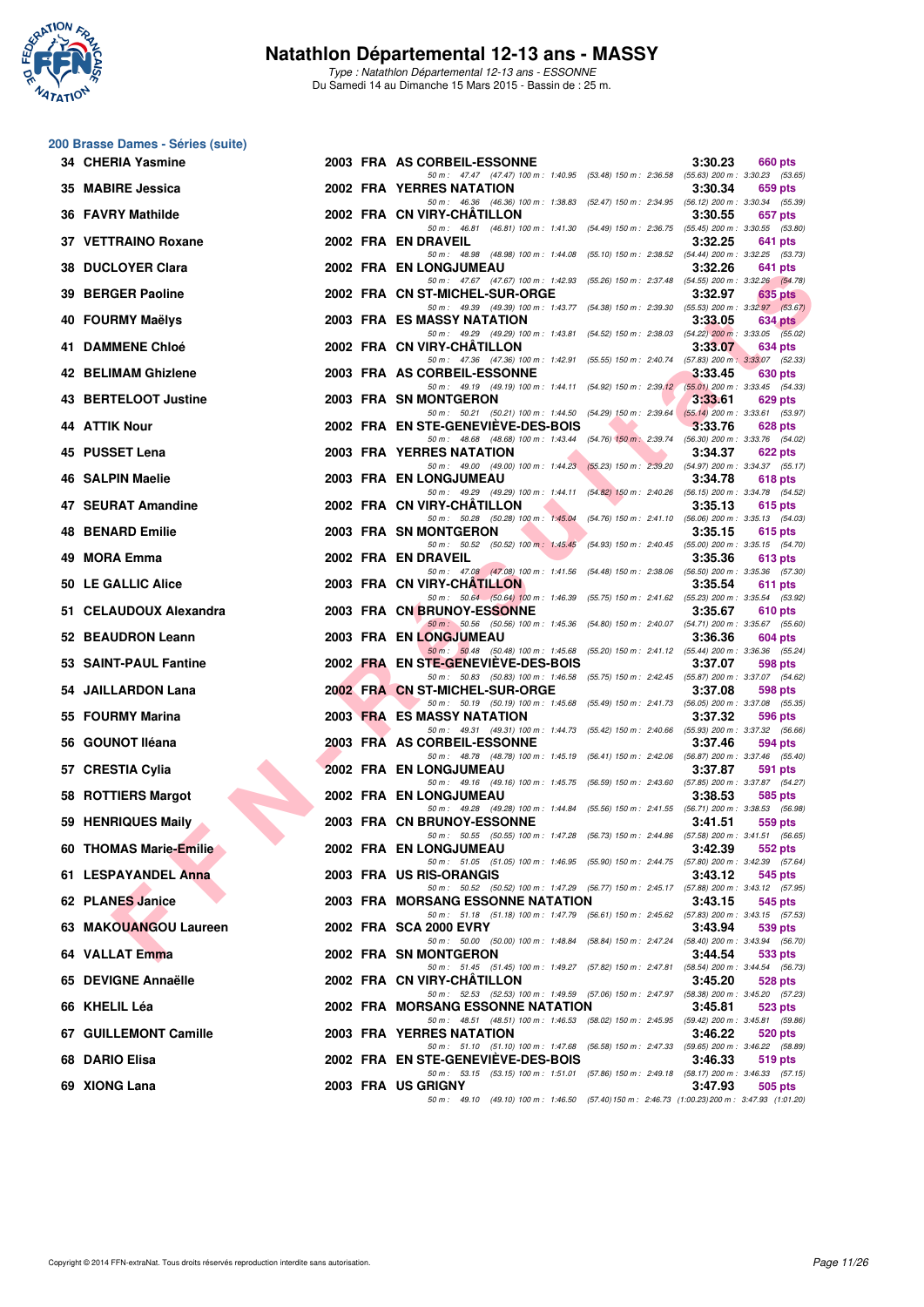

Type : Natathlon Départemental 12-13 ans - ESSONNE Du Samedi 14 au Dimanche 15 Mars 2015 - Bassin de : 25 m.

## **200 Brasse Dames - Séries (suite)**

| 70 CHERIA Nour                             |                       | 2003 FRA AS CORBEIL-ESSONNE<br>3:49.95<br>489 pts                                                                                                               |
|--------------------------------------------|-----------------------|-----------------------------------------------------------------------------------------------------------------------------------------------------------------|
| 71 MENDJOUR Myriam                         |                       | 50 m: 52.90 (52.90) 100 m: 1:51.04 (58.14) 150 m: 2:50.77 (59.73) 200 m: 3:49.95 (59.18)<br>2003 FRA US RIS-ORANGIS<br>3:51.12<br>480 pts                       |
| 72 LAMADON Lena-Bella                      |                       | 50 m: 55.31 (55.31) 100 m: 1:54.72 (59.41) 150 m: 2:52.86 (58.14) 200 m: 3:51.12 (58.26)<br>2002 FRA US RIS-ORANGIS<br>3:52.46<br>469 pts                       |
|                                            |                       | 50 m: 52.03 (52.03) 100 m: 1:52.24 (1:00.21) 150 m: 2:53.15 (1:00.91) 200 m: 3:52.46 (59.31)                                                                    |
| 73 BAREAU Lucie                            |                       | 2003 FRA YERRES NATATION<br>3:53.97<br>457 pts                                                                                                                  |
| 74 CLUZAUD Chloe                           |                       | 50 m: 51.99 (51.99) 100 m: 1:52.42 (1:00.43) 150 m: 2:54.91 (1:02.49) 200 m: 3:53.97 (59.06)<br>2003 FRA BONDOUFLE AMICAL CLUB<br>3:54.30<br>455 pts            |
|                                            |                       | 50 m: 51.96 (51.96) 100 m: 1:52.66 (1:00.70) 150 m: 2:54.93 (1:02.27) 200 m: 3:54.30 (59.37)                                                                    |
| 75 RICARD Elsa                             |                       | 2003 FRA CLUB NAUTIQUE DE L'ARPAJONNAIS<br>3:57.58<br>430 pts<br>50 m: 54.36 (54.36) 100 m: 1:54.87 (1:00.51) 150 m: 2:56.54 (1:01.67) 200 m: 3:57.58 (1:01.04) |
| 76 BENBEHOUCHE Maria                       |                       | 2003 FRA US RIS-ORANGIS<br>3:58.53<br>$423$ pts                                                                                                                 |
| 77 REMILA Lydia                            |                       | 50 m: 53.01 (53.01) 100 m: 1:53.68 (1:00.67) 150 m: 2:56.13 (1:02.45) 200 m: 3:58.53 (1:02.40)<br>2003 FRA CN VIRY-CHATILLON<br>3:59.33<br>417 pts              |
|                                            |                       | 50 m: 56.79 (56.79) 100 m: 1:57.84 (1:01.05) 150 m: 2:57.87 (1:00.03) 200 m: 3:59.33 (1:01.46)                                                                  |
| 78 LANGLET Isaline                         |                       | 2003 FRA SN MONTGERON<br>3:59.40<br>416 pts<br>50 m: 56.18 (56.18) 100 m: 1:57.52 (1:01.34) 150 m: 2:58.62 (1:01.10) 200 m: 3:59.40 (1:00.78)                   |
| 79 BARITEAU Lisa-Lou                       |                       | 2002 FRA SN MONTGERON<br>4:01.04<br>404 pts                                                                                                                     |
| 80 DESNOS Anae                             |                       | 50 m: 53.32 (53.32) 100 m: 1:55.72 (1:02.40) 150 m: 3:00.48 (1:04.76) 200 m: 4:01.04 (1:00.56)<br>2003 FRA CN VIRY-CHÂTILLON<br>4:01.27<br>403 pts              |
|                                            |                       | 50 m: 55.96 (55.96) 100 m: 1:59.35 (1:03.39) 150 m: 3:01.47 (1:02.12) 200 m: 4:01.27 (59.80)                                                                    |
| 81 FOGLIA Melissa                          |                       | 2002 FRA CLUB NAUTIQUE DE L'ARPAJONNAIS<br><b>The Company of the Company</b><br>4:02.63<br><b>393 pts</b>                                                       |
| 82 REMILA Myriam                           |                       | 50 m: 58.07 (58.07) 100 m: 2:00.79 (1:02.72) 150 m: 3:02.95 (1:02.16) 200 m: 4:02.63 (59.68)<br>2003 FRA CN VIRY-CHATILLON<br>4:03.29<br><b>388 pts</b>         |
|                                            |                       | 50 m: 57.63 (57.63) 100 m: 1:59.63 (1:02.00) 150 m: 3:01.59 (1:01.96) 200 m: 4:03.29 (1:01.70)                                                                  |
| 83 MORVAN Charlotte                        |                       | 2002 FRA YERRES NATATION<br>4:03.96<br>383 pts<br>50 m: 56.17 (56.17) 100 m: 1:59.08 (1:02.91) 150 m: 3:03.35 (1:04.27) 200 m: 4:03.96 (1:00.61)                |
| 84 MARTINEZ Marine                         |                       | 2003 FRA AS CORBEIL-ESSONNE<br>4:04.14<br><b>382 pts</b>                                                                                                        |
|                                            |                       | 50 m: 22.93 (22.93) 100 m: 1:58.86 (1:35.93) 150 m: 3:03.24 (1:04.38) 200 m: 4:04.14 (1:00.90)<br>2003 FRA EN STE-GENEVIEVE-DES-BOIS<br>4:08.06                 |
| 85 ATTIK Syrine                            |                       | 355 pts<br>50 m: 50.91 (50.91) 100 m: 1:53.38 (1:02.47) 150 m: 3:00.66 (1:07.28) 200 m: 4:08.06 (1:07.40)                                                       |
| 86 BELIN Amelie                            |                       | 2002 FRA COULIS NATATION<br>4:09.76<br>343 pts                                                                                                                  |
| 87 LEMONT Coline                           |                       | 50 m: 57.51 (57.51) 100 m: 1:59.66 (1:02.15) 150 m: 3:04.91 (1:05.25) 200 m: 4:09.76 (1:04.85)<br><b>2002 FRA YERRES NATATION</b><br><b>325 pts</b><br>4:12.57  |
|                                            |                       | 50 m: 56.92 (56.92) 100 m: 2:01.06 (1:04.14) 150 m: 3:07.91 (1:06.85) 200 m: 4:12.57 (1:04.66)                                                                  |
| 88 GUEZENNEC-LOVITON Sara-Lisa             |                       | 2002 FRA MORSANG ESSONNE NATATION<br>4:15.77<br>304 pts<br>50 m: 58.71 (58.71) 100 m: 2:03.85 (1:05.14) 150 m: 3:09.54 (1:05.69) 200 m: 4:15.77 (1:06.23)       |
| 89 AMEZIANE Nour                           |                       | 2003 ALG EN STE-GENEVIEVE-DES-BOIS<br>4:17.91<br>291 pts                                                                                                        |
| 90 ARCHAMBEAU-MASSARONI Laura              |                       | 50 m: 57.97 (57.97) 100 m: 2:03.44 (1:05.47) 150 m: 3:11.46 (1:08.02) 200 m: 4:17.91 (1:06.45)<br>2002 FRA EN STE-GENEVIÈVE-DES-BOIS<br>4:18.25<br>289 pts      |
|                                            |                       | 50 m: 58.08 (58.08) 100 m: 2:03.65 (1:05.57) 150 m: 3:11.62 (1:07.97) 200 m: 4:18.25 (1:06.63)                                                                  |
| 91   NETO Maëva                            |                       | 2003 FRA US RIS-ORANGIS<br>4:22.52<br>263 pts<br>50 m: 56.30 (56.30) 100 m: 2:04.58 (1:08.28) 150 m: 3:13.87 (1:09.29) 200 m: 4:22.52 (1:08.65)                 |
| 92 SCARCELLA Océane                        |                       | <b>2003 FRA YERRES NATATION</b><br>4:48.07<br>$134$ pts                                                                                                         |
|                                            |                       | 50 m: 1:06.32 (1:06.32) 100 m: 2:20.40 (1:14.08) 150 m: 3:36.45 (1:16.05) 200 m: 4:48.07 (1:11.62)                                                              |
| --- LEGOUX Elodie<br>--- ROUSSEAU Caroline |                       | 2003 FRA EN DRAVEIL<br><b>DSQ Vi</b><br>2002 FRA BONDOUFLE AMICAL CLUB<br><b>DSQ Ni</b>                                                                         |
|                                            |                       |                                                                                                                                                                 |
|                                            |                       |                                                                                                                                                                 |
| 00 Papillon Dames - Séries                 | (Samedi 14 Mars 2015) |                                                                                                                                                                 |
| 1 LEBRE Emma                               |                       | 2002 FRA CN VIRY-CHATILLON<br>2:38.26<br>955 pts<br>$50 m: 36.04 (36.04) 100 m: 1:16.80 (40.76) 150 m: 1:57.60 (40.80) 200 m: 2:38.26 (40.66)$                  |
| 2 AMBRASS Lilou                            |                       | 2002 FRA EN LONGJUMEAU<br>2:39.11<br>944 pts                                                                                                                    |
| 3 DESBONNES Leha                           |                       | 50 m: 33.30 (33.30) 100 m: 1:11.45 (38.15) 150 m: 1:55.21 (43.76) 200 m: 2:39.11 (43.90)<br>2002 FRA ES MASSY NATATION<br>2:46.38                               |
|                                            |                       | 849 pts<br>50 m: 36.57 (36.57) 100 m: 1:18.89 (42.32) 150 m: 2:02.04 (43.15) 200 m: 2:46.38 (44.34)                                                             |
| 4 RODRIGUES Chloé                          |                       | 2003 FRA ES MASSY NATATION<br>2:46.65<br>845 pts                                                                                                                |
| 5 LENGLET Nolwenn                          |                       | 50 m: 38.64 (38.64) 100 m: 1:22.99 (44.35) 150 m: 2:04.81 (41.82) 200 m: 2:46.65 (41.84)<br>2002 FRA AS CORBEIL-ESSONNE<br>2:49.75<br>806 pts                   |
|                                            |                       |                                                                                                                                                                 |

## **[200 Papillon Dames - Séries](http://www.ffnatation.fr/webffn/resultats.php?idact=nat&go=epr&idcpt=30327&idepr=33)** (Samedi 14 Mars 2015)

| 1 LEBRE Emma      |  | 2002 FRA CN VIRY-CHÂTILLON                                                                   | 2:38.26                             | 955 pts |         |
|-------------------|--|----------------------------------------------------------------------------------------------|-------------------------------------|---------|---------|
|                   |  | 50 m : 36.04 (36.04) 100 m : 1:16.80 (40.76) 150 m : 1:57.60 (40.80) 200 m : 2:38.26 (40.66) |                                     |         |         |
| 2 AMBRASS Lilou   |  | 2002 FRA EN LONGJUMEAU                                                                       | 2:39.11                             | 944 pts |         |
|                   |  | 50 m : 33.30 (33.30) 100 m : 1:11.45 (38.15) 150 m : 1:55.21                                 | $(43.76)$ 200 m : 2:39.11 $(43.90)$ |         |         |
| 3 DESBONNES Leha  |  | 2002 FRA ES MASSY NATATION                                                                   | 2:46.38                             | 849 pts |         |
|                   |  | 50 m: 36.57 (36.57) 100 m: 1:18.89 (42.32) 150 m: 2:02.04 (43.15) 200 m: 2:46.38 (44.34)     |                                     |         |         |
| 4 RODRIGUES Chloé |  | <b>2003 FRA ES MASSY NATATION</b>                                                            | 2:46.65                             | 845 pts |         |
|                   |  | 50 m: 38.64 (38.64) 100 m: 1:22.99 (44.35) 150 m: 2:04.81 (41.82) 200 m: 2:46.65 (41.84)     |                                     |         |         |
| 5 LENGLET Nolwenn |  | 2002 FRA AS CORBEIL-ESSONNE                                                                  | 2:49.75                             | 806 pts |         |
|                   |  | 50 m: 34.56 (34.56) 100 m: 1:15.51 (40.95) 150 m: 2:01.44 (45.93) 200 m: 2:49.75 (48.31)     |                                     |         |         |
|                   |  |                                                                                              |                                     |         |         |
| 6 KOCEN Emelyne   |  | 2002 FRA CLUB NAUTIQUE DE L'ARPAJONNAIS 2:53.81                                              |                                     |         | 757 pts |
|                   |  | 50 m: 39.05 (39.05) 100 m: 1:24.55 (45.50) 150 m: 2:09.71 (45.16) 200 m: 2:53.81 (44.10)     |                                     |         |         |
| 7 HO Katelyn      |  | 2002 FRA CN VIRY-CHATILLON                                                                   | 2:55.30                             | 739 pts |         |
|                   |  | 50 m : 38.38 (38.38) 100 m : 1:23.66 (45.28) 150 m : 2:09.86                                 | (46.20) 200 m : 2:55.30 (45.44)     |         |         |
| 8 DUCAUROY Aude   |  | 2002 FRA CA ORSAY                                                                            | 3:00.00                             | 685 pts |         |
|                   |  | 50 m: 38.99 (38.99) 100 m: 1:26.39 (47.40) 150 m: 2:14.27 (47.88) 200 m: 3:00.00 (45.73)     |                                     |         |         |
| 9 DANGER Clara    |  | <b>2002 FRA EN LONGJUMEAU</b>                                                                | 3:00.85                             | 675 pts |         |
|                   |  | 50 m: 39.14 (39.14) 100 m: 1:25.76 (46.62) 150 m: 2:13.08                                    | $(47.32)$ 200 m : 3:00.85 $(47.77)$ |         |         |
| 10 LAVENANT Laura |  | 2002 FRA CA ORSAY                                                                            | 3:01.39                             |         | 669 pts |
|                   |  | 50 m: 38.56 (38.56) 100 m: 1:23.25 (44.69) 150 m: 2:10.92 (47.67) 200 m: 3:01.39 (50.47)     |                                     |         |         |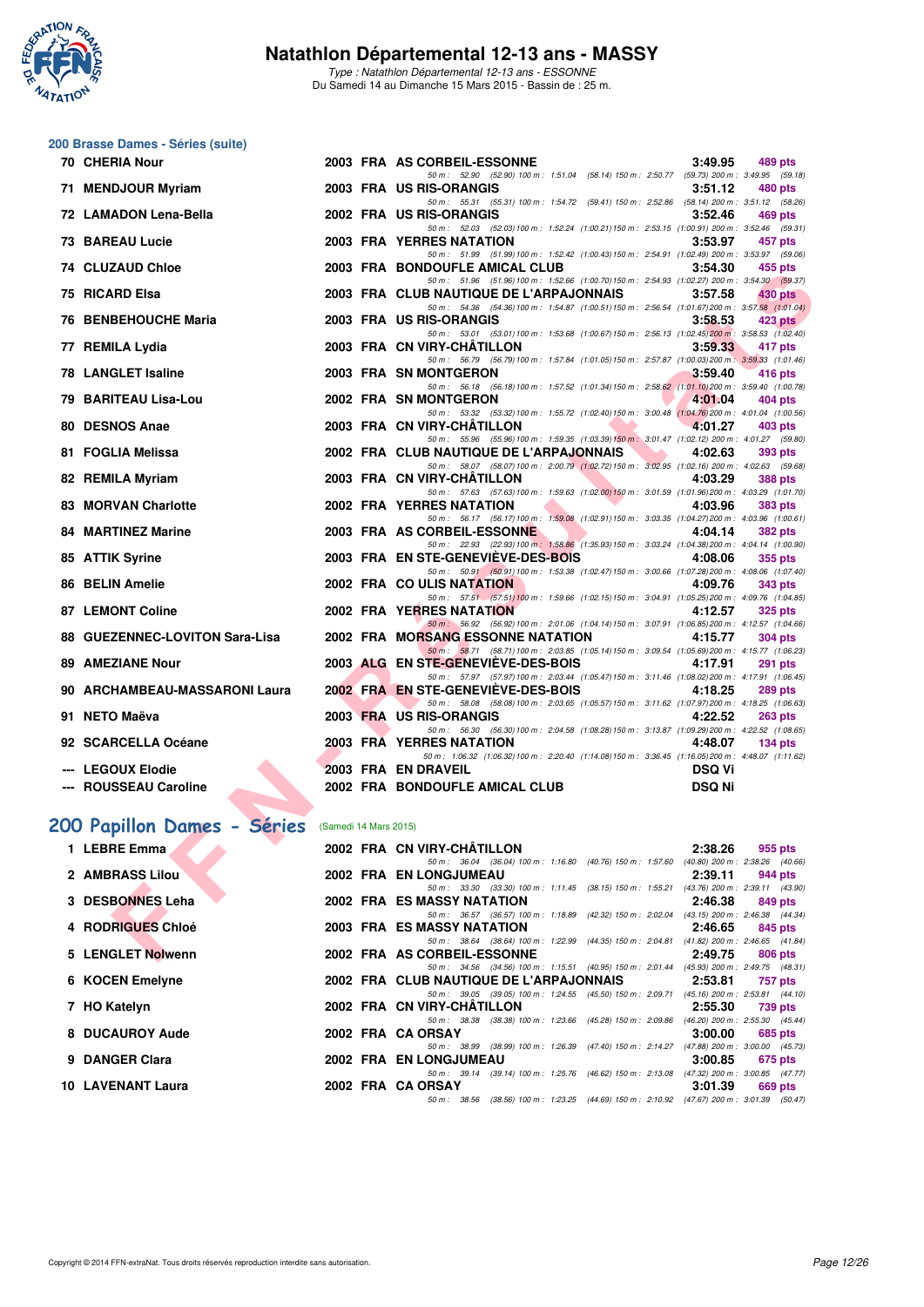

**200 Papillon Dames - Séries (suite)**

#### **Natathlon Départemental 12-13 ans - MASSY**

Type : Natathlon Départemental 12-13 ans - ESSONNE Du Samedi 14 au Dimanche 15 Mars 2015 - Bassin de : 25 m.

|     | 11 AUGER Ambre                    |  | 2002 FRA CLUB NAUTIQUE DE L'ARPAJONNAIS                                                                                                             | 3:02.59 | 655 pts        |
|-----|-----------------------------------|--|-----------------------------------------------------------------------------------------------------------------------------------------------------|---------|----------------|
|     | 12 MIALOT Maud                    |  | 50 m: 37.90 (37.90) 100 m: 1:23.80 (45.90) 150 m: 2:12.18 (48.38) 200 m: 3:02.59 (50.41)<br>2003 FRA CA ORSAY                                       | 3:03.24 | 648 pts        |
|     | 13 ARGOUACH Maiwenn               |  | 50 m: 40.83 (40.83) 100 m: 1:27.85 (47.02) 150 m: 2:15.14 (47.29) 200 m: 3:03.24 (48.10)<br>2003 FRA EN LONGJUMEAU                                  | 3:03.32 | 647 pts        |
|     | 14 CRESTIA Cylia                  |  | 50 m: 38.16 (38.16) 100 m: 1:24.06 (45.90) 150 m: 2:13.10 (49.04) 200 m: 3:03.32 (50.22)<br>2002 FRA EN LONGJUMEAU                                  | 3:03.56 | 645 pts        |
| 15. | <b>MULLER Majda</b>               |  | 50 m: 39.03 (39.03) 100 m: 1:25.99 (46.96) 150 m: 2:13.10 (47.11) 200 m: 3:03.56 (50.46)<br>2002 FRA AS CORBEIL-ESSONNE                             | 3:05.05 | 628 pts        |
|     | 16 FOURMY Maëlys                  |  | 50 m: 39.28 (39.28) 100 m: 1:26.09 (46.81) 150 m: 2:15.19 (49.10) 200 m: 3:05.05 (49.86)<br>2003 FRA ES MASSY NATATION                              | 3:06.07 | 617 pts        |
|     | 17 VEILLON Juliette               |  | 50 m: 41.18 (41.18) 100 m: 1:29.59 (48.41) 150 m: 2:18.28 (48.69) 200 m: 3:06.07 (47.79)<br>2002 FRA CA ORSAY                                       | 3:07.63 | 600 pts        |
|     | 18 ROCCA Helene                   |  | 50 m: 40.79 (40.79) 100 m: 1:28.54 (47.75) 150 m: 2:18.83 (50.29) 200 m: 3:07.63 (48.80)<br>2002 FRA EN LONGJUMEAU                                  | 3:09.02 | 585 pts        |
|     | 19 BOURDON Ines                   |  | 50 m: 41.89 (41.89) 100 m: 1:29.35 (47.46) 150 m: 2:18.34 (48.99) 200 m: 3:09.02 (50.68)<br>2002 FRA CN VIRY-CHATILLON                              | 3:09.12 | 584 pts        |
|     | 20 PELLETIER Alizée               |  | 50 m: 41.10 (41.10) 100 m: 1:28.78 (47.68) 150 m: 2:18.88 (50.10) 200 m: 3:09.12 (50.24)<br>2003 FRA AS CORBEIL-ESSONNE                             | 3:10.12 | 574 pts        |
|     | 21 BARDIN Lola                    |  | 50 m: 39.52 (39.52) 100 m: 1:28.69 (49.17) 150 m: 2:20.75 (52.06) 200 m: 3:10.12 (49.37)<br><b>2003 FRA ES MASSY NATATION</b>                       | 3:10.97 | 565 pts        |
|     | 22 ESPINASSE Enola                |  | 50 m: 39.48 (39.48) 100 m: 1:27.51 (48.03) 150 m: 2:19.21 (51.70) 200 m: 3:10.97 (51.76)<br>2002 FRA CN ST-MICHEL-SUR-ORGE                          | 3:11.28 | 562 pts        |
|     | 23 HOUAL Solene                   |  | 50 m: 40.31 (40.31) 100 m: 1:29.31 (49.00) 150 m: 2:21.04 (51.73) 200 m: 3:11.28 (50.24)<br>2002 FRA ES MASSY NATATION                              | 3:11.33 | 561 pts        |
|     | 24 BELIMAM Ghizlene               |  | 50 m: 39.14 (39.14) 100 m: 1:27.80 (48.66) 150 m: 2:20.07 (52.27) 200 m: 3:11.33 (51.26)<br>2003 FRA AS CORBEIL-ESSONNE                             | 3:12.39 | 550 pts        |
|     | 25 LAVIGNE Marie                  |  | 50 m: 40.66 (40.66) 100 m: 1:29.54 (48.88) 150 m: 2:20.90 (51.36) 200 m: 3:12.39 (51.49)<br><b>2003 FRA ES MASSY NATATION</b>                       | 3:14.28 | 531 pts        |
|     | 26 RANDRIANJAFY Sarah             |  | 50 m: 39.41 (39.41) 100 m: 1:28.47 (49.06) 150 m: 2:20.11 (51.64) 200 m: 3:14.28 (54.17)<br><b>2003 FRA EN LONGJUMEAU</b>                           | 3:14.59 | 528 pts        |
|     | 27 PUSSET Lena                    |  | 50 m: 39.24 (39.24) 100 m: 1:30.45 (51.21) 150 m: 2:23.21 (52.76) 200 m: 3:14.59 (51.38)<br><b>2003 FRA YERRES NATATION</b>                         | 3:14.64 | 528 pts        |
|     | 28 BEAUDRON Leann                 |  | 50 m: 41.65 (41.65) 100 m: 1:30.88 (49.23) 150 m: 2:22.62 (51.74) 200 m: 3:14.64 (52.02)<br><b>2003 FRA EN LONGJUMEAU</b>                           | 3:14.86 | 526 pts        |
|     | 29 FOURMY Marina                  |  | 50 m: 41.75 (41.75) 100 m: 1:31.39 (49.64) 150 m: 2:23.91 (52.52) 200 m: 3:14.86 (50.95)<br>2003 FRA ES MASSY NATATION                              | 3:15.94 | 515 pts        |
|     | 30 DARIO Elisa                    |  | 50 m: 41.79 (41.79) 100 m: 1:32.45 (50.66) 150 m: 2:25.32 (52.87) 200 m: 3:15.94 (50.62)<br>2002 FRA EN STE-GENEVIEVE-DES-BOIS                      | 3:16.37 | 511 pts        |
|     | 31 LESPAYANDEL Anna               |  | 50 m: 41.72 (41.72) 100 m: 1:30.27 (48.55) 150 m: 2:22.63 (52.36) 200 m: 3:16.37 (53.74)<br>2003 FRA US RIS-ORANGIS                                 | 3:16.67 | 508 pts        |
|     | 32 CHAUMUN Shany                  |  | 50 m: 44.14 (44.14) 100 m: 1:33.75 (49.61) 150 m: 2:26.04 (52.29) 200 m: 3:16.67 (50.63)<br>2002 FRA CN BRUNOY-ESSONNE                              | 3:19.60 | 479 pts        |
|     | 33 ROTTIERS Margot                |  | 50 m: 41.46 (41.46) 100 m: 1:33.05 (51.59) 150 m: 2:26.34 (53.29) 200 m: 3:19.60 (53.26)<br><b>2002 FRA EN LONGJUMEAU</b>                           | 3:19.69 | 478 pts        |
|     | 34 CORNILLON Amandine             |  | 50 m: 40.96 (40.96) 100 m: 1:32.50 (51.54) 150 m: 2:26.89 (54.39) 200 m: 3:19.69 (52.80)<br><b>2003 FRA SN MONTGERON</b>                            | 3:21.33 | 463 pts        |
|     | 35 BERINGUE Natacha               |  | 50 m: 45.80 (45.80) 100 m: 1:39.47 (53.67) 150 m: 2:33.20 (53.73) 200 m: 3:21.33 (48.13)<br>2003 FRA CA ORSAY                                       | 3:22.23 | 454 pts        |
|     | 36 GAIFFIER Agathe                |  | 50 m: 41.05 (41.05) 100 m: 1:34.17 (53.12) 150 m: 2:29.22 (55.05) 200 m: 3:22.23 (53.01)<br>2003 FRA CA ORSAY                                       | 3:22.98 | 447 pts        |
|     | 37 CHESNEAU Justine               |  | 50 m: 43.34 (43.34) 100 m: 1:35.53 (52.19) 150 m: 2:29.32 (53.79) 200 m: 3:22.98 (53.66)<br>2003 FRA ES MASSY NATATION                              | 3:23.10 | 446 pts        |
|     | 38 LAUNAY Maelle                  |  | 50 m: 43.66 (43.66) 100 m: 1:36.32 (52.66) 150 m: 2:29.81 (53.49) 200 m: 3:23.10 (53.29)<br>2002 FRA CN ST-MICHEL-SUR-ORGE                          | 3:24.46 | 434 pts        |
|     | 39 FAVRY Mathilde                 |  | 50 m: 42.70 (42.70) 100 m: 1:34.44 (51.74) 150 m: 2:29.32 (54.88) 200 m: 3:24.46 (55.14)<br>2002 FRA CN VIRY-CHATILLON                              | 3:25.43 | 425 pts        |
|     | 40 REMILA Lydia                   |  | 50 m : 43.59 (43.59) 100 m : 1:32.75 (49.16) 150 m : 2:29.12 (56.37) 200 m : 3:25.43 (56.31)<br>2003 FRA CN VIRY-CHATILLON                          | 3:27.50 | 407 pts        |
|     | 41 ATTIK Nour                     |  | 50 m: 46.80 (46.80) 100 m: 1.40.21 (53.41) 150 m: 2:34.13 (53.92) 200 m: 3:27.50 (53.37)<br>2002 FRA EN STE-GENEVIEVE-DES-BOIS                      | 3:27.82 |                |
|     |                                   |  | 50 m: 43.02 (43.02) 100 m: 1:35.16 (52.14) 150 m: 2:30.67 (55.51) 200 m: 3:27.82 (57.15)                                                            |         | 404 pts        |
|     | 42 VALLAT Emma                    |  | 2002 FRA SN MONTGERON<br>50 m : 46.50 (46.50) 100 m : 1:39.51<br>(53.01) 150 m : 2:35.15 (55.64) 200 m : 3:29.10 (53.95)<br>2003 FRA US RIS-ORANGIS | 3:29.10 | 393 pts        |
|     | 43 MENDJOUR Myriam                |  | 50 m: 46.59 (46.59) 100 m: 1:40.81 (54.22) 150 m: 2:35.52 (54.71) 200 m: 3:29.43 (53.91)                                                            | 3:29.43 | 390 pts        |
|     | <b>44 NGUYEN DUC LONG Armelle</b> |  | 2003 FRA CN ST-MICHEL-SUR-ORGE<br>50 m: 42.38 (42.38) 100 m: 1:34.56 (52.18) 150 m: 2:31.82 (57.26) 200 m: 3:30.54 (58.72)                          | 3:30.54 | <b>380 pts</b> |
|     | 45 DAMMENE Chloé                  |  | 2002 FRA CN VIRY-CHATILLON<br>50 m: 47.27 (47.27) 100 m: 1:41.92 (54.65) 150 m: 2:36.84 (54.92) 200 m: 3:30.92 (54.08)                              | 3:30.92 | 377 pts        |
|     | 46 CELAUDOUX Alexandra            |  | 2003 FRA CN BRUNOY-ESSONNE<br>50 m: 44.60 (44.60) 100 m: 1:39.51 (54.91) 150 m: 2:36.89 (57.38) 200 m: 3:30.93 (54.04)                              | 3:30.93 | 377 pts        |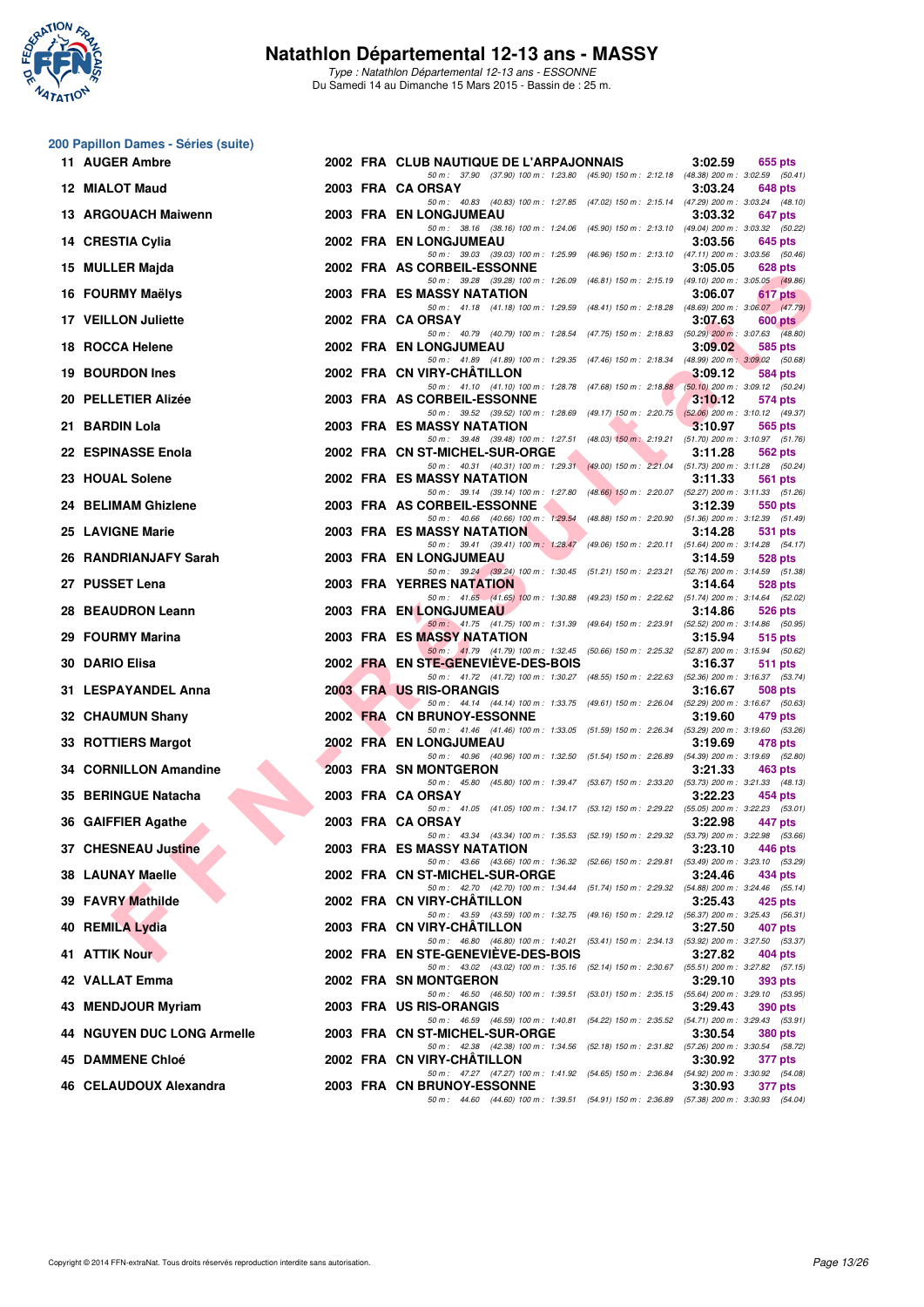

Type : Natathlon Départemental 12-13 ans - ESSONNE Du Samedi 14 au Dimanche 15 Mars 2015 - Bassin de : 25 m.

## **200 Papillon Dames - Séries (suite)**

| 47 SEURAT Amandine                          |  | 2002 FRA CN VIRY-CHÂTILLON<br>3:31.14                                                                                                          | 375 pts        |
|---------------------------------------------|--|------------------------------------------------------------------------------------------------------------------------------------------------|----------------|
| <b>48 LE GALLIC Alice</b>                   |  | 50 m: 46.95 (46.95) 100 m: 1:42.89 (55.94) 150 m: 2:38.70 (55.81) 200 m: 3:31.14 (52.44)<br>2003 FRA CN VIRY-CHÂTILLON<br>3:32.31              | <b>366 pts</b> |
|                                             |  | 50 m: 47.13 (47.13) 100 m: 1:41.57 (54.44) 150 m: 2:37.29 (55.72) 200 m: 3:32.31 (55.02)                                                       |                |
| <b>49 DUCLOYER Clara</b>                    |  | 2002 FRA EN LONGJUMEAU<br>3:32.84<br>50 m: 45.94 (45.94) 100 m: 1:41.64 (55.70) 150 m: 2:37.04 (55.40) 200 m: 3:32.84 (55.80)                  | <b>361 pts</b> |
| 50 THOMAS Marie-Emilie                      |  | 2002 FRA EN LONGJUMEAU<br>3:33.91                                                                                                              | <b>352 pts</b> |
| 51 MAKOUANGOU Laureen                       |  | 50 m: 43.93 (43.93) 100 m: 1:38.13 (54.20) 150 m: 2:36.09 (57.96) 200 m: 3:33.91 (57.82)<br>2002 FRA SCA 2000 EVRY<br>3:34.73                  | 346 pts        |
|                                             |  | 50 m: 46.33 (46.33) 100 m: 1:41.64 (55.31) 150 m: 2:38.59 (56.95) 200 m: 3:34.73 (56.14)                                                       |                |
| 52 RICARD Elsa                              |  | 2003 FRA CLUB NAUTIQUE DE L'ARPAJONNAIS<br>3:38.57<br>50 m: 47.77 (47.77) 100 m: 1:43.54 (55.77) 150 m: 2:41.18 (57.64) 200 m: 3:38.57 (57.39) | $315$ pts      |
| 53 BERGER Paoline                           |  | 2002 FRA CN ST-MICHEL-SUR-ORGE<br>3:40.29                                                                                                      | 302 pts        |
| 54 DEVIGNE Annaëlle                         |  | 50 m: 46.45 (46.45) 100 m: 1:44.05 (57.60) 150 m: 2:42.45 (58.40) 200 m: 3:40.29 (57.84)<br>2002 FRA CN VIRY-CHATILLON<br>3:40.32              | 302 pts        |
|                                             |  | 50 m: 50.08 (50.08) 100 m: 1:46.24 (56.16) 150 m: 2:44.05 (57.81) 200 m: 3:40.32 (56.27)                                                       |                |
| 55 MABIRE Jessica                           |  | 2002 FRA YERRES NATATION<br>3:40.94<br>50 m: 46.24 (46.24) 100 m: 1:42.80 (56.56) 150 m: 2:42.55 (59.75) 200 m: 3:40.94 (58.39)                | 297 pts        |
| 56 BRINDEJONC Laura                         |  | 2003 FRA ES MASSY NATATION<br>3:42.69                                                                                                          | <b>284 pts</b> |
|                                             |  | 50 m: 48.71 (48.71) 100 m: 1.46.07 (57.36) 150 m: 2.44.61 (58.54) 200 m: 3.42.69 (58.08)                                                       |                |
| 57 BELIN Amelie                             |  | 2002 FRA COULIS NATATION<br>3:43.02<br>50 m: 49.85 (49.85) 100 m: 1:46.18 (56.33) 150 m: 2:44.46 (58.28) 200 m: 3:43.02 (58.56)                | 282 pts        |
| 58 HENRIQUES Maily                          |  | 2003 FRA CN BRUNOY-ESSONNE<br>3:43.16                                                                                                          | <b>281 pts</b> |
| 59 BENBEHOUCHE Maria                        |  | 50 m: 49.98 (49.98) 100 m: 1:47.72 (57.74) 150 m: 2:46.10 (58.38) 200 m: 3:43.16 (57.06)<br>2003 FRA US RIS-ORANGIS<br>3:45.49                 | <b>264 pts</b> |
|                                             |  | 50 m: 47.53 (47.53) 100 m: 1:44.31 (56.78) 150 m: 2:44.72 (1:00.41) 200 m: 3:45.49 (1:00.77)                                                   |                |
| 60 GUILLEMONT Camille                       |  | 2003 FRA YERRES NATATION<br>3:47.29<br>50 m: 49.67 (49.67) 100 m: 1:46.99 (57.32) 150 m: 2:46.80 (59.81) 200 m: 3:47.29 (1:00.49)              | 251 pts        |
| 61 JAILLARDON Lana                          |  | 2002 FRA CN ST-MICHEL-SUR-ORGE<br>3:50.50                                                                                                      | <b>230 pts</b> |
|                                             |  | 50 m: 50.06 (50.06) 100 m: 1:50.22 (1:00.16) 150 m: 2:51.15 (1:00.93) 200 m: 3:50.50 (59.35)                                                   |                |
| 62 MORVAN Charlotte                         |  | 2002 FRA YERRES NATATION<br>3:52.58<br>50 m: 49.67 (49.67) 100 m: 1:49.88 (1:00.21) 150 m: 2:52.46 (1:02.58) 200 m: 3:52.58 (1:00.12)          | $216$ pts      |
| 63 FOGLIA Melissa                           |  | 2002 FRA CLUB NAUTIQUE DE L'ARPAJONNAIS<br>3:56.13                                                                                             | $194$ pts      |
| 64 CATAYEE-BELINY Britany                   |  | 50 m: 51.69 (51.69) 100 m: 1:52.27 (1:00.58) 150 m: 2:54.14 (1:01.87) 200 m: 3:56.13 (1:01.99)<br>2002 FRA SCA 2000 EVRY<br>3:58.94            | 177 pts        |
|                                             |  | 50 m: 47.16 (47.16) 100 m: 1:47.95 (1:00.79) 150 m: 2:53.23 (1:05.28) 200 m: 3:58.94 (1:05.71)                                                 |                |
| 65 REMILA Myriam                            |  | 2003 FRA CN VIRY-CHATILLON<br>4:02.31                                                                                                          | $158$ pts      |
| 66 CLUZAUD Chloe                            |  | 50 m: 54.85 (54.85) 100 m: 1.56.94 (1.02.09) 150 m: 2.59.67 (1.02.73) 200 m: 4.02.31 (1.02.64)<br>2003 FRA BONDOUFLE AMICAL CLUB<br>4:04.72    | $145$ pts      |
|                                             |  | 50 m: 50.78 (50.78) 100 m: 1:52.90 (1:02.12) 150 m: 2:58.87 (1:05.97) 200 m: 4:04.72 (1:05.85)                                                 |                |
| 67 ROUSSEAU Caroline                        |  | 2002 FRA BONDOUFLE AMICAL CLUB<br>4:04.76<br>50 m: 47.87 (47.87) 100 m: 1:47.73 (59.86) 150 m: 2:56.04 (1:08.31) 200 m: 4:04.76 (1:08.72)      | $145$ pts      |
| 68 NETO Maëva                               |  | 2003 FRA US RIS-ORANGIS<br>4:06.02                                                                                                             | $139$ pts      |
| 69 CHERIA Yasmine                           |  | 50 m: 49.99 (49.99) 100 m: 1:53.96 (1:03.97) 150 m: 2:58.99 (1:05.03) 200 m: 4:06.02 (1:07.03)<br>2003 FRA AS CORBEIL-ESSONNE<br>4:06.96       | $134$ pts      |
|                                             |  | 50 m: 51.42 (51.42) 100 m: 1:55.60 (1:04.18) 150 m: 3:05.60 (1:10.00) 200 m: 4:06.96 (1:01.36)                                                 |                |
| 70 DESNOS Anae                              |  | 2003 FRA CN VIRY-CHATILLON<br>4:07.91<br>50 m: 52.19 (52.19) 100 m: 1:58.22 (1:06.03) 150 m: 3:06.03 (1:07.81) 200 m: 4:07.91 (1:01.88)        | $129$ pts      |
| 71 BENARD Emilie                            |  | 2003 FRA SN MONTGERON<br>4:16.37                                                                                                               | 91 pts         |
|                                             |  | 50 m: 56.34 (56.34) 100 m: 2:02.39 (1:06.05) 150 m: 3:09.36 (1:06.97) 200 m: 4:16.37 (1:07.01)                                                 |                |
| <b>72 BAREAU Lucie</b>                      |  | <b>2003 FRA YERRES NATATION</b><br>4:25.03<br>50 m: 52.86 (52.86) 100 m: 1:05.04 (12.18) 150 m: 2:09.41 (1:04.37) 200 m: 4:25.03 (2:15.62)     | 58 pts         |
| <b>73 LEMONT Coline</b>                     |  | 2002 FRA YERRES NATATION<br>4:25.13                                                                                                            | 58 pts         |
| --- SALPIN Maelie                           |  | 50 m: 57.58 (57.58) 100 m: 2:03.31 (1:05.73) 150 m: 3:12.61 (1:09.30) 200 m: 4:25.13 (1:12.52)<br>2003 FRA EN LONGJUMEAU<br><b>DSQ Da</b>      |                |
| --- BERTELOOT Justine                       |  | 2003 FRA SN MONTGERON<br><b>DSQ Da</b>                                                                                                         |                |
| --- LAMADON Lena-Bella                      |  | 2002 FRA US RIS-ORANGIS<br><b>DSQ Vi</b>                                                                                                       |                |
| --- LA BIONDA Léa                           |  | 2002 FRA EN LONGJUMEAU<br><b>DSQ Ni</b>                                                                                                        |                |
| <b>CONTRACTOR</b><br><b>SALES</b><br>-- - - |  |                                                                                                                                                |                |

# **[100 Nage Libre Messieurs - Séries](http://www.ffnatation.fr/webffn/resultats.php?idact=nat&go=epr&idcpt=30327&idepr=52)** (Samedi 14 Mars 2015)

|                                                                                                                  |  |                                                                                                                                                             | 1:00.65      | 936 pts                       |                                                                                                                                                                                                                                                                           |
|------------------------------------------------------------------------------------------------------------------|--|-------------------------------------------------------------------------------------------------------------------------------------------------------------|--------------|-------------------------------|---------------------------------------------------------------------------------------------------------------------------------------------------------------------------------------------------------------------------------------------------------------------------|
|                                                                                                                  |  |                                                                                                                                                             |              |                               |                                                                                                                                                                                                                                                                           |
|                                                                                                                  |  |                                                                                                                                                             |              | 857 pts                       |                                                                                                                                                                                                                                                                           |
|                                                                                                                  |  |                                                                                                                                                             |              |                               |                                                                                                                                                                                                                                                                           |
|                                                                                                                  |  |                                                                                                                                                             |              |                               |                                                                                                                                                                                                                                                                           |
|                                                                                                                  |  |                                                                                                                                                             |              |                               |                                                                                                                                                                                                                                                                           |
|                                                                                                                  |  |                                                                                                                                                             |              |                               |                                                                                                                                                                                                                                                                           |
|                                                                                                                  |  |                                                                                                                                                             |              |                               |                                                                                                                                                                                                                                                                           |
|                                                                                                                  |  |                                                                                                                                                             |              |                               |                                                                                                                                                                                                                                                                           |
| 1 RAKOTONDRAMANGA Eliot-Tahina<br>2 L'HORSET Grégory<br>3 MAALEL Riwen<br>4 LE COZ Cédric<br>5 GUILLAUME Vincent |  | <b>2002 FRA ES MASSY NATATION</b><br>2002 FRA CN VIRY-CHÂTILLON<br>2002 FRA SN MONTGERON<br>2002 FRA CN VIRY-CHÂTILLON<br><b>2002 FRA ES MASSY NATATION</b> | 50 m : 30.98 | 1:03.23<br>1:04.46<br>1:04.70 | 50 m: 28.41 (28.41) 100 m: 1:00.65 (32.24)<br>50 m: 30.42 (30.42) 100 m: 1:03.23 (32.81)<br>1:03.68<br>844 pts<br>50 m: 30.81 (30.81) 100 m: 1:03.68 (32.87)<br>821 pts<br>50 m : 30.76 (30.76) 100 m : 1:04.46 (33.70)<br>814 pts<br>$(30.98)$ 100 m : 1:04.70 $(33.72)$ |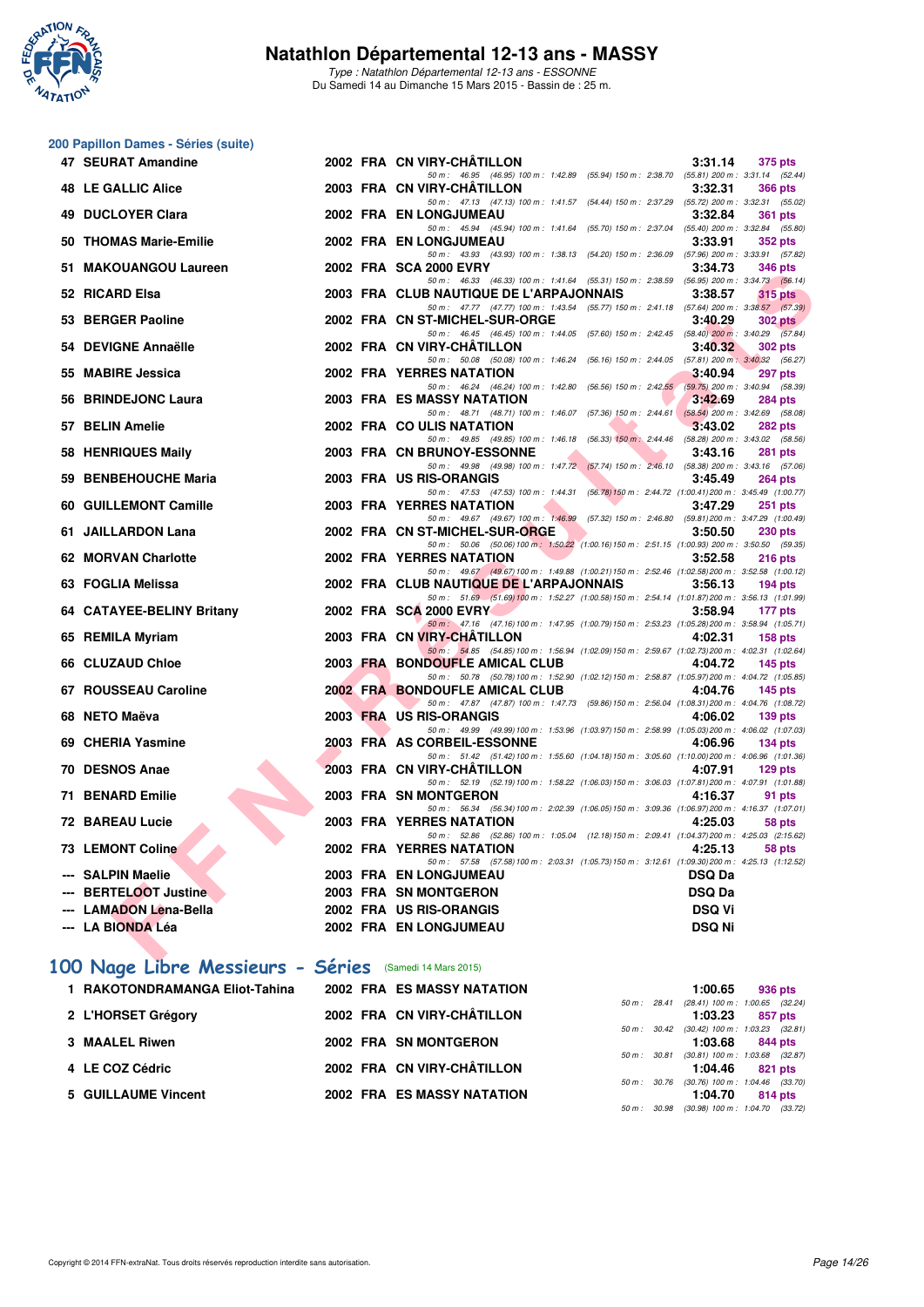

Type : Natathlon Départemental 12-13 ans - ESSONNE Du Samedi 14 au Dimanche 15 Mars 2015 - Bassin de : 25 m.

|  |  | 100 Nage Libre Messieurs - Séries (suite) |  |  |
|--|--|-------------------------------------------|--|--|
|--|--|-------------------------------------------|--|--|

| 6 PAUBEL Lucas              |  | <b>2002 FRA ES MASSY NATATION</b>                        |             |              | 1:05.03 | 805 pts                                                      |
|-----------------------------|--|----------------------------------------------------------|-------------|--------------|---------|--------------------------------------------------------------|
| 7 GENEVOIS Yanis            |  | 2002 FRA CN VIRY-CHATILLON                               |             |              | 1:06.05 | 50 m: 31.46 (31.46) 100 m: 1:05.03 (33.57)<br>776 pts        |
| 8 CRETET Dorian             |  | <b>2003 FRA ES MASSY NATATION</b>                        |             |              | 1:06.06 | 50 m: 31.94 (31.94) 100 m: 1:06.05 (34.11)<br>775 pts        |
| 9 QUILLAUX Gwendal          |  | 2002 FRA CN VIRY-CHÂTILLON                               |             |              | 1:06.63 | 50 m: 31.81 (31.81) 100 m: 1:06.06 (34.25)<br>759 pts        |
| 10 LEFEBVRE Hugo            |  | 2002 FRA YERRES NATATION                                 |             |              | 1:07.47 | 50 m: 31.60 (31.60) 100 m: 1:06.63 (35.03)<br>736 pts        |
| 11 GRANDIN MARTIN Numa      |  | 2002 FRA ES MASSY NATATION                               |             |              | 1:07.48 | 50 m: 32.33 (32.33) 100 m: 1:07.47 (35.14)<br>736 pts        |
| 12 PERON Mael               |  | 2002 FRA CLUB NAUTIQUE DE L'ARPAJONNAIS                  |             |              | 1:07.86 | 50 m: 31.34 (31.34) 100 m: 1:07.48 (36.14)<br><b>725 pts</b> |
| <b>13 CHARBONNEL Dorian</b> |  | 2003 FRA CN BRUNOY-ESSONNE                               |             | 50 m: 32.85  | 1:07.99 | $(32.85)$ 100 m : 1:07.86 $(35.01)$<br><b>722 pts</b>        |
| 14 ADAM Valentin            |  | 2002 FRA SN MONTGERON                                    |             | 50 m: 32.92  | 1:08.16 | $(32.92)$ 100 m : 1:07.99 $(35.07)$<br>717 pts               |
| <b>15 AUDRY Nicolas</b>     |  | 2002 FRA SN MONTGERON                                    |             |              | 1:08.88 | 50 m : 32.19 (32.19) 100 m : 1:08.16 (35.97)<br>698 pts      |
| 16 GILLES William           |  | 2002 FRA ES MASSY NATATION                               |             | 50 m: 33.81  | 1:09.00 | $(33.81)$ 100 m : 1:08.88 $(35.07)$<br>695 pts               |
| 17 JULIEN Noé               |  | 2002 FRA CA ORSAY                                        |             |              | 1:09.12 | 50 m : 32.65 (32.65) 100 m : 1:09.00 (36.35)<br>692 pts      |
| 18 SAINT-LEGER Baptiste     |  | 2002 FRA YERRES NATATION                                 | $50 m$ :    | 32.84        | 1:09.30 | (32.84) 100 m : 1:09.12 (36.28)<br>687 pts                   |
| 19 HANICHI Rami             |  | 2002 FRA SCA 2000 EVRY                                   |             | 50 m: 33.36  | 1:09.43 | $(33.36)$ 100 m : 1:09.30 $(35.94)$<br>683 pts               |
| 20 MELIN Tobias             |  | 2003 FRA CLUB NAUTIQUE DE L'ARPAJONNAIS                  | 50 m: 32.90 |              | 1:10.10 | $(32.90)$ 100 m : 1:09.43 $(36.53)$<br>666 pts               |
| 21 HERNANDEZ Dorian         |  | 2003 FRA CN BRUNOY-ESSONNE                               |             | 50 m : 33.52 | 1:10.58 | (33.52) 100 m: 1:10.10 (36.58)<br>653 pts                    |
| 22 DA SILVA Martin          |  | 2003 FRA CN VIRY-CHATILLON                               |             |              | 1:10.67 | 50 m: 34.30 (34.30) 100 m: 1:10.58 (36.28)<br>651 pts        |
| 23 MAGNE Matthieu           |  | 2003 FRA CN BRUNOY-ESSONNE                               |             |              | 1:10.74 | 50 m: 33.23 (33.23) 100 m: 1:10.67 (37.44)<br>649 pts        |
| 24 SECK Suleymane           |  | 2002 FRA SCA 2000 EVRY                                   |             |              | 1:10.76 | 50 m: 34.82 (34.82) 100 m: 1:10.74 (35.92)<br>648 pts        |
| 25 LESTRADE Victor          |  | <b>2002 FRA YERRES NATATION</b>                          |             | 50 m : 33.68 | 1:10.78 | (33.68) 100 m: 1:10.76 (37.08)<br>648 pts                    |
| 26 SALHI Adème              |  | 2002 FRA US RIS-ORANGIS                                  |             | 50 m : 34.19 | 1:11.13 | $(34.19)$ 100 m : 1:10.78 $(36.59)$<br>639 pts               |
| 27 CHAMAYOU Gael            |  | <b>2003 FRA ES MASSY NATATION</b>                        |             |              | 1:11.16 | 50 m: 34.00 (34.00) 100 m: 1:11.13 (37.13)<br>638 pts        |
| 28 KAILASAPILLAI Vithusan   |  | <b>2003 FRA ES MASSY NATATION</b>                        |             |              | 1:11.31 | 50 m: 33.82 (33.82) 100 m: 1:11.16 (37.34)<br>634 pts        |
| 29 VIAULT Samuel            |  | <b>2003 FRA ES MASSY NATATION</b>                        |             |              | 1:12.14 | 50 m: 34.21 (34.21) 100 m: 1:11.31 (37.10)<br>613 pts        |
| 30 JULIEN Tristan           |  | 2002 FRA EN LONGJUMEAU                                   |             |              | 1:12.31 | 50 m: 34.35 (34.35) 100 m: 1:12.14 (37.79)                   |
| <b>31 TETART Martin</b>     |  | 2003 FRA CN ST-MICHEL-SUR-ORGE                           |             |              |         | 609 pts<br>50 m: 34.33 (34.33) 100 m: 1:12.31 (37.98)        |
|                             |  |                                                          |             |              | 1:12.35 | 608 pts<br>50 m: 34.22 (34.22) 100 m: 1:12.35 (38.13)        |
| <b>32 DANTAS Ruben</b>      |  | 2002 FRA EN LONGJUMEAU<br>2002 FRA CN ST-MICHEL-SUR-ORGE |             | 50 m : 34.84 | 1:13.80 | 572 pts<br>$(34.84)$ 100 m : 1:13.80 $(38.96)$               |
| 33 VALIN-FIXOT Antonin      |  |                                                          |             |              | 1:13.95 | 569 pts<br>50 m: 34.02 (34.02) 100 m: 1:13.95 (39.93)        |
| 34 NEBOR Maxence            |  | 2003 FRA CA ORSAY                                        |             |              | 1:13.99 | 568 pts<br>50 m: 35.27 (35.27) 100 m: 1:13.99 (38.72)        |
| 35 CLAUZEL Tifann           |  | 2003 FRA CN VIRY-CHÂTILLON                               |             |              | 1:14.17 | 563 pts<br>50 m: 34.96 (34.96) 100 m: 1:14.17 (39.21)        |
| 36 KHIAR Yacine             |  | 2003 FRA CN VIRY-CHÂTILLON                               |             |              | 1:14.34 | 559 pts<br>50 m: 34.20 (34.20) 100 m: 1:14.34 (40.14)        |
| <b>37 IM SAROEUN Paul</b>   |  | 2002 FRA EN DRAVEIL                                      | 50 m: 35.32 |              | 1:14.44 | 557 pts<br>(35.32) 100 m: 1:14.44 (39.12)                    |
| 38 OZOUF Mathieu-Raphael    |  | 2002 FRA EN STE-GENEVIÈVE-DES-BOIS                       |             |              | 1:16.05 | 519 pts<br>50 m : 35.16 (35.16) 100 m : 1:16.05 (40.89)      |
| 39 COMMERET Jéhann          |  | 2003 FRA YERRES NATATION                                 |             |              | 1:16.07 | 519 pts<br>50 m: 35.40 (35.40) 100 m: 1:16.07 (40.67)        |
| 40 BORGET Thomas            |  | 2002 FRA COULIS NATATION                                 |             | 50 m : 36.68 | 1:16.14 | 517 pts<br>$(36.68)$ 100 m : 1:16.14 $(39.46)$               |
| 41 KRAIEM Adam              |  | 2003 FRA AS CORBEIL-ESSONNE                              |             |              | 1:16.41 | 511 pts<br>50 m: 35.68 (35.68) 100 m: 1:16.41 (40.73)        |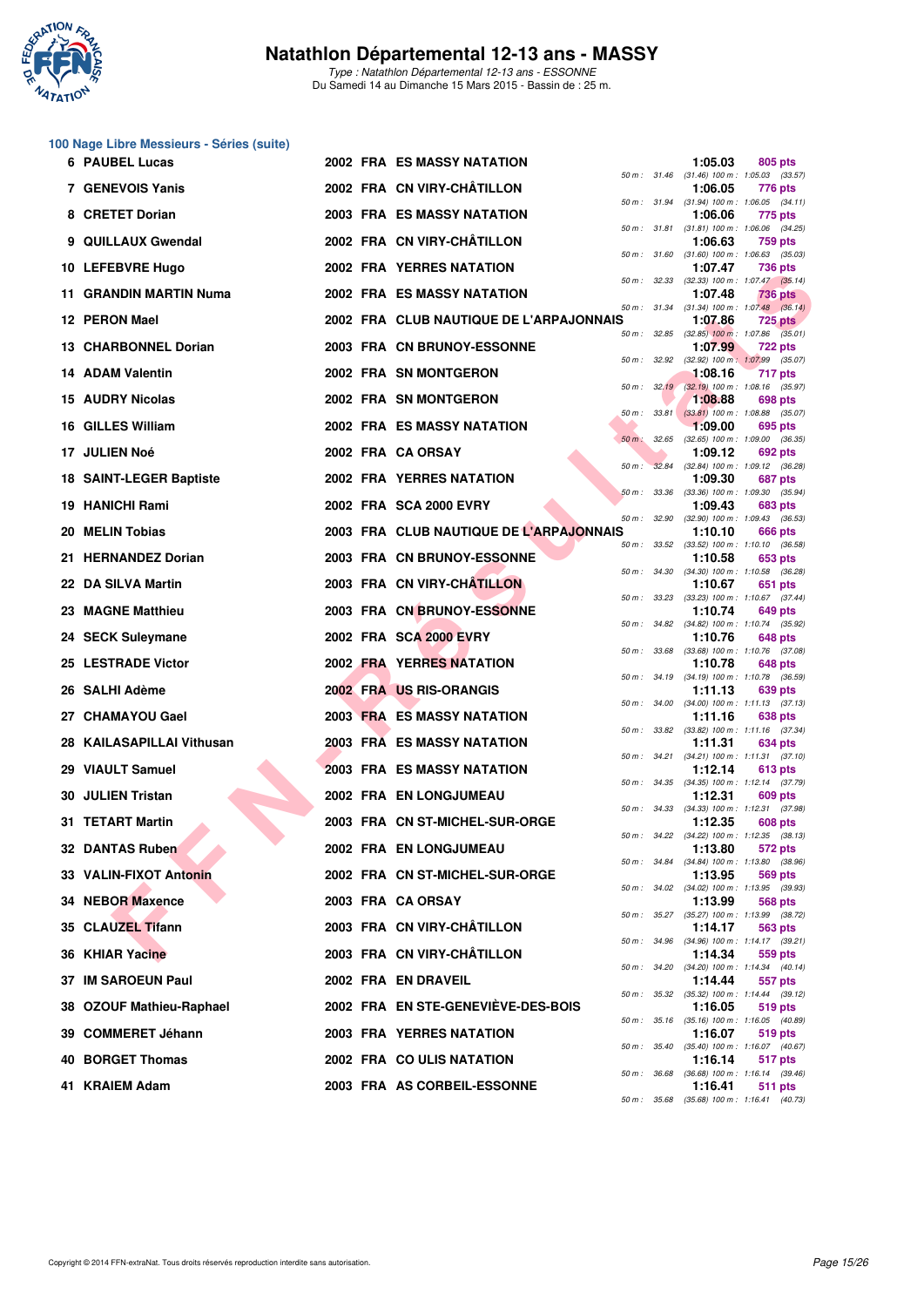

Type : Natathlon Départemental 12-13 ans - ESSONNE Du Samedi 14 au Dimanche 15 Mars 2015 - Bassin de : 25 m.

|    | 100 Nage Libre Messieurs - Séries (suite) |  |                                          |                              |              |         |                                                                             |
|----|-------------------------------------------|--|------------------------------------------|------------------------------|--------------|---------|-----------------------------------------------------------------------------|
|    | 42 SABATIER Jean-baptiste                 |  | 2002 FRA CA ORSAY                        |                              |              | 1:16.73 | 504 pts<br>50 m: 36.32 (36.32) 100 m: 1:16.73 (40.41)                       |
|    | <b>43 PEUCH Francois</b>                  |  | 2003 FRA BONDOUFLE AMICAL CLUB           |                              |              | 1:16.83 | 501 pts<br>50 m: 35.32 (35.32) 100 m: 1:16.83 (41.51)                       |
| 44 | <b>TETE Benjamin</b>                      |  | 2003 FRA CA ORSAY                        | 50 m : 36.03                 |              | 1:16.91 | 499 pts<br>$(36.03)$ 100 m : 1:16.91 $(40.88)$                              |
|    | <b>45 LAVIGNE Mathieu</b>                 |  | 2003 FRA ES MASSY NATATION               |                              |              | 1:17.04 | 497 pts                                                                     |
| 46 | <b>MARQUES Raphaël</b>                    |  | 2003 FRA CN VIRY-CHÂTILLON               | 50 m : 36.51                 |              | 1:17.36 | $(36.51)$ 100 m : 1:17.04 $(40.53)$<br>489 pts                              |
|    | 47 CHARBONNEL Ethan                       |  | 2002 FRA EN STE-GENEVIEVE-DES-BOIS       | 50 m : 36.40                 |              | 1:17.41 | (36.40) 100 m : 1:17.36 (40.96)<br>488 pts                                  |
| 48 | <b>PARIS Idris</b>                        |  | 2003 FRA COULIS NATATION                 |                              |              | 1:17.70 | 50 m: 37.55 (37.55) 100 m: 1:17.41 (39.86)<br><b>482 pts</b>                |
| 49 | <b>GRIZEAU Noah</b>                       |  | 2003 FRA EN LONGJUMEAU                   |                              |              | 1:18.07 | 50 m: 37.09 (37.09) 100 m: 1:17.70 (40.61)<br>474 pts                       |
| 50 | <b>PARIS Bilal</b>                        |  | 2002 FRA COULIS NATATION                 | 50 m : 35.93                 |              | 1:18.23 | $(35.93)$ 100 m : 1:18.07 $(42.14)$<br>470 pts                              |
| 51 | <b>BERRICHI Mourad</b>                    |  | 2003 FRA US RIS-ORANGIS                  |                              | 50 m: 37.90  | 1:18.36 | $(37.90)$ 100 m : 1:18.23 $(40.33)$<br>467 pts                              |
|    | 52 POISSE Baptiste                        |  | 2003 FRA SN MONTGERON                    | 50 m :                       | 38.50        | 1:19.62 | $(38.50)$ 100 m : 1:18.36 $(39.86)$<br>440 pts                              |
|    | 53 ZIAT Idir                              |  | 2002 FRA CLUB NAUTIQUE DE L'ARPAJONNAIS  | $50 m$ :                     | 37.87        | 1:20.09 | (37.87) 100 m: 1:19.62 (41.75)<br>430 pts                                   |
|    | 54 PETRILLI Thomas                        |  | 2002 FRA CN VIRY-CHÂTILLON               | 50 m :                       |              | 1:20.28 | 39.11 (39.11) 100 m : 1:20.09 (40.98)<br>426 pts                            |
| 55 | <b>DESGARDIN Alexis</b>                   |  | 2002 FRA CLUB NAUTIQUE DE L'ARPAJONNAIS  |                              |              | 1:20.69 | 50 m: 38.37 (38.37) 100 m: 1:20.28 (41.91)<br>418 pts                       |
| 56 | <b>CALBRY Matthias</b>                    |  | 2002 FRA EN LONGJUMEAU                   |                              |              | 1:20.89 | 50 m: 37.24 (37.24) 100 m: 1:20.69 (43.45)<br>413 pts                       |
| 57 | GOUA Keellyan                             |  | 2003 FRA US GRIGNY                       | 50 m : 39.07<br>50 m : 38.38 |              | 1:20.91 | (39.07) 100 m : 1:20.89 (41.82)<br>413 pts                                  |
|    | <b>58 PAKYRISSAMY Corentin</b>            |  | 2003 FRA EN STE-GENEVIEVE-DES-BOIS       | 50 m :                       | 38.93        | 1:21.45 | (38.38) 100 m: 1:20.91 (42.53)<br>402 pts<br>(38.93) 100 m: 1:21.45 (42.52) |
| 59 | <b>DIJOUX Nathan</b>                      |  | 2002 FRA CLUB NAUTIQUE DE L'ARPAJONNAIS  |                              |              | 1:21.97 | 391 pts                                                                     |
| 60 | <b>OURDOUILLIE Thibault</b>               |  | <b>2002 FRA YERRES NATATION</b>          |                              |              | 1:22.92 | 50 m: 37.43 (37.43) 100 m: 1:21.97 (44.54)<br>373 pts                       |
|    | 61 LEAR Philippe                          |  | 2003 FRA CN VIRY-CHÂTILLON               |                              |              | 1:23.04 | 50 m: 37.88 (37.88) 100 m: 1:22.92 (45.04)<br><b>370 pts</b>                |
|    | 62 MESSAGER-NOBLET Pacôme                 |  | 2003 FRA CN VIRY-CHÂTILLON               |                              |              | 1:23.25 | 50 m: 37.35 (37.35) 100 m: 1:23.04 (45.69)<br><b>366 pts</b>                |
|    | 63 CORREIA Olivier                        |  | <b>2002 FRA MORSANG ESSONNE NATATION</b> |                              |              | 1:23.47 | 50 m: 40.29 (40.29) 100 m: 1:23.25 (42.96)<br><b>362 pts</b>                |
|    | <b>64 VINCENT Quentin</b>                 |  | 2003 FRA AS CORBEIL-ESSONNE              | 50 m: 40.56                  |              | 1:24.07 | (40.56) 100 m: 1:23.47 (42.91)<br><b>350 pts</b>                            |
| 65 | <b>DESHAIES-LEVREZ Enzo</b>               |  | 2003 FRA CN ST-MICHEL-SUR-ORGE           | 50 m : 40.49                 |              | 1:24.34 | (40.49) 100 m: 1:24.07 (43.58)<br>345 pts                                   |
|    | 66 LEDOUX Damien                          |  | 2003 FRA EN DRAVEIL                      |                              |              | 1:24.47 | 50 m: 39.64 (39.64) 100 m: 1:24.34 (44.70)<br>343 pts                       |
|    | 67 ROBIN Thomas                           |  | <b>2003 FRA YERRES NATATION</b>          |                              |              | 1:24.64 | 50 m: 38.70 (38.70) 100 m: 1:24.47 (45.77)<br><b>340 pts</b>                |
|    | 68 KARPP Dorian                           |  | 2002 FRA YERRES NATATION                 |                              |              | 1:25.10 | 50 m: 40.51 (40.51) 100 m: 1:24.64 (44.13)<br>331 pts                       |
|    | 69 GUELAILI Rayan                         |  | 2002 FRA US GRIGNY                       |                              |              | 1:25.22 | 50 m: 40.88 (40.88) 100 m: 1:25.10 (44.22)<br><b>329 pts</b>                |
|    | 70 OUIDDIR Oudaifa                        |  | 2003 FRA ES MASSY NATATION               |                              |              | 1:25.43 | 50 m: 39.34 (39.34) 100 m: 1:25.22 (45.88)<br><b>325 pts</b>                |
|    | 71 DACOSTA Enzo                           |  | 2003 FRA YERRES NATATION                 |                              | 50 m : 42.64 | 1:26.20 | (42.64) 100 m: 1:25.43 (42.79)<br><b>311 pts</b>                            |
|    | 72 LAVERDANT Patrick-Roland               |  | 2003 FRA COULIS NATATION                 |                              |              | 1:26.94 | 50 m : 39.97 (39.97) 100 m : 1:26.20 (46.23)<br><b>298 pts</b>              |
|    | <b>73 ZIDANE Youness</b>                  |  | 2003 FRA YERRES NATATION                 |                              |              | 1:27.56 | 50 m : 40.67 (40.67) 100 m : 1:26.94 (46.27)<br>287 pts                     |
|    | <b>74 BENKHELIF Yanis</b>                 |  | 2003 FRA US RIS-ORANGIS                  |                              |              | 1:28.90 | 50 m: 41.25 (41.25) 100 m: 1:27.56 (46.31)<br><b>265 pts</b>                |
|    | 75 CARETTE Theo                           |  | 2002 FRA US RIS-ORANGIS                  |                              |              | 1:29.16 | 50 m : 43.68 (43.68) 100 m : 1:28.90 (45.22)<br><b>261 pts</b>              |
|    | 76 HARAN Gabin                            |  | 2002 FRA C.N CHILLY-MAZARIN              |                              |              | 1:29.24 | 50 m: 41.12 (41.12) 100 m: 1:29.16 (48.04)<br><b>259 pts</b>                |
|    | 77 AIT HAMADOUCHE Yani                    |  | 2003 FRA CN VIRY-CHÂTILLON               |                              |              | 1:29.37 | 50 m : 40.69 (40.69) 100 m : 1:29.24 (48.55)<br><b>257 pts</b>              |
|    |                                           |  |                                          |                              |              |         | 50 m: 40.67 (40.67) 100 m: 1:29.37 (48.70)                                  |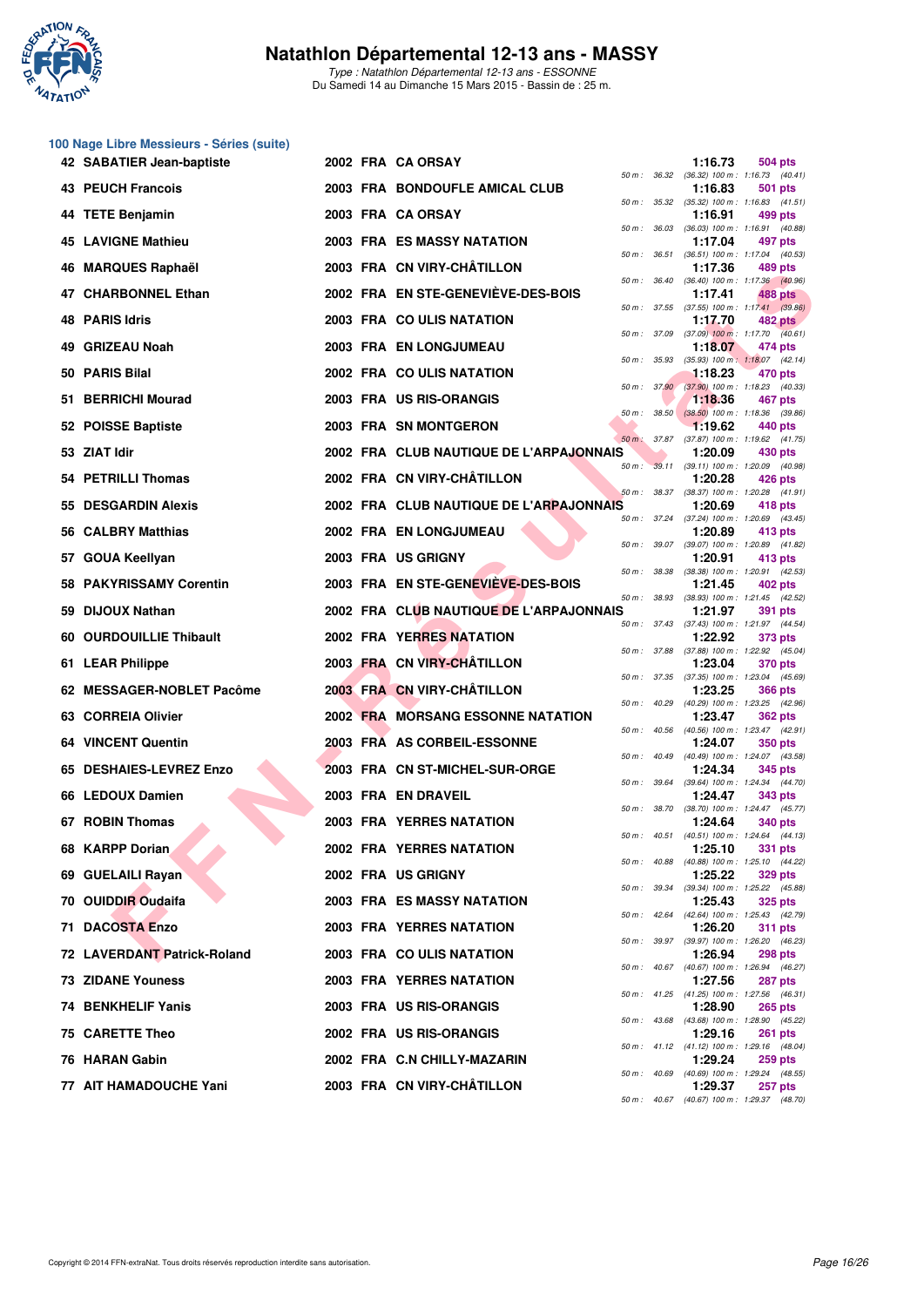

Type : Natathlon Départemental 12-13 ans - ESSONNE Du Samedi 14 au Dimanche 15 Mars 2015 - Bassin de : 25 m.

## **100 Nage Libre Messieurs - Séries (suite)**

| 78 LUC FRIMVAL Hugo          |  | 2003 FRA C.N CHILLY-MAZARIN             |  | 1:29.52                                                 |         | 255 pts                |
|------------------------------|--|-----------------------------------------|--|---------------------------------------------------------|---------|------------------------|
|                              |  |                                         |  | 50 m: 41.05 (41.05) 100 m: 1:29.52 (48.47)              |         |                        |
| 79 BENGHERIB Soufiane        |  | 2003 FRA US GRIGNY                      |  | 1:29.67                                                 |         | <b>252 pts</b>         |
|                              |  |                                         |  | 50 m: 40.00 (40.00) 100 m: 1:29.67 (49.67)              |         |                        |
| 80 MORTIER Jules             |  | <b>2003 FRA YERRES NATATION</b>         |  | 1:32.38<br>50 m: 43.78 (43.78) 100 m: 1:32.38 (48.60)   |         | $211$ pts              |
| 81 HAHN Jeremie              |  | 2003 FRA ES MASSY NATATION              |  | 1:32.69                                                 |         | $206$ pts              |
|                              |  |                                         |  | 50 m: 42.47 (42.47) 100 m: 1:32.69 (50.22)              |         |                        |
| 82 FLANT Antoine             |  | 2003 FRA US RIS-ORANGIS                 |  | $1:33.57$ 193 pts                                       |         |                        |
|                              |  |                                         |  | 50 m: 42.64 (42.64) 100 m: 1:33.57 (50.93)              |         |                        |
| 83 HAYT Thomas               |  | 2003 FRA AS CORBEIL-ESSONNE             |  | 1:33.83                                                 |         | 190 pts $\blacksquare$ |
|                              |  |                                         |  | 50 m: 43.16 (43.16) 100 m: 1:33.83 (50.67)              |         |                        |
| <b>84 TAMILALAGAN Sriven</b> |  | 2003 FRA US GRIGNY                      |  | $1:34.61$ 179 pts                                       |         |                        |
|                              |  |                                         |  | 50 m : 42.11 (42.11) 100 m : 1:34.61 (52.50)            |         |                        |
| 85 LAO Florian               |  | 2003 FRA US GRIGNY                      |  | $1:35.57$ 166 pts                                       |         |                        |
|                              |  |                                         |  | 50 m: 45.29 (45.29) 100 m: 1:35.57 (50.28)              |         |                        |
| 86 LONGEIN Romain            |  | 2003 FRA C.N CHILLY-MAZARIN             |  | $1:36.74$ 151 pts                                       |         |                        |
| 87 GEORGES Mathis            |  | 2003 FRA C.N CHILLY-MAZARIN             |  | 50 m : 47.47 (47.47) 100 m : 1:36.74 (49.27)<br>1:39.43 | 120 pts |                        |
|                              |  |                                         |  | 50 m : 42.96 (42.96) 100 m : 1:39.43 (56.47)            |         |                        |
| --- LAGIC Anthony            |  | 2002 FRA EN LONGJUMEAU                  |  | <b>DNF</b>                                              |         |                        |
| --- BICHIER Florian          |  | 2002 FRA CLUB NAUTIQUE DE L'ARPAJONNAIS |  | DNS dec                                                 |         |                        |
|                              |  |                                         |  |                                                         |         |                        |
| --- TRBIC Nikola             |  | 2003 FRA COULIS NATATION                |  | <b>DNS dec</b>                                          |         |                        |
| --- BOUSAID Abdel-Hamid      |  | 2002 FRA US GRIGNY                      |  | <b>DNS</b> dec                                          |         |                        |
| --- JULAN Giovanny           |  | 2003 FRA C.N CHILLY-MAZARIN             |  | <b>DNS Nd</b>                                           |         |                        |
|                              |  |                                         |  |                                                         |         |                        |

## **[800 Nage Libre Messieurs - Séries](http://www.ffnatation.fr/webffn/resultats.php?idact=nat&go=epr&idcpt=30327&idepr=55)** (Dimanche 15 Mars 2015)

|   | 04 FLANT AIRUING                                                                                                                                                         | טוטיואחט־טח טט Lina<br>1.00.07<br>າ ລວ hrs                                                                                                                                                                                                                                                                       |  |
|---|--------------------------------------------------------------------------------------------------------------------------------------------------------------------------|------------------------------------------------------------------------------------------------------------------------------------------------------------------------------------------------------------------------------------------------------------------------------------------------------------------|--|
|   | 83   HAYT Thomas                                                                                                                                                         | 50 m: 42.64 (42.64) 100 m: 1:33.57 (50.93)<br>2003 FRA AS CORBEIL-ESSONNE<br>1:33.83<br>190 $pts$                                                                                                                                                                                                                |  |
|   | 84   TAMILALAGAN Sriven                                                                                                                                                  | 50 m : 43.16 (43.16) 100 m : 1:33.83 (50.67)<br>2003 FRA US GRIGNY<br>1:34.61<br>$179$ pts                                                                                                                                                                                                                       |  |
|   |                                                                                                                                                                          | 50 m : 42.11 (42.11) 100 m : 1:34.61 (52.50)                                                                                                                                                                                                                                                                     |  |
|   | 85 LAO Florian                                                                                                                                                           | 2003 FRA US GRIGNY<br>1:35.57<br>166 pts<br>(45.29) 100 m: 1:35.57 (50.28)<br>50 m: 45.29                                                                                                                                                                                                                        |  |
|   | 86 LONGEIN Romain                                                                                                                                                        | 2003 FRA C.N CHILLY-MAZARIN<br>1:36.74<br><b>151 pts</b><br>50 m : 47.47 (47.47) 100 m : 1:36.74 (49.27)                                                                                                                                                                                                         |  |
|   | 87   GEORGES Mathis                                                                                                                                                      | 2003 FRA C.N CHILLY-MAZARIN<br>1:39.43<br>$120$ pts                                                                                                                                                                                                                                                              |  |
|   | --- LAGIC Anthony                                                                                                                                                        | 50 m : 42.96 (42.96) 100 m : 1:39.43 (56.47)<br>2002 FRA EN LONGJUMEAU<br><b>DNF</b>                                                                                                                                                                                                                             |  |
|   | --- BICHIER Florian                                                                                                                                                      | 2002 FRA CLUB NAUTIQUE DE L'ARPAJONNAIS<br><b>DNS</b> dec                                                                                                                                                                                                                                                        |  |
|   | TRBIC Nikola                                                                                                                                                             | 2003 FRA COULIS NATATION<br><b>DNS</b> dec                                                                                                                                                                                                                                                                       |  |
|   | --- BOUSAID Abdel-Hamid                                                                                                                                                  | 2002 FRA US GRIGNY<br><b>DNS</b> dec                                                                                                                                                                                                                                                                             |  |
|   | --- JULAN Giovanny                                                                                                                                                       | <b>DNS Nd</b><br>2003 FRA C.N CHILLY-MAZARIN                                                                                                                                                                                                                                                                     |  |
|   |                                                                                                                                                                          |                                                                                                                                                                                                                                                                                                                  |  |
|   | 00 Nage Libre Messieurs - Séries (Dimanche 15 Mars 2015)                                                                                                                 |                                                                                                                                                                                                                                                                                                                  |  |
|   |                                                                                                                                                                          | 9:38.50                                                                                                                                                                                                                                                                                                          |  |
|   | 1 RAKOTONDRAMANGA Eliot-Tahina<br>50 m : 32.71 (32.71) 100 m : 1:08.73 (36.02) 150 m : 1:45.39 (36.66) 200 m : 2:22.28 (36.89) 250 m : 2:59.09                           | 2002 FRA ES MASSY NATATION<br>922 pts<br>(36.81) 300 m : 3:36.03 (36.94) 350 m : 4:12.66 (36.63) 400 m : 4:49.43 (36.77)                                                                                                                                                                                         |  |
|   | 500 m: 6:01.87 (1:12.44)<br>$550 m: -$<br>$450 m : -$                                                                                                                    | 600 m: 7:14.78 (1:12.91)<br>700 m: 8:28.43 (1:13.65)<br>$650 m$ : ---<br>750 m : ---<br>800 m: 9:38.50 (1:10.07)                                                                                                                                                                                                 |  |
|   | 2 GENEVOIS Yanis<br>50 m: 32.84 (32.84) 100 m: 1:08.76 (35.92) 150 m: 1:45.43 (36.67) 200 m: 2:22.61 (37.18) 250 m: 2:59.53                                              | 2002 FRA CN VIRY-CHATILLON<br>9:42.50<br>907 pts<br>(36.92) 300 m: 3:36.78 (37.25) 350 m: 4:13.39 (36.61) 400 m: 4:50.27 (36.88)                                                                                                                                                                                 |  |
|   | 500 m: 6:03.36 (1:13.09)<br>$550 m: -$<br>$450 m : -$                                                                                                                    | 600 m: 7:17.03 (1:13.67)<br>700 m: 8:30.27 (1:13.24)<br>800 m: 9:42.50 (1:12.23)<br>$650 m$ : ---<br>750 m : ---                                                                                                                                                                                                 |  |
|   | 3 PAUBEL Lucas<br>50 m: 33.91 (33.91) 100 m: 1:11.02 (37.11) 150 m: 1:48.43 (37.41) 200 m: 2:26.35 (37.92) 250 m: 3:04.16                                                | 2002 FRA ES MASSY NATATION<br>10:01.55<br>837 pts<br>(37.81) 300 m: 3:42.51 (38.35) 350 m: 4:20.55 (38.04) 400 m: 4:58.38 (37.83)                                                                                                                                                                                |  |
|   | 500 m: 6:14.57 (1:16.19)<br>$550 m : -$<br>450 m : ---                                                                                                                   | 600 m: 7:31.51 (1:16.94) 650 m: ---<br>700 m: 8:47.30 (1:15.79)<br>800 m: 10:01.55 (1:14.25)<br>750 m : ---                                                                                                                                                                                                      |  |
|   | 4 LE COZ Cédric<br>50 m: 33.82 (33.82) 100 m: 1:11.05 (37.23) 150 m: 1:48.90 (37.85) 200 m: 2:26.84 (37.94) 250 m: 3:05.36                                               | 2002 FRA CN VIRY-CHATILLON<br>10:10.53<br>806 pts                                                                                                                                                                                                                                                                |  |
|   | 500 m: 6:19.77 (1:18.82)<br>550 m : ---<br>450 m : ---                                                                                                                   | (38.52) 300 m: 3:43.26 (37.90) 350 m: 4:21.83 (38.57) 400 m: 5:00.95 (39.12)<br>600 m : 7:37.36 (1:17.59)<br>700 m: 8:55.22 (1:17.86)<br>800 m: 10:10.53 (1:15.31)<br>650 m : ---<br>750 m : ---                                                                                                                 |  |
|   | 5 CRETET Dorian                                                                                                                                                          | 2003 FRA ES MASSY NATATION<br>10:22.17<br>766 pts                                                                                                                                                                                                                                                                |  |
|   | 50 m: 35.62 (35.62) 100 m: 1:15.31 (39.69) 150 m: 1:53.81 (38.50) 200 m: 2:32.09 (38.28) 250 m: 3:10.78<br>500 m : 6:29.20 (1:19.61)<br>550 m : ---<br>450 m : ---       | (38.69) 300 m : 3:49.85 (39.07) 350 m : 4:29.82 (39.97) 400 m : 5:09.59 (39.77)<br>700 m: 9:05.39 (1:18.29)<br>800 m: 10:22.17 (1:16.78)<br>600 m: 7:47.10 (1:17.90)<br>650 m : ---<br>750 m : ---                                                                                                               |  |
|   | 6 GRANDIN MARTIN Numa                                                                                                                                                    | 2002 FRA ES MASSY NATATION<br>10:25.44<br>755 pts                                                                                                                                                                                                                                                                |  |
|   | 50 m : 34.04 (34.04) 100 m : 1:13.06 (39.02) 150 m : 1:52.31 (39.25) 200 m : 2:32.04 (39.73) 250 m : 3:11.61<br>500 m: 6:30.28 (1:19.85)<br>$550 m$ : $-$<br>450 m : --- | (39.57) 300 m: 3:52.03 (40.42) 350 m: 4:30.89 (38.86) 400 m: 5:10.43 (39.54)<br>600 m: 7:49.50 (1:19.22)<br>650 m : ---<br>700 m: 9:09.43 (1:19.93)<br>750 m : ---<br>800 m: 10:25.44 (1:16.01)                                                                                                                  |  |
|   | 7 QUILLAUX Gwendal                                                                                                                                                       | 2002 FRA CN VIRY-CHATILLON<br>10:33.10<br>729 pts                                                                                                                                                                                                                                                                |  |
|   | 50 m: 35.46 (35.46) 100 m: 1:13.93 (38.47) 150 m: 1:53.24 (39.31) 200 m: 2:33.46 (40.22) 250 m: 3:13.31<br>500 m : 6:32.75 (1:20.56)<br>$550 m$ : ---<br>450 m : ---     | (39.85) 300 m: 3:52.67 (39.36) 350 m: 4:32.52 (39.85) 400 m: 5:12.19 (39.67)<br>600 m: 7:54.35 (1:21.60)<br>650 m : ---<br>700 m : 9:16.54 (1:22.19)<br>800 m: 10:33.10 (1:16.56)<br>750 m : ---                                                                                                                 |  |
|   | 8 L'HORSET Grégory                                                                                                                                                       | 2002 FRA CN VIRY-CHATILLON<br>10:35.01<br>723 pts                                                                                                                                                                                                                                                                |  |
|   | $450 m : -$<br>500 m : 7:58.76 (1:21.90)<br>550 m : ---                                                                                                                  | 50 m: 35.10 (35.10) 100 m: 1:13.36 (38.26) 150 m: 1:53.00 (39.64) 200 m: 2:33.20 (40.20) 250 m: 3:54.00 (1:20.80) 300 m: 4:34.78 (40.78) 350 m: 5:15.51 (40.73) 400 m: 6:36.86 (1:21.35)<br>600 m: 9:19.82 (1:21.06)<br>700 m: 10:35.01 (1:15.19)<br>800 m : 10:35.01<br>650 m : ---<br>750 m : ---<br>$\theta$  |  |
| 9 | <b>MAALEL Riwen</b>                                                                                                                                                      | 2002 FRA SN MONTGERON<br>690 pts<br>10:45.02                                                                                                                                                                                                                                                                     |  |
|   | 500 m : 6:41.38 (1:21.04)<br>$450 m : -$<br>550 m : ---                                                                                                                  | 50 m: 34.91 (34.91) 100 m: 1:13.51 (38.60) 150 m: 1:54.19 (40.68) 200 m: 2:35.41 (41.22) 250 m: 3:16.51 (41.10) 300 m: 3:57.66 (41.15) 350 m: 4:39.13 (41.47) 400 m: 5:20.34 (41.21)<br>600 m: 8:03.23 (1:21.85)<br>700 m: 9:25.51 (1:22.28)<br>800 m: 10:45.02 (1:19.51)<br>650 m : ---<br>$750 m: -$           |  |
|   | 10 GILLES William                                                                                                                                                        | 2002 FRA ES MASSY NATATION<br>10:45.42<br>689 pts                                                                                                                                                                                                                                                                |  |
|   | 500 m : 6:45.62 (1:22.25)<br>$550 m : -$<br>$450 m$ : $-$                                                                                                                | 50 m : 36.60 (36.60) 100 m : 1:16.70 (40.10) 150 m : 1:57.20 (40.50) 200 m : 2:38.10 (40.90) 250 m : 3:19.10 (41.00) 300 m : 4:01.85 (42.75) 350 m : 4:42.77 (40.92) 400 m : 5:23.37 (40.60)<br>600 m: 8:05.60 (1:19.98)<br>700 m : 9:26.32 (1:20.72)<br>800 m: 10:45.42 (1:19.10)<br>650 m : ---<br>750 m : --- |  |
|   | <b>11 GUILLAUME Vincent</b>                                                                                                                                              | 2002 FRA ES MASSY NATATION<br>10:50.12<br>673 pts                                                                                                                                                                                                                                                                |  |
|   | 500 m: 6:41.13 (1:21.91)<br>$550 m: -$<br>$450 m: --$                                                                                                                    | 50 m: 34.29 (34.29) 100 m: 1:13.52 (39.23) 150 m: 1:53.57 (40.05) 200 m: 2:34.77 (41.20) 250 m: 3:16.33 (41.56) 300 m: 3:57.14 (40.81) 350 m: 4:38.61 (41.47) 400 m: 5:19.22 (40.61)<br>600 m: 8:04.65 (1:23.52)<br>700 m: 9:28.55 (1:23.90)<br>800 m: 10:50.12 (1:21.57)<br>$650 m: -$<br>750 m : ---           |  |
|   | 12 TETART Martin                                                                                                                                                         | 2003 FRA CN ST-MICHEL-SUR-ORGE<br>10:53.68<br><b>662 pts</b>                                                                                                                                                                                                                                                     |  |
|   | 450 m : ---<br>500 m : 6:44.96 (1:22.40)<br>550 m : ---                                                                                                                  | 50 m: 36.25 (36.25) 100 m: 1:16.24 (39.99) 150 m: 1:56.91 (40.67) 200 m: 2:37.62 (40.71) 250 m: 3:18.47 (40.85) 300 m: 3:59.27 (40.80) 350 m: 4:40.27 (41.00) 400 m: 5:22.56 (42.29)<br>600 m : 8:09.10 (1:24.14)<br>650 m : ---<br>700 m : 9:32.32 (1:23.22)<br>750 m : ---<br>800 m : 10:53.68 (1:21.36)       |  |
|   | 13 PERON Mael                                                                                                                                                            | 2002 FRA CLUB NAUTIQUE DE L'ARPAJONNAIS<br>10:56.71<br>653 pts                                                                                                                                                                                                                                                   |  |
|   |                                                                                                                                                                          | 50 m: 35.93 (35.93) 100 m: 1:15.75 (39.82) 150 m: 1:56.90 (41.15) 200 m: 2:37.96 (41.06) 250 m: 3:18.84 (40.88) 300 m: 4:00.46 (41.62) 350 m: 4:42.72 (42.26) 400 m: 5:24.20 (41.48)<br>600 m : 8:12.56 (1:24.30)<br>700 m: 9:35.68 (1:23.12)<br>800 m: 10:56.71 (1:21.03)                                       |  |
|   | $450 m : -$<br>500 m : 6:48.26 (1:24.06)<br>550 m : ---<br>14 NEBOR Maxence                                                                                              | 650 m : ---<br>750 m : ---<br>2003 FRA CAORSAY<br>10:57.31<br>651 pts                                                                                                                                                                                                                                            |  |
|   | 50 m : 37.81 (37.81) 100 m : 1:18.69 (40.88) 150 m : 1:58.94 (40.25) 200 m : 2:39.76 (40.82) 250 m : 3:20.63                                                             | (40.87) 300 m: 4:02.41 (41.78) 350 m: 4:44.94 (42.53) 400 m: 5:26.19 (41.25)                                                                                                                                                                                                                                     |  |
|   | 500 m: 6:50.06 (1:23.87)<br>$450 m : -$<br>$550 m: -$<br>15 AUDRY Nicolas                                                                                                | 600 m: 8:14.16 (1:24.10)<br>800 m: 10:57.31 (1:17.90)<br>$650 m$ : ---<br>700 m: 9:39.41 (1:25.25)<br>750 m : ---<br>2002 FRA SN MONTGERON<br>10:59.31<br>644 pts                                                                                                                                                |  |
|   |                                                                                                                                                                          | 50 m: 38.25 (38.25) 100 m: 1:19.62 (41.37) 150 m: 2:01.35 (41.73) 200 m: 2:43.00 (41.65) 250 m: 4:28.8 (41.88) 300 m: 4:06.25 (41.37) 350 m: 4:47.67 (41.42) 400 m: 5:29.85 (42.18) 450 m: --- 500 m: 6:53.10 (1:23.25) 550 m:                                                                                   |  |
|   | 16  JULIEN Noé                                                                                                                                                           | 2002 FRA CAORSAY<br>11:04.88<br>627 pts                                                                                                                                                                                                                                                                          |  |
|   |                                                                                                                                                                          | 50 m: 34.71 (34.71) 100 m: 1:15.08 (40.37) 150 m: 1:55.70 (40.62) 200 m: 2:36.78 (41.08) 250 m: 3:18.33 (41.55) 300 m: 4:00.32 (41.99) 350 m: 4:42.40 (42.08) 400 m: 5:24.51 (42.11)                                                                                                                             |  |
|   | 500 m: 6:49.60 (1:25.09)<br>$450 m : -$<br>$550 m: -$                                                                                                                    | 600 m: 8:15.84 (1:26.24)<br>700 m: 9:42.45 (1:26.61)<br>$650 m: -$<br>750 m : ---<br>800 m: 11:04.88 (1:22.43)                                                                                                                                                                                                   |  |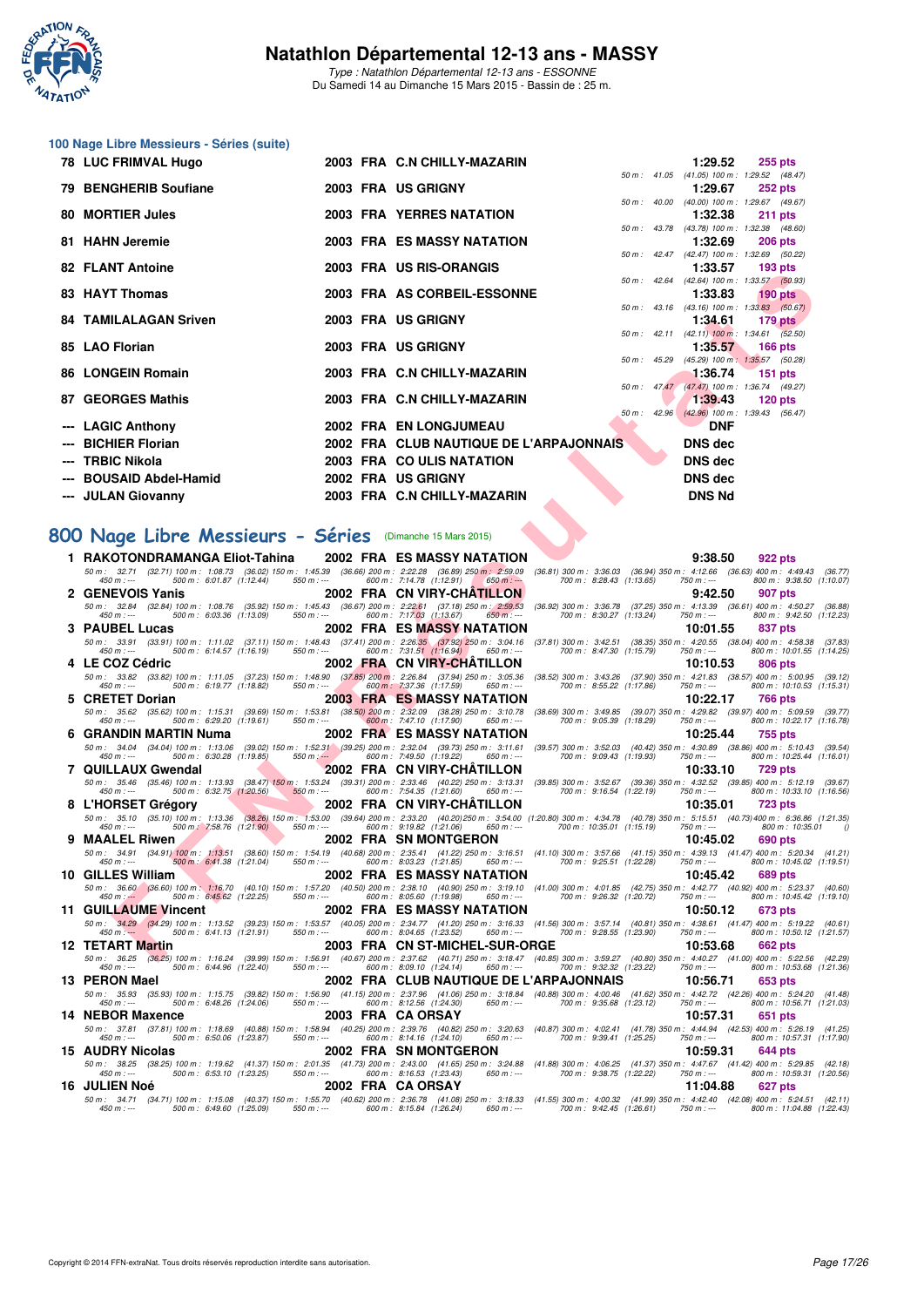

**800 Nage Libre Messieurs - Séries (suite)**

Type : Natathlon Départemental 12-13 ans - ESSONNE Du Samedi 14 au Dimanche 15 Mars 2015 - Bassin de : 25 m.

#### **F** F The most strengthenial of the control of the control of the control of the most strengthenial of the most strengthenial of the most strengthenial of the most strengthenial of the most strengthenial of the most stren **17 CHAMAYOU Gael 2003 FRA ES MASSY NATATION 11:05.70 <b>625 pts**<br> **17 CHAMAYOU Gael 200** 100 m: 1:18.65 (41.29) 150 m: 1:59.74 (41.09) 200 m: 2:41.49 (41.75) 250 m: 3:22.73 (41.24) 300 m: 4:05.20 (42.47) 350 m: 4:47.2 50 m : 37.36 (37.36) 100 m : 1:18.65 (41.29) 150 m : 1:59.74 (41.09) 200 m : 2:41.49 (41.75) 250 m : 3:22.73 (41.24) 300 m : 4:05.20 (42.47) 350 m : 4:47.20 (42.00) 400 m : 5:30.32 (43.12) 450 m : --- 500 m : 6:55.70 (1:25.38) 550 m : --- 600 m : 8:21.39 (1:25.69) 650 m : --- 700 m : 9:44.49 (1:23.10) 750 m : --- 800 m : 11:05.70 (1:21.21) **18 JULIEN Tristan 2002 FRA EN LONGJUMEAU 11:07.95 618 pts** 50 m: 35.06 (35.06) 100 m: 1:16.53 (41.47) 150 m: 1:58.03 (41.50) 200 m: 2:40.06 (42.03) 250 m: 3:173 (41.39) 300 m: 4:02.58 (35.06) 100 m: 1:16.53 (41.31.18) 100 m: 1:16.53 (1.21.182 1.59.34 (45.18) **19 DA SILVA Martin 2003 FRA CN VIRY-CHÂTILLON 11:10.85 11:10.85 609 pts**<br>50 m: 32.53 (33.53) 100 m: 1:46.68 (1:13.15) 150 m: 1:56.62 (3.94) 200 m: 2:38.95 (42.33) 250 m: 3:22.26 (43.31) 300 m: 4:04.76 (42.50) 350 50 m: 33.53 (33.53)100 m: 1:46.68 (1:13.15) 150 m: 4:56.62 (42.39) 563 m; 322.26 (43.31) 300 m: 4:04.76 (42.50) 350 m; -- 500 m; 6:56.57 (1:25.17.0<br>450 m;--- 500 m: 6:56.57 (1:25.17) 550 m;--- 600 m; 8:23.64 (1:27.07) 650 **20 LEFEBVRE Hugo** 2002 FRA YERRES NATATION 11:12.36 604 pts<br>
50 m: 36.71 (36.71) 100 m: 1:16.86 (40.15) 150 m: 1:58.09 (41.23) 200 m: 2:40.03 (41.94) 250 m: 3:21.98 (41.95) 300 m: 4:04.81 (42.83) 350 m: 4:47.93 (43.12) 40 50 m : 36.71 (36.71) 100 m : 1:16.86 (40.15) 150 m : 1:58.09 (41.23) 200 m : 2:40.03 (41.94) 250 m : 3:21.98 (41.95) 300 m : 4:04.81 (42.83) 350 m : 4:47.93 (43.12) 400 m : 5:30.93 (43.00) 450 m : --- 500 m : 6:57.08 (1:26.15) 550 m : --- 600 m : 8:23.71 (1:26.63) 650 m : --- 700 m : 9:52.59 (1:28.88) 750 m : --- 800 m : 11:12.36 (1:19.77) **21 LAGIC Anthony**<br> **2002 FRA EN LONGJUMEAU** 11:18.35 1586 pts<br>
50 m: 38.48 (38.48) 100 m: 1:20.72 (42.24) 150 m: 2:03.35 (42.63) 200 m: 2:46.76 (43.41) 250 m: 3:29.97 (43.21) 300 m: 4:13.25 (43.28) 350 m: 4:56.70 (43.45) 50 m: 38.48 (38.48) 100 m: 1:20.72 (42.49 150 m: 2:03.35 (42.63) 600 m: 2:46.76 (43.41) 250 m: 4:30;9 (43.29) 300 m: 1506.70 m; 530 m; 530 m; 530 m; 543.45 00 m; 543.45 00 m; 543.45 00 m; 543.45 00 m; 543.45 00 m; 543.45 0 **22 CLAUZEL Tifann 2003 FRA CN VIRY-CHÂTILLON 11:21.96 576 pts** 50 m: 36.45 (36.45) 100 m: 1:19.29 (42.84) 150 m: 2:02.99 (43.70) 200 m: 2:46.63 (43.64) 250 m: 3:0.16 (43.52) 300 m: 4:13.77 (43.61) 350 m: 4:57.59 (43.82) 400 m: 5:46.52 (48.83)<br>450 m: --- **23 KAILASAPILLAI Vithusan 2003 FRA ES MASSY NATATION 11:24.06 569 pts** 50 m: 38.11 (38.11)100 m: 1:20.82 (42.71)150 m: 2:04.75 (49.93) 200 m: 2:47.73 (42.99) 250 m: 300 m: 4:14.81,19 m: 38.7,190 m: 7:08.30 m: 7:08.30 (1:26.73) 550 m; — 500 m: 7:08.30 (1:26.73) 550 m; — 500 m: 7:08.30 (1:27.99 **24 VIAULT Samuel 2003 FRA ES MASSY NATATION 11:24.55 568 pts** 50 m : 36.88 (36.88) 100 m : 1:19.50 (42.62) 150 m : 2:03.06 (43.56) 200 m : 2:46.86 (43.80) 250 m : 3:30.20 (43.34) 300 m : 4:14.34 (44.14) 350 m : 4:58.44 (44.10) 400 m : 5:42.16 (43.72) 450 m : --- 500 m : 7:09.42 (1:27.26) 550 m : --- 600 m : 8:35.55 (1:26.13) 650 m : --- 700 m : 10:00.34 (1:24.79) 750 m : --- 800 m : 11:24.55 (1:24.21) **25 MELIN Tobias 2003 FRA CLUB NAUTIQUE DE L'ARPAJONNAIS 11:26.17 563 pts** 50 m : 37.71 (37.71) 100 m : 1:20.31 (42.60) 150 m : 2:03.39 (43.08) 200 m : 2:46.71 (43.32) 250 m : 3:30.56 (43.85) 300 m : 4:14.09 (43.53) 350 m : 4:57.59 (43.50) 400 m : 5:41.92 (44.33) 450 m : --- 500 m : 7:08.67 (1:26.75) 550 m : --- 600 m : 8:36.09 (1:27.42) 650 m : --- 700 m : 10:02.39 (1:26.30) 750 m : --- 800 m : 11:26.17 (1:23.78) **26 LAVIGNE Mathieu 2003 FRA ES MASSY NATATION** 11:29.40 554 pts<br>
50 m: 39.76 (39.76) 100 m: 125.07 (45.31) 150 m: 2:10.23 (45.16) 200 m: 2:54.61 (44.38) 250 m: 3:39.53 (44.92) 300 m: 4:22.62 (43.09) 350 m: 5:06.06 (43.44) 50 m: 39.76 (39.76) 100 m: 1:25.07 (45.31) 150 m: 2:10.23 (45.16) 200 m: 2:54.61 (44.38) 250 m: 3:39.53 (44.92) 300 m: 4:22.62 (43.09) 350 m: 5:0006 (43.44) 400 m: 5:50.09 (44.03<br>450 m: --- **27 SABATIER Jean-baptiste 2002 FRA CA ORSAY 11:34.84 538 pts** 50 m : 38.72 (38.72) 100 m : 1:21.62 (42.90) 150 m : 2:04.47 (42.85) 200 m : 2:48.15 (43.68) 250 m : 3:31.40 (43.25) 300 m : 4:15.19 (43.79) 350 m : 4:59.12 (43.93) 400 m : 5:42.50 (43.38) 450 m : --- 500 m : 7:10.22 (1:27.72) 550 m : --- 600 m : 8:38.05 (1:27.83) 650 m : --- 700 m : 10:06.97 (1:28.92) 750 m : --- 800 m : 11:34.84 (1:27.87) **28 TETE Benjamin 2003 FRA CA ORSAY 11:38.10 529 pts**<br> **28 TETE Benjamin 125.22** (45.36) 150 m: 2:10.50 (45.28) 200 m: 2:53.92 (43.42) 250 m: 3:39.05 (45.13) 300 m: 4:25.37 (46.32) 350 m: 5:09.51 (44.14) 400 m: 5:5 50 m : 39.86 (39.86) 100 m : 1:25.22 (45.36) 150 m : 2:10.50 (45.28) 200 m : 2:53.92 (43.42) 250 m : 3:39.05 (45.13) 300 m : 4:25.37 (46.32) 350 m : 5:09.51 (44.14) 400 m : 5:52.97 (43.46) 450 m : --- 500 m : 7:21.24 (1:28.27) 550 m : --- 600 m : 8:48.41 (1:27.17) 650 m : --- 700 m : 10:15.75 (1:27.34) 750 m : --- 800 m : 11:38.10 (1:22.35) **29 PEUCH Francois** 2003 FRA BONDOUFLE AMICAL CLUB 11:40.03 524 pts<br>
50 m: 37.36 (37.36) 100 m: 1:20.31 (42.95) 150 m: 2:03.78 (43.47) 200 m: 2:47.72 (43.94) 250 m: 3:33.25 (45.53) 300 m: 4:17.00 (43.75) 350 m: 5:01.74 (44 50 m: 37.36 (37.36)100 m: 1:20.31 (42.95)150 m: 2:03.78 (43.47)200 m: 2:47,72 (43.94)250 m: 3:3325 (45.53)300 m: 4:07.40 (37.36)350 m: 500 m: 7:15.44 (1:29.23) 550 m; --<br>450 m; -- 500 m: 7:15.44 (1:29.23) 550 m; -- 600 m: **30 SAINT-LEGER Baptiste 2002 FRA YERRES NATATION** 11:41.76 519 pts<br>
50 m: 37.55 (37.55) 100 m: 1:20.85 (43.30) 150 m: 2:05.27 (44.42) 200 m: 2:49.57 (44.30) 250 m: 3:34.41 (44.84) 300 m: 4:19.26 (44.85) 350 m: 5:04.25 (44 50 m : 37.55 (37.55) 100 m : 1:20.85 (43.30) 150 m : 2:05.27 (44.42) 200 m : 2:49.57 (44.38) 300 m : 4:19.26 (44.88) 350 m : 5:04.25 (44.99) 400 m : 5:49.13 (44.88) **31 HANICHI Rami 2002 FRA SCA 2000 EVRY 11:43.86 513 pts** 50 m: 36.91 (36.91) 100 m: 1:18.90 (41.99) 150 m: 2:49.00 m: 2:45.20 (43.85) 250 m: 3:29.52 (44.32) 300 m: 4:14.25 (44.73) 350 m: – 500 m: 7:13.80 (1:28.95) 450 m; – 500 m: 7:13.80 (1:28.95) 460 m; – 500 m; 7:13.80 (1:28.9 **32 IM SAROEUN Paul 2002 FRA EN DRAVEIL** 11:52.51 137.75 (37.75) 100 m: 1:21.47 (43.72) 150 m: 2:06.77 (45.30) 200 m: 2:50.80 (44.03) 250 m: 3:36.09 (45.29) 300 m: 4:22.70 (46.61) 350 m: 5:08.40 (45.70) 400 m: 5:05.11 11:5 50 m: 37.75 (37.75) 100 m: 1:21.47 (43.72) 150 m: 2:06.77 (45.30) 200 m: 2:50.80 (44.03) 250 m: 3:36.09 (45.29) 300 m: 4:22.70 (46.61) 350 m: 5:08.40 (45.70) 400 m: 5:53.97 (45.57) 400 m; 5:53.97 (45.57) 400 m; 5:53.97 (45 **33 MARQUES Raphaël 2003 FRA CN VIRY-CHÂTILLON** 11:52.88 488 pts<br>
50 m: 40.55 100 m: 126.63 (46.08) 150 m: 2:10.85 (44.22) 200 m: 2:56.45 (45.60) 250 m: 3:41.70 (45.25) 300 m: 4:27.26 (45.56) 350 m: 5:12.12 (44.86) 400 m: 50 m: 40.55 (40.55)100 m: 1:26.63 (46.08)150 m: 2:10.85 (44.22) 200 m: 2:56.45 (45.60) 250 m: 3/20 m: 4:37.26 (45.66) 350 m: 500 m: 500 m: 500 m: 502 (129.78) 46.02) 600 m: 500 m; 7:27.92 (1:29.78) 14.0.27 13.02 11.27.16 (12.27.18) 550 m; 500 m; 500 m; 550 m; 560 m; 560 m; 1600 m; 560 m; 1600 m; 1600 m; 1600 m; 1600 m; 1600 m; 1600 m; 1600 m; 1600 m; 1600 m; 1600 m; 1600 m; 1600 m; 1600 m; 1600 m; 1600 m; 1600 m; 160 50 m: 40.91 (40.91) 100 m: 1:27.16 (46.25) 150 m: 2:14.81 (47.65) 200 m: 3:01.66 (46.85) 200 m: 4:2.41 (45.34) 350 m: 4:52.41 (45.39) 350 m: 5:18.87 (46.46) 400 m: 6:04.41 (45.54)<br>450 m: --- **35 SECK Suleymane**<br> **35 SECK Suleymane**<br> **36 50 m:** 38.45 (38.45) 100 m: 1:22.36 (43.91) 150 m: 2:07.61 (45.25) 200 m: 2:53.19 (45.58) 250 m: 3:39.31 (46.12) 300 m: 4:24.28 (44.97) 350 m: 5:11.43 (47.15) 400 m: 5:58.50 (4 50 m : 38.45 (38.45) 100 m : 1:22.36 (43.91) 150 m : 2:07.61 (45.25) 200 m : 2:53.19 (45.58) 250 m : 3:39.31 (46.12) 300 m : 4:24.28 (44.97) 350 m : 5:11.43 (47.15) 400 m : 5:58.50 (47.07) 450 m : --- 500 m : 7:32.53 (1:34.03) 550 m : --- 600 m : 9:06.90 (1:34.37) 650 m : --- 700 m : 10:41.92 (1:35.02) 750 m : --- 800 m : 12:07.59 (1:25.67) **36 KHIAR Yacine 2003 FRA CN VIRY-CHÂTILLON 12:09.62 444 pts**<br> **36 KHIAR Yacine 37.93** (37.93) 100 m: 1:22.06 (44.13) 150 m: 2:07.50 (45.44) 200 m: 2:53.66 (46.16) 250 m: 3:40.64 (46.98) 300 m: 4:26.60 (45.96) 350 50 m : 37.93 (37.93) 100 m : 1:22.06 (44.13) 150 m : 2:07.50 (45.44) 200 m : 2:53.66 (46.16) 250 m : 3:40.64 (46.98) 300 m : 4:26.60 (45.96) 350 m : 5:13.53 (46.93) 400 m : 6:00.37 (46.84) 450 m : --- 500 m : 7:34.80 (1:34.43) 550 m : --- 600 m : 9:07.59 (1:32.79) 650 m : --- 700 m : 10:42.15 (1:34.56) 750 m : --- 800 m : 12:09.62 (1:27.47) **37 CHARBONNEL Ethan** 1.34.80 (1:34.43) 550 m: 300 m: 907.59 (1:32.79) 650 m: 300 m: 10:42.15 (1:34.50) 700 m: 10:34.50 (1:34.50) 7<br>**37 CHARBONNEL Ethan 2002 FRA EN STE-GENEVIÈVE-DES-BOIS 12:12.82** 435 pts<br>450 m: 41.87 (4 50 m: 41.87 (41.87)100 m: 1:28.12 (46.25)150 m: 2:15.12 (47.00)200 m: 3:02.94 (47.82)250 m: 3:03.49 /26.75 (36.75)350 m: 521.72 (45.25)400 m: 1:40.69 (46.78)360 m: 1:2:12.82 (42.52)<br>450 m: — **38 SALHI Adème 2002 FRA US RIS-ORANGIS 12:15.07 430 pts** 50 m: (40.95 (40.05) 100 m: 1:27.15 (46.20) 150 m: 2:14.05 (46.90) 200 m: 3:00.96 (46.91) 250 m: 3:47.31 (46.32) 300 m: 4:33.56 (46.25) 350 m: 5:19.56 (46.00) 400 m: 6:06.28 (46.72)<br>460 m: ---------------------------------**39 OZOUF Mathieu-Raphael 2002 FRA EN STE-GENEVIÈVE-DES-BOIS** 12:16.78 425 pts<br>
50 m: 40.43 (40.43) 100 m: 1:24.61 (44.18) 150 m: 2:10.03 (45.42) 200 m: 2:57.46 (47.43) 250 m: 3:45.28 (47.29) 300 m: 4:33.06 (47.78) 350 m: 50 m: 40.43 (40.43) 100 m: 1:24.61 (44.18) 150 m: 2:10.03 (45.42) 200 m: 2:57.46 (47.43) 250 m: 47.08) 300 m: 520.14 (47.08) 400 m: 12:16.78 (47.08) 460 m; 7:41.78 (1:24.64) = 600 m; 7:41.78 (1:24.64) = 600 m; 50 m; --- 50 **40 VALIN-FIXOT Antonin 2002 FRA CN ST-MICHEL-SUR-ORGE 12:17.96 422 pts**<br> **50 m**: 36.03 (36.03) 100 m: 1:23.06 (47.03) 150 m: 2:10.22 (47.16) 200 m: 2:56.68 (46.46) 250 m: 3:43.16 (46.48) 300 m: 4:29.79 (46.63) 350 m 50 m: 36.03 (36.03) 100 m: 1:23.06 (47.03) 150 m: 2:10.22 (47.16) 200 m: 2:56.68 (46.48) 250 m: 3:49.16 (46.48) 300 m: 4:29.79 (46.63) 350 m: 5:17.37 (47.58) 400 m: 6:04.86 (47.49)<br>B00 m: ----------**41 LESTRADE Victor** 2002 FRA YERRES NATATION 12:19.62 418 pts<br>
50 m: 40.90 (40.90) 100 m: 1:27.84 (46.94) 150 m: 2:12.80 (44.96) 200 m: 3:00.85 (48.05) 250 m: 3:47.23 (46.38) 300 m: 4:36.40 (49.17) 350 m: 5:23.94 (47.54) 50 m : 40.90 (40.90) 100 m : 1:27.84 (46.94) 150 m : 2:12.80 (44.96) 200 m : 3:00.85 (48.05) 250 m : 3:47.23 (46.38) 300 m : 4:36.40 (49.17) 350 m : 5:23.94 (47.54) 400 m : 6:11.91 (47.97) 450 m : --- 500 m : 7:42.00 (1:30.09) 550 m : --- 600 m : 9:17.80 (1:35.80) 650 m : --- 700 m : 10:53.34 (1:35.54) 750 m : --- 800 m : 12:19.62 (1:26.28) **42 COMMERET Jéhann 2003 FRA YERRES NATATION 12:32.52** 386 pts<br>
50 m: 39.98 (39.98) 100 m: 1:27.06 (47.08) 150 m: 2:14.20 (47.14) 200 m: 3:02.08 (47.88) 250 m: 3:49.30 (47.22) 300 m: 4:36.95 (47.65) 350 m: 5:24.89 (47.94) 50 m : 39.98 (39.98) 100 m : 1:27.06 (47.08) 150 m : 2:14.20 (47.14) 200 m : 3:02.08 (47.88) 250 m : 3:49.30 (47.22) 300 m : 4:36.95 (47.65) 350 m : 5:24.89 (47.94) 400 m : 6:13.16 (48.27) 450 m : --- 500 m : 7:50.88 (1:37.72) 550 m : --- 600 m : 9:27.05 (1:36.17) 650 m : --- 700 m : 11:01.23 (1:34.18) 750 m : --- 800 m : 12:32.52 (1:31.29) **43 KRAIEM Adam 2003 FRA AS CORBEIL-ESSONNE 12:35.47 379 pts** 50 m: 40.38 (40.39) 100 m: 1:26.81 (46.43) 150 m: 2:13.24 (46.43) 200 m: 2:5940 (46.16) 250 m: 4:34 (48.41 (48.50) 16.39 m: 52.31.04 (46.10) 400 m: 1:46.18 (14.37.82) 760 m: 1:23.56 (4.37.82) 760 m: -- 500 m: 12:35.47 (1:3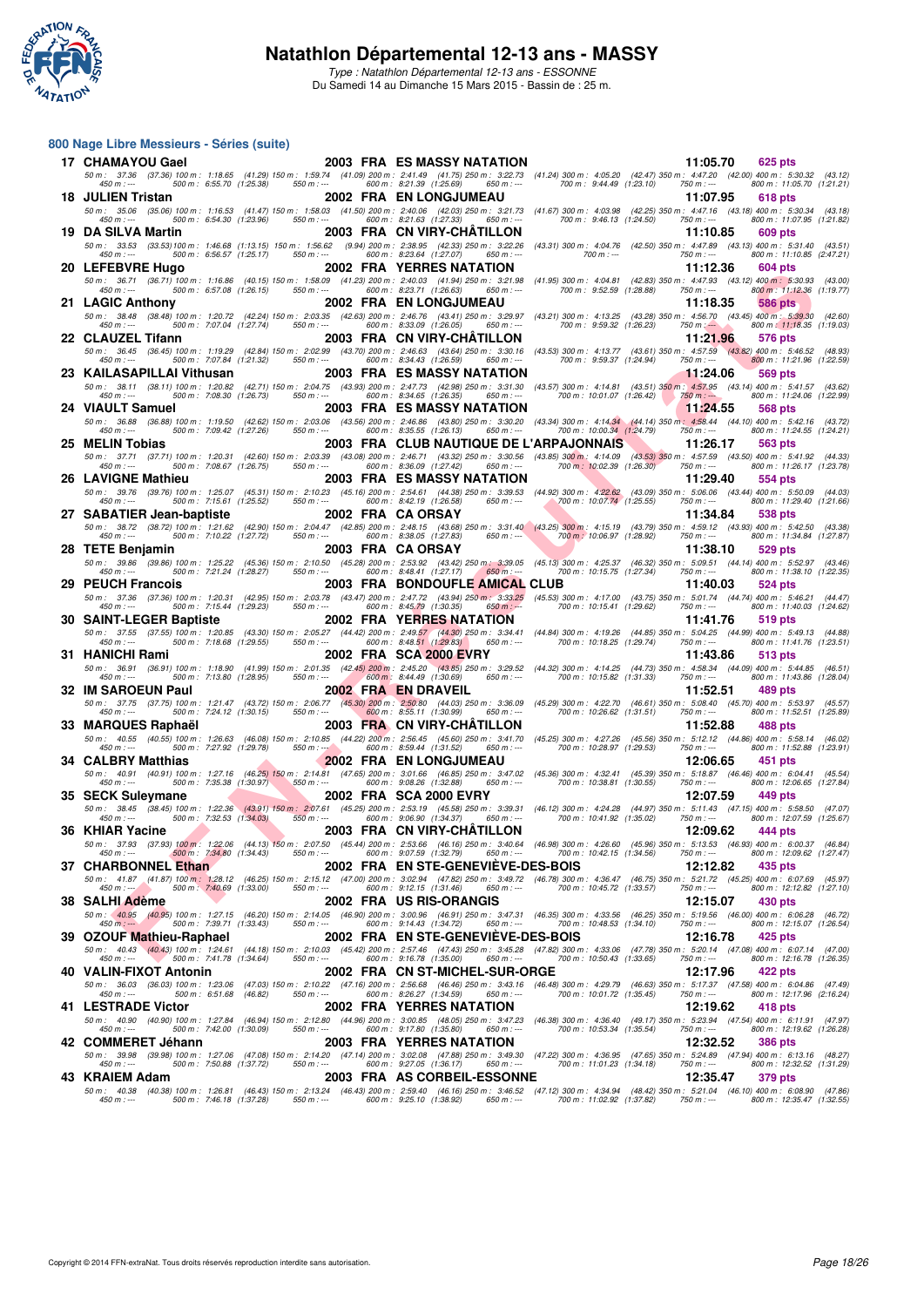

**800 Nage Libre Messieurs - Séries (suite)**

Type : Natathlon Départemental 12-13 ans - ESSONNE Du Samedi 14 au Dimanche 15 Mars 2015 - Bassin de : 25 m.

#### **FOR A CHE AND THE SET UP AND THE SET UP AND THE SET UP AND THE SET UP AND THE SET UP AND THE SET UP AND THE SET UP AND THE SET UP AND THE SET UP AND THE SET UP AND THE SET UP AND THE SET UP AND THE SET UP AND THE SET UP 44 DANTAS Ruben 2002 FRA EN LONGJUMEAU** 13.53 (47.82) 363 pts<br>
50 m: 39.93 (39.93) 100 m: 1:26.25 (46.32) 150 m: 2:13.68 (47.43) 200 m: 3:01.93 (48.25) 250 m: 3:50.46 (48.53) 300 m: 4:38.28 (47.82) 350 m: 5:26.93 (48.65) 50 m : 39.93 (39.93) 100 m : 1:26.25 (46.32) 150 m : 2:13.68 (47.43) 200 m : 3:01.93 (48.25) 250 m : 3:50.46 (48.53) 300 m : 4:38.28 (47.82) 350 m : 5:26.93 (48.65) 400 m : 6:15.93 (49.00) 450 m : --- 500 m : 7:55.21 (1:39.28) 550 m : --- 600 m : 9:32.89 (1:37.68) 650 m : --- 700 m : 11:10.18 (1:37.29) 750 m : --- 800 m : 12:42.40 (1:32.22) 450 m : 438.28 (47.82) 450 m : 438.28 (47.82) 450 m : 439 m : 439 m : 450 m : 450 m : 450 m : 450 m : 450 m : 450 m : 450 m : 450 m : 450 m : 450 m : 450 m : 450 m : 450 m : 450 m : 450 m : 450 m : 450 m : 450 m : 450 m : 50 m: 42.45 (42.45) 100 m: 1:31.35 (48.90) 150 m: 2:20.31 (48.96) 200 m: 3:10.60 (50.29) 250 m: 4:00.10 (49.50) 300 m: 4:49.35 (49.25) 350 m: 5:39.25 (49.90) 400 m: 6:28.52 (49.27) **46 ZIAT Idir 2002 FRA CLUB NAUTIQUE DE L'ARPAJONNAIS 12:58.04 327 pts** 50 m: 40.92 (40.92) 100 m: 1:26.33 (45.41) 150 m: 2:13.44 (47.11) 200 m: 3:01.150 (48.35) 300 m: 4:37.94 (48.40,350 m: 5:00 m: 6:0.7.27.88 (49.94) 400 m: 1:25.804 (1:36.59, 160 m; 16.6.59, 17.25.59, 17.25.59, 17.36.59, 17. **47 BERRICHI Mourad 2003 FRA US RIS-ORANGIS 13:01.44 319 pts** 50 m: 42.12 (42.12) 100 m: 1:29.44 (47.32) 150 m: 2:17.69 (48.25) 200 m: 3:06.44 (48.75) 200 m: 4:45.55 (49.85 (49.86) 350 m: 5:35.47 (49.92) 400 m: 6:26.16 (50.69)<br>450 m: --- **48 DIJOUX Nathan 2002 FRA CLUB NAUTIQUE DE L'ARPAJONNAIS 13:07.31 307 pts** 50 m : 41.11 (41.11) 100 m : 1:29.90 (48.79) 150 m : 2:19.81 (49.91) 200 m : 3:09.45 (49.64) 250 m : 4:00.79 (51.34) 300 m : 4:50.87 (50.08) 350 m : 5:41.65 (50.78) 400 m : 6:32.96 (51.31) 450 m : --- 500 m : 8:14.15 (1:41.19) 550 m : --- 600 m : 9:54.40 (1:40.25) 650 m : --- 700 m : 11:36.11 (1:41.71) 750 m : --- 800 m : 13:07.31 (1:31.20) **49 KARPP Dorian 2002 FRA YERRES NATATION** 13:07.63 306 pts<br>
50 m: 43.38 (43.38) 100 m: 1:33.23 (49.85) 150 m: 2:23.76 (50.53) 200 m: 3:14.16 (50.40) 250 m: 4:05.48 (51.32) 300 m: 4:55.06 (49.58) 350 m: 5:45.91 (50.85) 400 50 m: 43.38 (43.38) 100 m: 1:33.23 (49.85) 150 m: 2:23.76 (50.53) 200 m: 3:14.16 (50.40) 250 m: 4:05.46 (51.32) 300 m: 4:55.06 (49.56) 350 m: 5:45.91 (50.85) 400 m: 6:35.69 (49.78)<br>450 m: --- **50 OURDOUILLIE Thibault 2002 FRA YERRES NATATION 13:11.33 298 pts** 50 m: 43.12 (43.12)100 m: 1:32.68 (49.56)150 m: 2:23.01 (50.39)200 m: 3:13.30 (50.26)306 (50.26)300 m: 4:34.54 (50.98)350 m: 5:00 m: 6:0.56)4510 m: 6:0.56 (50.46)50 m: 6:00 m: 6:01 m: 6:01 m: 6:00 m: 6:01 m: 6:01 m: 6:00 m **51 DACOSTA Enzo**<br>
50 m: 44.06 (44.06) 100 m: 1:34.23 (50.17) 150 m: 2:23.82 (49.59) 200 m: 3:14.07 (50.25) 250 m: 4:05.16 (51.09) 300 m: 4:56.61 (51.45) 350 m: 547.32 (50.71) 400 m: 6:38.68 (51.36)<br>
450 m: --- 600 m: 8:21 50 m: 44.06 (44.06) 100 m: 1:34.23 (50.17) 150 m: 2:23.82 (49.59) 200 m: 3:14.07 (60.25) 250 m: 4:06 (14.05) 350 m: 5:47.32 (50.71) 400 m: 6:38.68 (51.36)<br>450 m: --- **52 CORREIA Olivier 2002 FRA MORSANG ESSONNE NATATION** 13:24.09 272 pts<br>
50 m: 44.86 (44.86) 100 m: 1:34.61 (49.75) 150 m: 2:24.41 (49.80) 200 m: 3:14.75 (50.34) 250 m: 4:07.72 (52.97) 300 m; 4:59.26 (51.54) 350 m: 549.16 50 m : 44.86 (44.86) 100 m : 1:34.61 (49.75) 150 m : 2:24.41 (49.80) 200 m : 3:14.75 (50.34) 250 m : 4:07.72 (52.97) 300 m : 4:59.26 (51.54) 350 m : 5:49.16 (49.90) 400 m : 6:43.44 (54.28) 450 m : --- 500 m : 8:25.53 (1:42.09) 550 m : --- 600 m : 10:08.01 (1:42.48) 650 m : --- 700 m : 11:51.79 (1:43.78) 750 m : --- 800 m : 13:24.09 (1:32.30) **53 DESHAIES-LEVREZ Enzo 2003 FRA CN ST-MICHEL-SUR-ORGE 13:25.91 268 pts** 50 m : 42.70 (42.70) 100 m : 1:31.51 (48.81) 150 m : 2:22.59 (51.08) 200 m : 3:13.67 (51.08) 250 m : 4:06.09 (52.42) 300 m : 4:57.98 (51.89) 350 m : 5:49.57 (51.59) 400 m : 6:39.41 (49.84) 450 m : --- 500 m : 8:21.94 (1:42.53) 550 m : --- 600 m : 10:05.72 (1:43.78) 650 m : --- 700 m : 11:47.91 (1:42.19) 750 m : --- 800 m : 13:25.91 (1:38.00) **54 VINCENT Quentin 2003 FRA AS CORBEIL-ESSONNE 13:26.06 268 pts** 50 m : 44.89 (44.89) 100 m : 1:36.55 (51.66) 150 m : 2:28.74 (52.19) 200 m : 3:19.12 (50.38) 250 m : 4:09.58 (50.46) 300 m : 5:05.86 (56.28)350 m : 6:42.32 (1:36.46) 400 m : 7:33.21 (50.89) 450 m : --- 500 m : 9:15.15 (1:41.94) 550 m : --- 600 m : 11:45.66 (2:30.51) 650 m : --- 700 m : --- 750 m : --- 800 m : 13:26.06 (1:40.40) **55 DESGARDIN Alexis** 2002 FRA CLUB NAUTIQUE DE L'ARPAJONNAIS 13:27.86 264 pts<br>
50 m: 43.91 (43.91) 100 m: 1:34.16 (50.25) 150 m: 2:24.54 (50.38) 200 m: 3:14.36 (49.82) 250 m; 4:05.55 (51.19) 300 m: 4:56.48 (50.93) 350 m: 50 m: 43.91 (43.91) 100 m: 1:34.16 (50.25) 150 m: 2:24.54 (50.38) 200 m: 3:14.36 (49.82) 250 m: 4:55.48 (50.93) 350 m: 5:47.54 (51.06) 400 m: 6:39.21 (51.67<br>450 m: --- **56 ROBIN Thomas 2003 FRA YERRES NATATION**<br>
56 m: 48.12 (48.12) 100 m: 1:41.47 (53.35) 150 m: 2:34.27 (52.80) 200 m: 3:26.53 (52.26) 250 m: 4:19.81 (53.28) 300 m: 5:15.11 (55.30) 350 m: 6:10.09 (54.98) 400 m: 7:05.25 (55.1 50 m : 48.12 (48.12) 100 m : 1:41.47 (53.35) 150 m : 2:34.27 (52.80) 200 m : 3:26.53 (52.26) 250 m : 4:19.81 (53.28) 300 m : 5:15.11 (55.30) 350 m : 6:10.09 (54.98) 400 m : 7:05.25 (55.16) 450 m : --- 500 m : 8:47.33 (1:42.08) 550 m : --- 600 m : 10:30.59 (1:43.26) 650 m : --- 700 m : 12:11.71 (1:41.12) 750 m : --- 800 m : 13:44.26 (1:32.55) **57 GUELAILI Rayan**<br> **50 m:** 42.55 (42.55) 100 m: 1:34.59 (52.04) 150 m: 2:26.87 (52.08) 200 m: 3:18.94 (52.07) 250 m: 4:09.97 (51.03) 300 m: 5:01.75 (51.78) 350 m: 5:54.47 (52.72) 400 m: 6:46.09 (53.62)<br> **450 m: ---------**50 m: 42.55 (42.55) 100 m: 1:34.59 (52.04) 150 m: 2:26.87 (52.28) 200 m: 3:18.94 (52.07) 250 m: 4:09.97 (51.03) 300 m: 5:01.75 (51.78) 350 m: 5:54.47 (52.72) 400 m: 6:48.09 (53.62)<br>450 m: --- **58 ZIDANE Youness 2003 FRA YERRES NATATION 13:59.94 204 pts** 50 m : 42.43 (42.43) 100 m : 1:33.67 (51.24) 150 m : 2:25.98 (52.31) 200 m : 3:18.81 (52.83) 250 m : 4:12.67 (53.86) 300 m : 5:07.42 (54.75) 350 m : 6:00.71 (53.29) 400 m : 6:54.66 (53.95) 450 m : --- 500 m : 8:43.72 (1:49.06) 550 m : --- 600 m : 10:31.46 (1:47.74) 650 m : --- 700 m : 12:18.21 (1:46.75) 750 m : --- 800 m : 13:59.94 (1:41.73) **59 MORTIER Jules 2003 FRA YERRES NATATION**<br>
50 m: 45.86 (45.86) 100 m: 1:39.20 (53.34) 150 m: 2:35.26 (56.06) 200 m: 3:31.63 (56.37) 250 m: 4:28.14 (56.51) 300 m: 5:23.68 (55.54) 350 m: 6:19.53 (55.85) 400 m: 7:15.88 (56. 50 56.55) 50 5.586 (45.86) 500 m: 1.39.20 (53.34) 50 m: 2.35.26 (56.06) 200 m: 3.31.63 (56.35) 300 m: 5:23.68 (55.35 (55.55) 300 m: 6:19.53 (55.85) 400 m: 7:15.88 (56.35) 500 m: 9:08.78 (1:52.90) 500 m: --- 600 m: 550 m:--**60 CARETTE Theo** 2002 FRA US RIS-ORANGIS 14:35.08 147 pts<br>
50 m: 46.74 (46.74) 100 m: 1:41.33 (54.59) 150 m: 2:36.58 (55.25) 200 m: 3:32.54 (55.96) 250 m: 4:26.47 (53.93) 300 m: 5:23.46 (56.99) 350 m: 6:17.81 (54.35) 400 50 m: 46.74 (46.74) 100 m: 1.14.33 (54.59) 150 m: 2:36.58 (55.25) 200 m: 3:32.56) 250 m: 4:26.41 (53.93) 300 m: 5:33.46 (56.35) 300 m: 7.1.35 (54.35) 400 m: 1.1.33 (54.35) 300 m: 300 m: 5:00 m; 5:00 m; 5:00 m; 5:00 m; 5:00 1.4 (40.74) 100 m : 1.41.00 (1.50.07) 1.65 m : 1.45 (1.50.07) 1.66 m : 10.56 64 (1.53.06) 10.56 m : 1.4 700 m : 12:49.57 (1.32.33) 1.38 pts<br>
450 m : 49.18 (49.18) 100 m : 1.46.21 (57.03) 150 m : 2.41.89 (55.68) 200 m : 3.3 50 m: 49.18 (49.18) 100 m: 1:46.21 (57.03) 150 m: 2:41.89 (55.68) 200 m: 3:39.07 (57.18) 250 m: 4:37.36 (58.29) 300 m: 5:36.37 (59.01) 350 m: 6:31.17 (54.80) 400 m: 7:24.87 (53.70)<br>450 m: --- **62 FLANT Antoine 2003 FRA US RIS-ORANGIS** 15:10.20 **99 pts**<br> **628**  $\frac{49.88}{450 m}$ :  $\frac{49.88}{50.28}$   $\frac{160 m}{25.26}$   $\frac{166.28}{155.10}$   $\frac{166.28}{55.0 m}$ :  $\frac{244.23}{550 m}$ :  $\frac{68.07}{500 m}$ :  $\frac{343.59}{500 m}$ :  $\frac{1$ 50 m : 49.88 (49.88) 100 m : 1:46.16 (56.28) 150 m : 2:44.23 (58.07) 200 m : 3:43.59 (59.36) 250 m : 4:43.48 (59.89)300 m : 5:44.20 (1:00.72) 350 m : 6:42.53 (58.33) 400 m : 7:40.48 (57.95) 450 m : --- 500 m : 9:37.66 (1:57.18) 550 m : --- 600 m : 11:33.13 (1:55.47) 650 m : --- 700 m : 13:28.56 (1:55.43) 750 m : --- 800 m : 15:10.20 (1:41.64) **63 HAYT Thomas 2003 FRA AS CORBEIL-ESSONNE 15:13.56 95 pts** 50 m : 50.40 (50.40) 100 m : 1:46.26 (55.86) 150 m : 2:43.78 (57.52) 200 m : 3:43.12 (59.34) 250 m : 4:42.97 (59.85) 300 m : 5:42.34 (59.37) 350 m : 6:41.02 (58.68) 400 m : 7:39.40 (58.38) 450 m : --- 500 m : 9:37.38 (1:57.98) 550 m : --- 600 m : 11:33.96 (1:56.58) 650 m : --- 700 m : 13:29.06 (1:55.10) 750 m : --- 800 m : 15:13.56 (1:44.50) **--- BICHIER Florian 2002 FRA CLUB NAUTIQUE DE L'ARPAJONNAIS DNS dec**

#### **[100 Dos Messieurs - Séries](http://www.ffnatation.fr/webffn/resultats.php?idact=nat&go=epr&idcpt=30327&idepr=62)** (Samedi 14 Mars 2015)

| 1 RAKOTONDRAMANGA Eliot-Tahina |  | 2002 FRA ES MASSY NATATION |                        | 1:07.39                                       | 977 pts |
|--------------------------------|--|----------------------------|------------------------|-----------------------------------------------|---------|
|                                |  |                            | 50 m: 31.91            | $(31.91)$ 100 m : 1.07.39 $(35.48)$           |         |
| 2 GUILLAUME Vincent            |  | 2002 FRA ES MASSY NATATION |                        | 1:14.78                                       | 786 pts |
|                                |  |                            | $50 m$ : $36.35$       | $(36.35)$ 100 m : 1:14.78 $(38.43)$           |         |
| 3 MAALEL Riwen                 |  | 2002 FRA SN MONTGERON      |                        | 1:15.64                                       | 765 pts |
|                                |  |                            | 50 m: 37.35            | (37.35) 100 m : 1:15.64 (38.29)               |         |
| 4 PAUBEL Lucas                 |  | 2002 FRA ES MASSY NATATION |                        | 1:15.76                                       | 762 pts |
|                                |  |                            | $50 m$ : 37.85         | $(37.85)$ 100 m : 1:15.76 $(37.91)$           |         |
| 5 JULIEN Noé                   |  | 2002 FRA CA ORSAY          |                        | 1:15.83                                       | 760 pts |
|                                |  |                            | $50 m$ : $36.71$       | $(36.71)$ 100 m : 1:15.83 $(39.12)$           |         |
| 6 LEFEBVRE Hugo                |  | 2002 FRA YERRES NATATION   |                        | 1:16.00                                       | 756 pts |
|                                |  |                            | $50 \text{ m}$ : 37.04 | $(37.04)$ 100 m : 1:16.00 $(38.96)$           |         |
| 7 GENEVOIS Yanis               |  | 2002 FRA CN VIRY-CHÂTILLON |                        | 1:16.07                                       | 755 pts |
|                                |  |                            |                        | $50 m - 3742$ $(3742) 100 m + 11607$ $(3865)$ |         |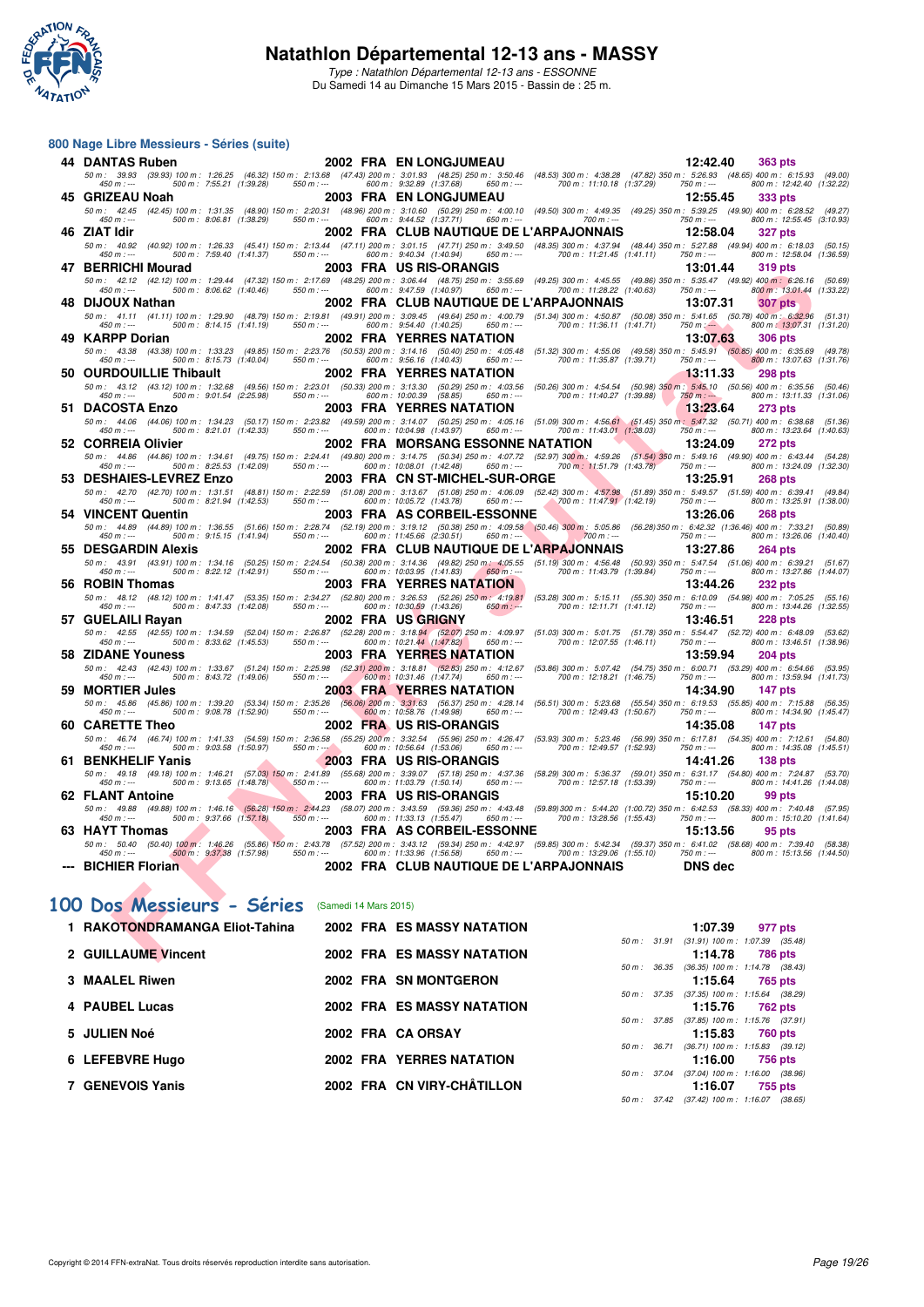

Type : Natathlon Départemental 12-13 ans - ESSONNE Du Samedi 14 au Dimanche 15 Mars 2015 - Bassin de : 25 m.

#### **100 Dos Messieurs - Séries (suite)**

|     | 8 LE COZ Cédric           |  | 2002 FRA CN VIRY-CHATILLON              |              |              | 1:16.31 | 749 pts                                                 |
|-----|---------------------------|--|-----------------------------------------|--------------|--------------|---------|---------------------------------------------------------|
|     | 9 PERON Mael              |  | 2002 FRA CLUB NAUTIQUE DE L'ARPAJONNAIS |              |              | 1:16.96 | 50 m: 37.72 (37.72) 100 m: 1:16.31 (38.59)<br>733 pts   |
|     | 10 SAINT-LEGER Baptiste   |  | <b>2002 FRA YERRES NATATION</b>         | 50 m : 37.26 |              | 1:17.25 | $(37.26)$ 100 m : 1:16.96 $(39.70)$<br>727 pts          |
|     | 11 QUILLAUX Gwendal       |  | 2002 FRA CN VIRY-CHÂTILLON              |              |              | 1:17.56 | 50 m: 37.15 (37.15) 100 m: 1:17.25 (40.10)<br>719 pts   |
|     | 12 L'HORSET Grégory       |  | 2002 FRA CN VIRY-CHÂTILLON              |              | 50 m : 37.39 | 1:17.65 | $(37.39)$ 100 m : 1:17.56 $(40.17)$<br>717 pts          |
|     | 13 CRETET Dorian          |  | <b>2003 FRA ES MASSY NATATION</b>       |              |              | 1:18.17 | 50 m: 36.84 (36.84) 100 m: 1:17.65 (40.81)<br>705 pts   |
|     | 14 GILLES William         |  | <b>2002 FRA ES MASSY NATATION</b>       | 50 m : 38.76 |              | 1:18.79 | $(38.76)$ 100 m : 1:18.17 $(39.41)$<br>691 pts          |
|     | 15 GRANDIN MARTIN Numa    |  | 2002 FRA ES MASSY NATATION              |              | 50 m : 38.79 | 1:18.95 | $(38.79)$ 100 m : 1:18.79 $(40.00)$<br>687 pts          |
|     | 16 AUDRY Nicolas          |  | 2002 FRA SN MONTGERON                   | 50 m: 38.03  |              | 1:20.14 | (38.03) 100 m: 1:18.95 (40.92)<br>660 pts               |
|     | 17 ADAM Valentin          |  | 2002 FRA SN MONTGERON                   |              | 50 m: 39.08  | 1:20.42 | $(39.08)$ 100 m : 1:20.14 $(41.06)$<br>654 pts          |
|     | 18 SALHI Adème            |  | 2002 FRA US RIS-ORANGIS                 |              |              | 1:20.77 | 50 m : 39.94 (39.94) 100 m : 1:20.42 (40.48)<br>646 pts |
|     | 19 NEBOR Maxence          |  | 2003 FRA CA ORSAY                       | $50 m$ :     | 39.50        | 1:21.22 | (39.50) 100 m: 1:20.77 (41.27)<br>636 pts               |
|     | 20 TETART Martin          |  | 2003 FRA CN ST-MICHEL-SUR-ORGE          | 50 m :       |              | 1:21.64 | 40.10 (40.10) 100 m: 1:21.22 (41.12)<br>627 pts         |
|     | 21 VALIN-FIXOT Antonin    |  | 2002 FRA CN ST-MICHEL-SUR-ORGE          | 50 m : 39.84 |              | 1:21.86 | (39.84) 100 m: 1:21.64 (41.80)<br>622 pts               |
|     | 22 LESTRADE Victor        |  | <b>2002 FRA YERRES NATATION</b>         | 50 m : 39.65 |              | 1:22.01 | $(39.65)$ 100 m : 1:21.86 $(42.21)$<br>619 pts          |
|     | 23 CHAMAYOU Gael          |  | <b>2003 FRA ES MASSY NATATION</b>       | 50 m: 38.22  |              | 1:22.14 | $(38.22)$ 100 m : 1:22.01 $(43.79)$<br>616 pts          |
|     | 24 JULIEN Tristan         |  | 2002 FRA EN LONGJUMEAU                  |              |              | 1:22.15 | 50 m: 40.00 (40.00) 100 m: 1:22.14 (42.14)<br>616 pts   |
|     | 25 VIAULT Samuel          |  | 2003 FRA ES MASSY NATATION              |              |              | 1:22.65 | 50 m: 39.20 (39.20) 100 m: 1:22.15 (42.95)<br>605 pts   |
|     | 26 CHARBONNEL Dorian      |  | 2003 FRA CN BRUNOY-ESSONNE              |              |              | 1:22.87 | 50 m: 40.26 (40.26) 100 m: 1:22.65 (42.39)<br>600 pts   |
|     | 27 HANICHI Rami           |  | 2002 FRA SCA 2000 EVRY                  |              |              | 1:23.36 | 50 m: 39.96 (39.96) 100 m: 1:22.87 (42.91)<br>590 pts   |
|     | <b>28 LAVIGNE Mathieu</b> |  | <b>2003 FRA ES MASSY NATATION</b>       | 50 m: 40.45  |              | 1:23.50 | (40.45) 100 m : 1:23.36 (42.91)<br>587 pts              |
| 29. | DA SILVA Martin           |  | 2003 FRA CN VIRY-CHÂTILLON              |              |              | 1:23.76 | 50 m: 41.22 (41.22) 100 m: 1:23.50 (42.28)<br>581 pts   |
|     | 30 MELIN Tobias           |  | 2003 FRA CLUB NAUTIQUE DE L'ARPAJONNAIS |              |              | 1:23.86 | 50 m: 40.97 (40.97) 100 m: 1:23.76 (42.79)<br>579 pts   |
|     | 31 TETE Benjamin          |  | 2003 FRA CA ORSAY                       |              |              | 1:25.58 | 50 m: 40.95 (40.95) 100 m: 1:23.86 (42.91)<br>544 pts   |
|     | <b>32 CALBRY Matthias</b> |  | 2002 FRA EN LONGJUMEAU                  |              |              | 1:25.59 | 50 m: 41.12 (41.12) 100 m: 1:25.58 (44.46)<br>544 pts   |
|     | <b>33 MAGNE Matthieu</b>  |  | 2003 FRA CN BRUNOY-ESSONNE              |              |              | 1:25.79 | 50 m: 40.77 (40.77) 100 m: 1:25.59 (44.82)<br>540 pts   |
|     | 34 HERNANDEZ Dorian       |  | 2003 FRA CN BRUNOY-ESSONNE              |              |              | 1:26.13 | 50 m: 42.11 (42.11) 100 m: 1:25.79 (43.68)<br>533 pts   |
|     | 35 BORGET Thomas          |  | 2002 FRA COULIS NATATION                |              |              | 1:26.58 | 50 m : 42.16 (42.16) 100 m : 1:26.13 (43.97)<br>524 pts |
|     | 36 IM SAROEUN Paul        |  | 2002 FRA EN DRAVEIL                     |              |              | 1:26.64 | 50 m: 41.41 (41.41) 100 m: 1:26.58 (45.17)<br>522 pts   |
|     | <b>37 LAGIC Anthony</b>   |  | 2002 FRA EN LONGJUMEAU                  |              |              | 1:26.86 | 50 m: 42.11 (42.11) 100 m: 1:26.64 (44.53)<br>518 pts   |
|     | <b>38 DANTAS Ruben</b>    |  | 2002 FRA EN LONGJUMEAU                  |              |              | 1:27.08 | 50 m: 43.07 (43.07) 100 m: 1:26.86 (43.79)              |
|     |                           |  |                                         |              |              |         | 514 pts<br>50 m: 42.84 (42.84) 100 m: 1:27.08 (44.24)   |
|     | 39 KAILASAPILLAI Vithusan |  | <b>2003 FRA ES MASSY NATATION</b>       |              |              | 1:27.39 | 508 pts<br>50 m: 43.68 (43.68) 100 m: 1:27.39 (43.71)   |
|     | 40 CLAUZEL Tifann         |  | 2003 FRA CN VIRY-CHÂTILLON              |              |              | 1:27.41 | 507 pts<br>50 m : 43.17 (43.17) 100 m : 1:27.41 (44.24) |
|     | 41 OZOUF Mathieu-Raphael  |  | 2002 FRA EN STE-GENEVIEVE-DES-BOIS      |              |              | 1:27.45 | 506 pts<br>50 m: 42.60 (42.60) 100 m: 1:27.45 (44.85)   |
|     | 42 KHIAR Yacine           |  | 2003 FRA CN VIRY-CHÂTILLON              |              |              | 1:27.56 | 504 pts<br>50 m : 41.38 (41.38) 100 m : 1:27.56 (46.18) |
|     | <b>43 PEUCH Francois</b>  |  | 2003 FRA BONDOUFLE AMICAL CLUB          |              |              | 1:28.92 | 478 pts<br>50 m: 42.42 (42.42) 100 m: 1:28.92 (46.50)   |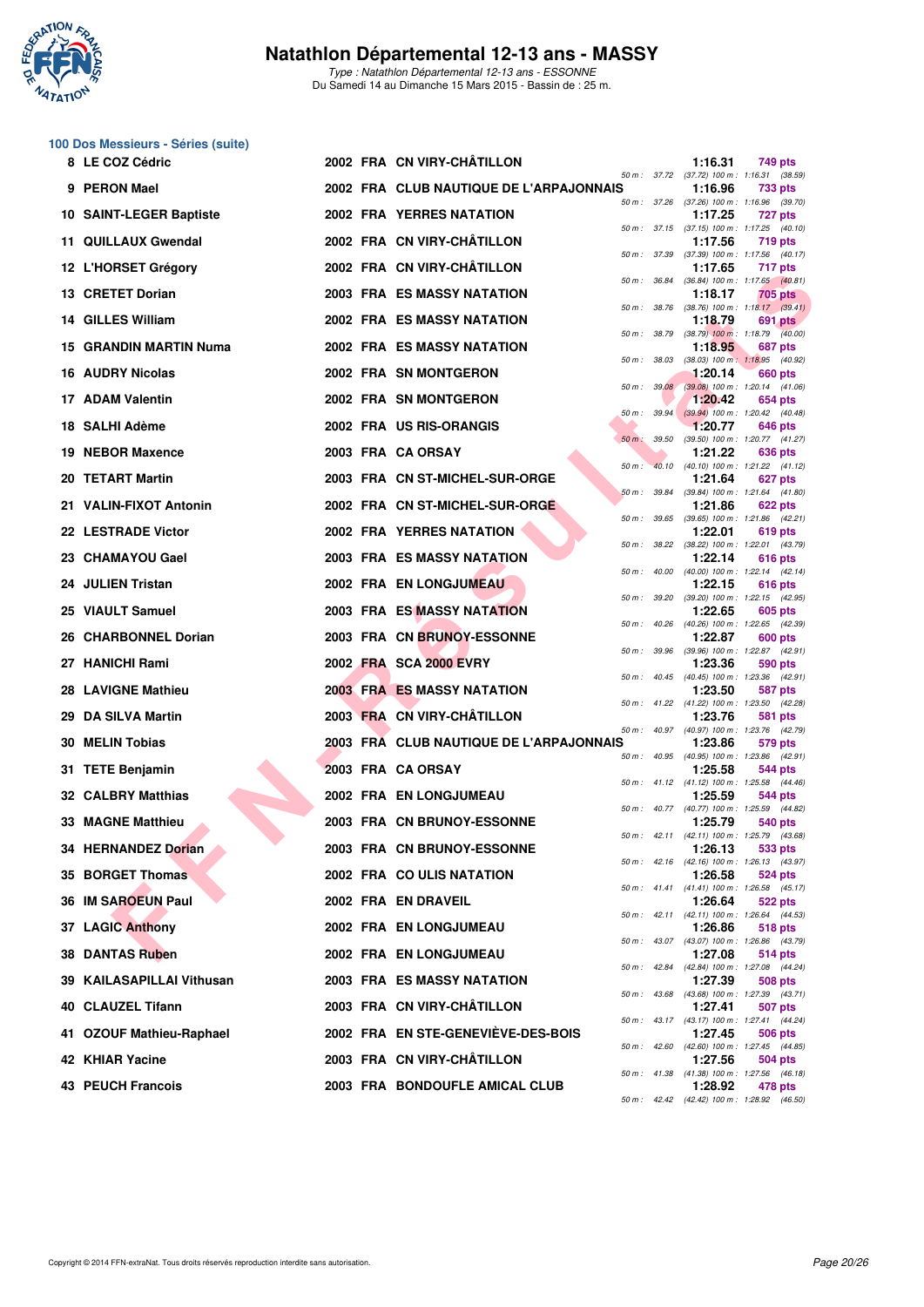

**100 Dos Messieurs - Séries (suite)**

## **Natathlon Départemental 12-13 ans - MASSY**

Type : Natathlon Départemental 12-13 ans - ESSONNE Du Samedi 14 au Dimanche 15 Mars 2015 - Bassin de : 25 m.

#### **FINDER MAINS CONTRACT COMPARE SERVE AND CONTRACT CONTRACT CONTRACT CONTRACT CONTRACT CONTRACT CONTRACT CONTRACT CONTRACT CONTRACT CONTRACT CONTRACT CONTRACT CONTRACT CONTRACT CONTRACT CONTRACT CONTRACT CONTRACT CONTRACT 44 COMMERET Jéhann 2003 FRA YERRES NATATION 1:29.22 472 pts**  $(43.24)$  100 m : 1:29.22  $(45.98)$ <br>1:29.26 471 pts **45 SABATIER Jean-baptiste 2002 FRA CA ORSAY 1:29.26 471 pts** 50 m : 43.45 (43.45) 100 m : 1:29.26 (45.81)<br>**1:29.33** 470 pts **46 CHARBONNEL Ethan 2002 FRA EN STE-GENEVIÈVE-DES-BOIS 1:29.33 470 pts** 50 m : 44.38 (44.38) 100 m : 1:29.33 (44.95) **47 POISSE Baptiste 2003 FRA SN MONTGERON 1:29.97 458 pts** 50 m : 44.25 (44.25) 100 m : 1:29.97 (45.72)<br>**1:30.46** 449 pts **48 LEDOUX Damien 2003 FRA EN DRAVEIL 1:30.46 449 pts** 50 m : 43.11 (43.11) 100 m : 1:30.46 (47.35) **49 SECK Suleymane 2002 FRA SCA 2000 EVRY 1:30.65 445 pts** 50 m : 44.80 (44.80) 100 m : 1:30.65 (45.85) **50 PARIS Idris 2003 FRA CO ULIS NATATION 1:31.24 435 pts** 50 m : 44.28 (44.28) 100 m : 1:31.24 (46.96) **51 DIJOUX Nathan 2002 FRA CLUB NAUTIQUE DE L'ARPAJONNAIS 1:31.58 429 pts** 50 m : 42.87 (42.87) 100 m : 1:31.58 (48.71) **52 MARQUES Raphaël 2003 FRA CN VIRY-CHÂTILLON** 50 m : 44.22 (44.22) 100 m : 1:31.88 125 pts  $(44.22)$  100 m : 1:31.88  $(47.66)$ **53 KRAIEM Adam 2003 FRA AS CORBEIL-ESSONNE 1:32.44 413 pts** 50 m : 45.36 (45.36) 100 m : 1:32.44 (47.08) **54 OURDOUILLIE Thibault** 2002 FRA YERRES NATATION 1:32.86 406 pts 1:32.86 406 pts 45.85 (45.85) 100 m : 1:32.86 **55 PARIS Bilal 2002 FRA CO ULIS NATATION** 1:33.00 **1:33.00 1:33.00 403 pts**<br>
56 **PARIS Bilal** 2002 **FRA CO ULIS NATATION** 50 m : 46.74 (46.74) 100 m : 1:33.00 (46.26) **56 DESGARDIN Alexis 2002 FRA CLUB NAUTIQUE DE L'ARPAJONNAIS 1:33.01 403 pts** (44.88) 100 m : 1:33.01 **57 BERRICHI Mourad 2003 FRA US RIS-ORANGIS 1:33.97 1:33.97 1:33.97 1:33.97 48.4 1:33.97 48.4 59 m: 45.55 445.455 448.4** 50 m : 45.55 (45.55) 100 m : 1:33.97 (48.42) **58 DESHAIES-LEVREZ Enzo** 2003 FRA CN ST-MICHEL-SUR-ORGE **1:34.02 1:34.02 386 pts**<br>
50 *m*: 46.00 (46.00) 100 *m*: 1:34.02 (48.02)  $50 m$ :  $46.00$   $(46.00)$   $100 m$ : **59 GRIZEAU Noah 2003 FRA EN LONGJUMEAU 1:34.39 379 pts** 50 m : 45.86 (45.86) 100 m : 1:34.39 (48.53)<br>**1:34.66** 375 pts **60 CORREIA Olivier 2002 FRA MORSANG ESSONNE NATATION 1:34.66 375 pts** 50 m : 46.22 (46.22) 100 m : 1:34.66 (48.44) **61 ZIAT Idir 2002 FRA CLUB NAUTIQUE DE L'ARPAJONNAIS 1:36.14 350 pts** 50 m : 47.32 (47.32) 100 m : 1:36.14 (48.82)<br>**1:36.44 345 pts 62 PETRILLI Thomas 2002 FRA CN VIRY-CHÂTILLON** 50 m : 48.35 (48.35) 100 m : 1:36.44 (48.09)<br>**1:38.89 307 pts 63 MESSAGER-NOBLET Pacôme 2003 FRA CN VIRY-CHÂTILLON 1:38.89 1:38.89** 50 m : 48.22 (48.22) 100 m : 1:38.89 (50.67)<br>**1:39.18** 302 pts **64 LEAR Philippe 2003 FRA CN VIRY-CHÂTILLON** 2003 **1:39.18** 50 m : 49.32 (49.32) 100 m : 1:39.18 (49.86) **65 DACOSTA Enzo 2003 FRA YERRES NATATION 1:40.31 285 pts** 50 m : 48.78 (48.78) 100 m : 1:40.31 (51.53) **66 KARPP Dorian 2002 FRA YERRES NATATION** 1:40.55 282 pts  $1:40.55$  (50.60) **67 VINCENT Quentin 2003 FRA AS CORBEIL-ESSONNE 1:41.31 271 pts** 50 m : 50.57 (50.57) 100 m : 1:41.31 (50.74) **68 GUELAILI Rayan 2002 FRA US GRIGNY** 50 m: 49.28 (49.28) 1:42.12 259 pts  $1:42.12$  (52.84) **69 GOUA Keellyan 2003 FRA US GRIGNY 1:43.28 243 pts 70 OUIDDIR Oudaifa 2003 FRA ES MASSY NATATION** 1:43.56 **1:43.56 1:43.56 239 pts 71 BENKHELIF Yanis 2003 FRA US RIS-ORANGIS 1:43.89 235 pts**

50 m : 49.97 (49.97) 100 m : 1:43.28 (53.31)  $(49.09)$  100 m : 1:43.56  $(54.47)$  $(50.17)$  100 m : 1:43.89 **72 TAMILALAGAN Sriven 2003 FRA US GRIGNY 1:45.76 211 pts** (50.16) 100 m : 1:45.76 (55.60)<br>**1:46.49 201 pts 73 BENGHERIB Soufiane 2003 FRA US GRIGNY 1:46.49 201 pts**  $(50.33)$  100 m : 1:46.49 **74 HAYT Thomas 2003 FRA AS CORBEIL-ESSONNE 1:48.51 177 pts** 50 m : 52.65 (52.65) 100 m : 1:48.51 (55.86) **75 MORTIER Jules 2003 FRA YERRES NATATION 1:49.14 170 pts** 50 m : 54.01 (54.01) 100 m : 1:49.14 (55.13)<br>**1:49.24 169 pts 76 CARETTE Theo** 2002 FRA US RIS-ORANGIS 1:49.24<br> **76 CARETTE Theo** 2002 FRA US RIS-ORANGIS 50 m : 55.55 (55.55) 100 m : 1:49.24 (53.69) **77 FLANT Antoine 2003 FRA US RIS-ORANGIS 1:51.08 149 pts** 50 m : 53.82 (53.82) 100 m : 1:51.08 (57.26)<br>**1:53.00 129 pts** 50 m : 55.97 (55.97) 100 m : 1:53.00 (57.03) **79 LAVERDANT Patrick-Roland 2003 FRA CO ULIS NATATION 1:58.89 77 pts** 50 m : 58.46 (58.46)100 m : 1:58.89 (1:00.43)

**78 LAO Florian 2003 FRA US GRIGNY 1:53.00 129 pts**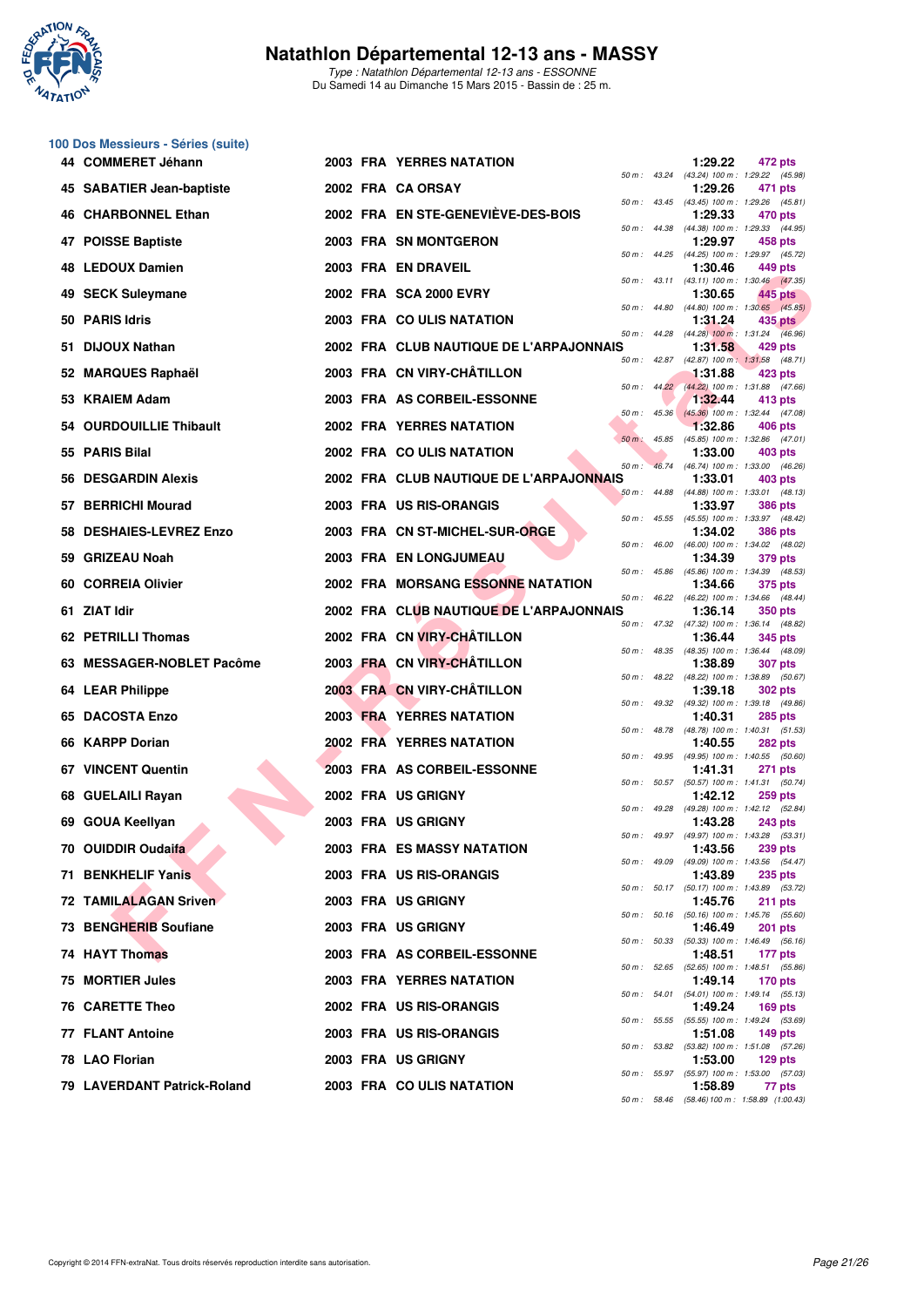

Type : Natathlon Départemental 12-13 ans - ESSONNE Du Samedi 14 au Dimanche 15 Mars 2015 - Bassin de : 25 m.

#### **100 Dos Messieurs - Séries (suite)**

| --- PAKYRISSAMY Corentin |  | 2003 FRA EN STE-GENEVIEVE-DES-BOIS      | <b>DSQ Vi</b> |
|--------------------------|--|-----------------------------------------|---------------|
| --- AIT HAMADOUCHE Yani  |  | 2003 FRA CN VIRY-CHÂTILLON              | <b>DSQ Vi</b> |
| --- ZIDANE Youness       |  | <b>2003 FRA YERRES NATATION</b>         | <b>DSQ Vi</b> |
| --- ROBIN Thomas         |  | <b>2003 FRA YERRES NATATION</b>         | <b>DSQ Ai</b> |
| --- BICHIER Florian      |  | 2002 FRA CLUB NAUTIQUE DE L'ARPAJONNAIS | DNS dec       |
| --- TRBIC Nikola         |  | 2003 FRA COULIS NATATION                | DNS dec       |

## **[200 Brasse Messieurs - Séries](http://www.ffnatation.fr/webffn/resultats.php?idact=nat&go=epr&idcpt=30327&idepr=73)** (Dimanche 15 Mars 2015)

| 00 Brasse Messieurs - Séries (Dimanche 15 Mars 2015) |  |  |                                                                                                                                                                                                                    |         |                                                   |  |  |
|------------------------------------------------------|--|--|--------------------------------------------------------------------------------------------------------------------------------------------------------------------------------------------------------------------|---------|---------------------------------------------------|--|--|
| 1 RAKOTONDRAMANGA Eliot-Tahina                       |  |  | 2002 FRA ES MASSY NATATION                                                                                                                                                                                         | 2:52.16 | $816$ pts                                         |  |  |
| 2 GILLES William                                     |  |  | 50 m: 37.95 (37.95) 100 m: 1:21.70 (43.75) 150 m: 2:07.70 (46.00) 200 m: 2:52.16 (44.46)<br>2002 FRA ES MASSY NATATION                                                                                             | 2:54.26 | 793 pts                                           |  |  |
| 3 ADAM Valentin                                      |  |  | 50 m: 38.96 (38.96) 100 m: 1:23.61 (44.65) 150 m: 2:09.71<br>2002 FRA SN MONTGERON                                                                                                                                 | 2:57.59 | (46.10) 200 m : 2:54.26 (44.55)<br><b>756 pts</b> |  |  |
| 4 MAALEL Riwen                                       |  |  | 50 m: 38.20 (38.20) 100 m: 1:22.84 (44.64) 150 m: 2:09.91 (47.07) 200 m: 2:57.59 (47.68)<br>2002 FRA SN MONTGERON                                                                                                  | 3:00.91 | 720 pts                                           |  |  |
| 5 GUILLAUME Vincent                                  |  |  | 50 m: 40.90 (40.90) 100 m: 1:27.16 (46.26) 150 m: 2:14.24 (47.08) 200 m: 3:00.91 (46.67)<br>2002 FRA ES MASSY NATATION                                                                                             | 3:01.51 | 714 pts                                           |  |  |
| 6 LE COZ Cédric                                      |  |  | 50 m: 39.46 (39.46) 100 m: 1:26.02 (46.56) 150 m: 2:14.21 (48.19) 200 m: 3:01.51 (47.30)<br>2002 FRA CN VIRY-CHATILLON                                                                                             | 3:04.52 | <b>682 pts</b>                                    |  |  |
| <b>7 PAUBEL Lucas</b>                                |  |  | 50 m: 41.55 (41.55) 100 m: 1:29.84 (48.29) 150 m: 2:17.58 (47.74) 200 m: 3:04.52 (46.94)<br><b>2002 FRA ES MASSY NATATION</b>                                                                                      | 3:05.95 | 667 pts                                           |  |  |
| 8 GRANDIN MARTIN Numa                                |  |  | 50 m: 43.07 (43.07) 100 m: 1:30.47 (47.40) 150 m: 2:18.09 (47.62) 200 m: 3:05.95 (47.66)<br>2002 FRA ES MASSY NATATION                                                                                             | 3:07.48 | 652 pts                                           |  |  |
| 9 LEFEBVRE Hugo                                      |  |  | 50 m: 42.41 (42.41) 100 m: 1:31.23 (48.82) 150 m: 2:20.16 (48.93) 200 m: 3:07.48 (47.32)<br>2002 FRA YERRES NATATION                                                                                               | 3:09.23 | 634 pts                                           |  |  |
| 10 DANTAS Ruben                                      |  |  | 50 m: 43.07 (43.07) 100 m: 1:31.29 (48.22) 150 m: 2:21.03 (49.74) 200 m: 3:09.23 (48.20)<br>2002 FRA EN LONGJUMEAU                                                                                                 | 3:10.18 | 625 pts                                           |  |  |
| 11 JULIEN Tristan                                    |  |  | 50 m: 43.22 (43.22) 100 m: 1:31.94 (48.72) 150 m: 2:21.25 (49.31) 200 m: 3:10.18 (48.93)<br>2002 FRA EN LONGJUMEAU                                                                                                 | 3:10.27 | 624 pts                                           |  |  |
| 12 L'HORSET Grégory                                  |  |  | 50 m: 42.23 (42.23) 100 m: 1:31.67 (49.44) 150 m: 2:22.54 (50.87) 200 m: 3:10.27 (47.73)<br>2002 FRA CN VIRY-CHATILLON                                                                                             | 3:11.33 | 613 pts                                           |  |  |
| 13 CHAMAYOU Gael                                     |  |  | 50 m: 43.83 (43.83) 100 m: 1:33.12 (49.29) 150 m: 2:22.47 (49.35) 200 m: 3:11.33 (48.86)<br>2003 FRA ES MASSY NATATION                                                                                             | 3:11.85 | 608 pts                                           |  |  |
| 14 QUILLAUX Gwendal                                  |  |  | 50 m: 43.57 (43.57) 100 m: 1.32.60 (49.03) 150 m: 2.22.18 (49.58) 200 m: 3:11.85 (49.67)<br>2002 FRA CN VIRY-CHATILLON                                                                                             | 3:12.35 | 603 pts                                           |  |  |
| 15 PERON Mael                                        |  |  | 50 m: 42.49 (42.49) 100 m: 1:32.40 (49.91) 150 m: 2:22.70 (50.30) 200 m: 3:12.35 (49.65)<br>2002 FRA CLUB NAUTIQUE DE L'ARPAJONNAIS                                                                                | 3:14.10 | 586 pts                                           |  |  |
| 16 GENEVOIS Yanis                                    |  |  | 50 m: 43.41 (43.41) 100 m: 1:32.25 (48.84) 150 m: 2:23.66 (51.41) 200 m: 3:14.10 (50.44)<br>2002 FRA CN VIRY-CHATILLON<br>50 m: 43.93 (43.93) 100 m: 1:33.03 (49.10) 150 m: 2:23.94 (50.91) 200 m: 3:14.74 (50.80) | 3:14.74 | 580 pts                                           |  |  |
| 17 TETART Martin                                     |  |  | 2003 FRA CN ST-MICHEL-SUR-ORGE                                                                                                                                                                                     | 3:15.03 | 577 pts                                           |  |  |
| 18 CRETET Dorian                                     |  |  | 50 m: 44.01 (44.01) 100 m: 1:33.92 (49.91) 150 m: 2:24.66 (50.74) 200 m: 3:15.03 (50.37)<br>2003 FRA ES MASSY NATATION<br>50 m: 51.17 (51.17) 100 m: 1:36.61 (45.44) 150 m: 2:27.70 (51.09) 200 m: 3:16.11 (48.41) | 3:16.11 | 567 pts                                           |  |  |
| 19 MELIN Tobias                                      |  |  | 2003 FRA CLUB NAUTIQUE DE L'ARPAJONNAIS<br>50 m: 45.14 (45.14) 100 m: 1:35.67 (50.53) 150 m: 2:27.15 (51.48) 200 m: 3:16.21 (49.06)                                                                                | 3:16.21 | 566 pts                                           |  |  |
| 20 HERNANDEZ Dorian                                  |  |  | 2003 FRA CN BRUNOY-ESSONNE<br>50 m: 44.38 (44.38) 100 m: 1:35.76 (51.38) 150 m: 2:27.72 (51.96) 200 m: 3:19.06 (51.34)                                                                                             | 3:19.06 | 540 pts                                           |  |  |
| 21 JULIEN Noé                                        |  |  | 2002 FRA CA ORSAY<br>50 m: 45.61 (45.61) 100 m: 1:36.58 (50.97) 150 m: 2:28.74 (52.16) 200 m: 3:19.27 (50.53)                                                                                                      | 3:19.27 | 538 pts                                           |  |  |
| 22 DIJOUX Nathan                                     |  |  | 2002 FRA CLUB NAUTIQUE DE L'ARPAJONNAIS<br>50 m: 45.32 (45.32) 100 m: 1:37.15 (51.83) 150 m: 2:29.45 (52.30) 200 m: 3:19.33 (49.88)                                                                                | 3:19.33 | 537 pts                                           |  |  |
| 23 CHARBONNEL Dorian                                 |  |  | 2003 FRA CN BRUNOY-ESSONNE<br>50 m: 46.53 (46.53) 100 m: 1:37.84 (51.31) 150 m: 2:30.02 (52.18) 200 m: 3:20.02 (50.00)                                                                                             | 3:20.02 | 531 pts                                           |  |  |
| <b>24 AUDRY Nicolas</b>                              |  |  | 2002 FRA SN MONTGERON<br>50 m: 45.16 (45.16) 100 m: 1:38.51 (53.35) 150 m: 2:30.84 (52.33) 200 m: 3:20.94 (50.10)                                                                                                  | 3:20.94 | 522 pts                                           |  |  |
| 25 TETE Benjamin                                     |  |  | 2003 FRA CA ORSAY<br>50 m: 46.04 (46.04) 100 m: 1:37.78 (51.74) 150 m: 2:30.50 (52.72) 200 m: 3:22.62 (52.12)                                                                                                      | 3:22.62 | 507 pts                                           |  |  |
| 26 POISSE Baptiste                                   |  |  | 2003 FRA SN MONTGERON<br>50 m: 46.17 (46.17) 100 m: 1:38.33 (52.16) 150 m: 2:31.82                                                                                                                                 | 3:22.81 | <b>506 pts</b><br>(53.49) 200 m : 3:22.81 (50.99) |  |  |
| 27 IM SAROEUN Paul                                   |  |  | 2002 FRA EN DRAVEIL<br>50 m: 45.51 (45.51) 100 m: 1:37.21<br>(51.70) 150 m : 2:30.38 (53.17) 200 m : 3:23.09 (52.71)                                                                                               | 3:23.09 | 503 pts                                           |  |  |
| 28 VALIN-FIXOT Antonin                               |  |  | 2002 FRA CN ST-MICHEL-SUR-ORGE<br>50 m : 43.75 (43.75) 100 m : 1:35.35<br>(51.60) 150 m : 2:30.17 (54.82) 200 m : 3:23.55 (53.38)                                                                                  | 3:23.55 | 499 pts                                           |  |  |
| 29 SALHI Adème                                       |  |  | 2002 FRA US RIS-ORANGIS<br>50 m: 47.44 (47.44) 100 m: 1:41.08<br>$(53.64)$ 150 m : 2:32.68                                                                                                                         | 3:24.20 | 493 pts<br>$(51.60)$ 200 m : 3:24.20 $(51.52)$    |  |  |
| 30 COMMERET Jéhann                                   |  |  | 2003 FRA YERRES NATATION<br>50 m: 46.46 (46.46) 100 m: 1:39.96<br>(53.50) 150 m : 2:33.39 (53.43) 200 m : 3:24.21 (50.82)                                                                                          | 3:24.21 | 493 pts                                           |  |  |
| 31 LESTRADE Victor                                   |  |  | 2002 FRA YERRES NATATION<br>50 m: 46.41 (46.41) 100 m: 1:39.84 (53.43) 150 m: 2:31.97 (52.13) 200 m: 3:24.67 (52.70)                                                                                               | 3:24.67 | 489 pts                                           |  |  |
|                                                      |  |  |                                                                                                                                                                                                                    |         |                                                   |  |  |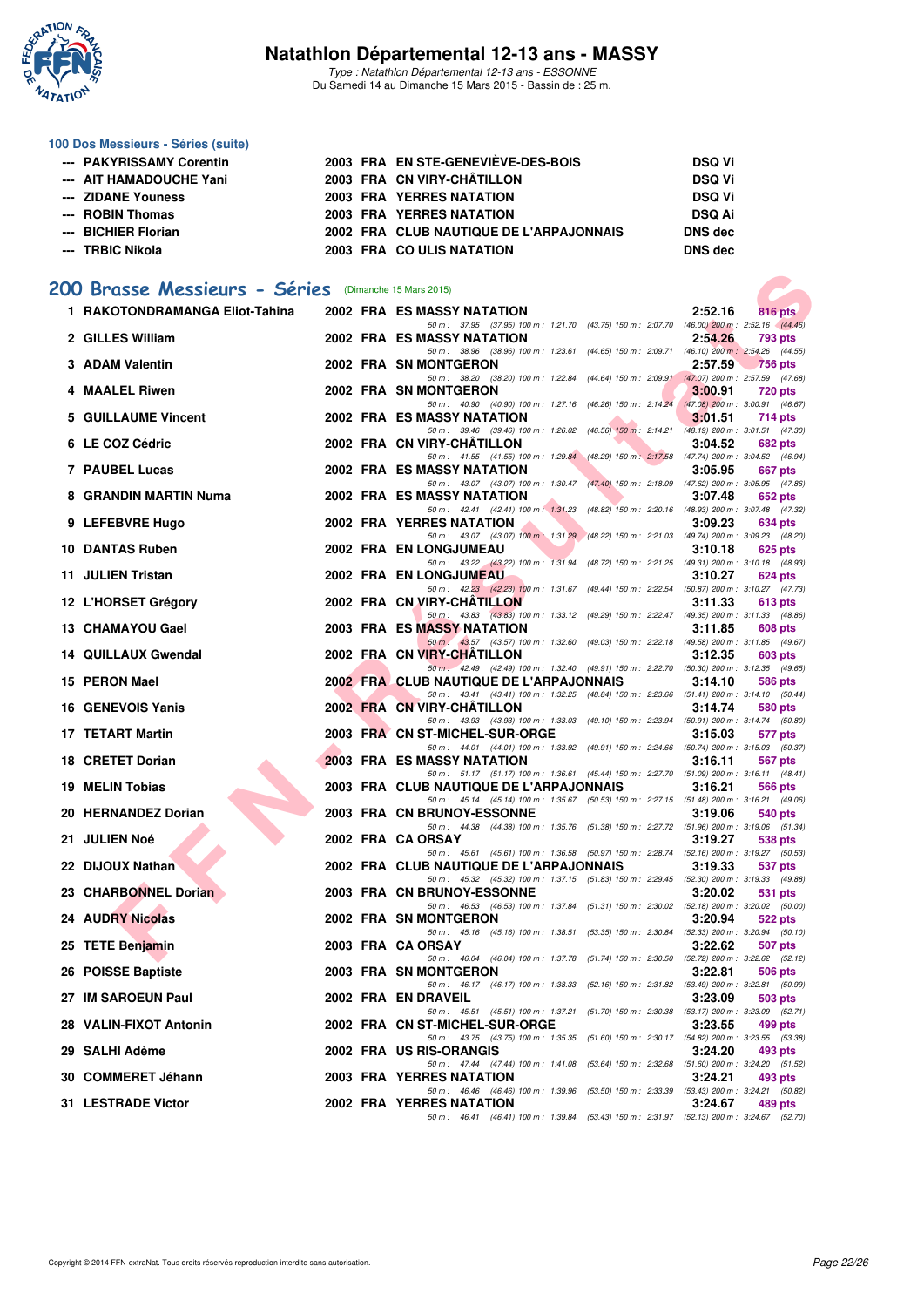

Type : Natathlon Départemental 12-13 ans - ESSONNE Du Samedi 14 au Dimanche 15 Mars 2015 - Bassin de : 25 m.

#### **200 Brasse Messieurs - Séries (suite)**

| 32 SABATIER Jean-baptiste |  | 2002 FRA CA ORSAY                                                                                                                   | 3:24.98 | 486 pts        |
|---------------------------|--|-------------------------------------------------------------------------------------------------------------------------------------|---------|----------------|
| 33 DA SILVA Martin        |  | 50 m: 46.44 (46.44) 100 m: 1:38.10 (51.66) 150 m: 2:31.68 (53.58) 200 m: 3:24.98 (53.30)<br>2003 FRA CN VIRY-CHATILLON              | 3:26.42 | 474 pts        |
| 34 KAILASAPILLAI Vithusan |  | 50 m: 45.75 (45.75) 100 m: 1:39.44 (53.69) 150 m: 2:32.35 (52.91) 200 m: 3:26.42 (54.07)<br>2003 FRA ES MASSY NATATION              | 3:26.48 | 473 pts        |
| 35 CHARBONNEL Ethan       |  | 50 m: 46.88 (46.88) 100 m: 1:39.95 (53.07) 150 m: 2:33.23 (53.28) 200 m: 3:26.48 (53.25)<br>2002 FRA EN STE-GENEVIEVE-DES-BOIS      | 3:28.07 | <b>460 pts</b> |
| <b>36 ROYER Batiste</b>   |  | 50 m: 49.48 (49.48) 100 m: 1:42.18 (52.70) 150 m: 2:35.56 (53.38) 200 m: 3:28.07 (52.51)<br><b>2003 FRA ETAMPES NATATION</b>        | 3:29.15 | 450 pts        |
| 37 OZOUF Mathieu-Raphael  |  | 50 m: 47.11 (47.11) 100 m: 1:39.27 (52.16) 150 m: 2:34.26 (54.99) 200 m: 3:29.15 (54.89)<br>2002 FRA EN STE-GENEVIEVE-DES-BOIS      | 3:29.83 | 445 pts        |
| 38 VIAULT Samuel          |  | 50 m: 48.87 (48.87) 100 m: 1:42.75 (53.88) 150 m: 2:37.25 (54.50) 200 m: 3:29.83 (52.58)<br><b>2003 FRA ES MASSY NATATION</b>       | 3:30.11 | 442 pts        |
| 39 SAINT-LEGER Baptiste   |  | 50 m: 46.58 (46.58) 100 m: 1:40.01 (53.43) 150 m: 2:35.62 (55.61) 200 m: 3:30.11 (54.49)<br>2002 FRA YERRES NATATION                | 3:31.05 | 435 pts        |
| 40 ROBIN Thomas           |  | 50 m: 48.36 (48.36) 100 m: 1:41.36 (53.00) 150 m: 2:36.50 (55.14) 200 m: 3:31.05 (54.55)<br>2003 FRA YERRES NATATION                | 3:32.39 | 424 pts        |
| 41 KRAIEM Adam            |  | 50 m: 50.76 (50.76) 100 m: 1:46.05 (55.29) 150 m: 2:40.25 (54.20) 200 m: 3:32.39 (52.14)<br>2003 FRA AS CORBEIL-ESSONNE             | 3:33.30 | 416 pts        |
| 42 NEBOR Maxence          |  | 50 m: 49.60 (49.60) 100 m: 1:43.74 (54.14) 150 m: 2:39.05 (55.31) 200 m: 3:33.30 (54.25)<br>2003 FRA CA ORSAY                       | 3:33.38 | 416 pts        |
| 43 PARIS Bilal            |  | 50 m: 48.80 (48.80) 100 m: 1:44.10 (55.30) 150 m: 2:39.66 (55.56) 200 m: 3:33.38 (53.72)<br>2002 FRA COULIS NATATION                | 3:34.53 | 406 pts        |
| 44 DESHAIES-LEVREZ Enzo   |  | 50 m: 50.21 (50.21) 100 m: 1:46.03 (55.82) 150 m: 2:41.21 (55.18) 200 m: 3:34.53 (53.32)<br>2003 FRA CN ST-MICHEL-SUR-ORGE          | 3:36.23 | 393 pts        |
| 45 CLAUZEL Tifann         |  | 50 m: 48.87 (48.87) 100 m: 1:44.20 (55.33) 150 m: 2:39.83 (55.63) 200 m: 3:36.23 (56.40)<br>2003 FRA CN VIRY-CHATILLON              | 3:36.91 | <b>387 pts</b> |
| 46 PARIS Idris            |  | 50 m: 50.09 (50.09) 100 m: 1:44.38 (54.29) 150 m: 2:41.66 (57.28) 200 m: 3:36.91 (55.25)<br>2003 FRA COULIS NATATION                | 3:37.65 | <b>382 pts</b> |
| 47 PEUCH Francois         |  | 50 m: 50.64 (50.64) 100 m: 1:44.82 (54.18) 150 m: 2:42.54 (57.72) 200 m: 3:37.65 (55.11)<br>2003 FRA BONDOUFLE AMICAL CLUB          | 3:38.49 | 375 pts        |
| 48 LEDOUX Damien          |  | 50 m: 49.66 (49.66) 100 m: 1:45.66 (56.00) 150 m: 2:42.19 (56.53) 200 m: 3:38.49 (56.30)<br>2003 FRA EN DRAVEIL                     | 3:40.92 | <b>357 pts</b> |
| 49 LAVIGNE Mathieu        |  | 50 m: 48.32 (48.32) 100 m: 1:44.18 (55.86) 150 m: 2:43.38 (59.20) 200 m: 3:40.92 (57.54)<br>2003 FRA ES MASSY NATATION              | 3:42.75 | 343 pts        |
| 50 LAGIC Anthony          |  | 50 m: 51.53 (51.53) 100 m: 1:49.75 (58.22) 150 m: 2:46.83 (57.08) 200 m: 3:42.75 (55.92)<br>2002 FRA EN LONGJUMEAU                  | 3:42.92 | 342 pts        |
| 51 MAGNE Matthieu         |  | 50 m: 50.50 (50.50) 100 m: 1:48.33 (57.83) 150 m: 2:46.25 (57.92) 200 m: 3:42.92 (56.67)<br>2003 FRA CN BRUNOY-ESSONNE              | 3:43.16 | 340 pts        |
| 52 OURDOUILLIE Thibault   |  | 50 m: 50.92 (50.92) 100 m: 1:48.91 (57.99) 150 m: 2:46.15 (57.24) 200 m: 3:43.16 (57.01)<br>2002 FRA YERRES NATATION                | 3:44.86 | 328 pts        |
| 53 CALBRY Matthias        |  | 50 m: 52.52 (52.52) 100 m: 1:50.54 (58.02) 150 m: 2:47.80 (57.26) 200 m: 3:44.86 (57.06)<br>2002 FRA EN LONGJUMEAU                  | 3:45.03 | 327 pts        |
| 54 ZIAT Idir              |  | 50 m: 51.89 (51.89) 100 m: 1:49.31 (57.42) 150 m: 2:48.04 (58.73) 200 m: 3:45.03 (56.99)<br>2002 FRA CLUB NAUTIQUE DE L'ARPAJONNAIS | 3:45.80 | <b>321 pts</b> |
| 55 DESGARDIN Alexis       |  | 50 m: 50.94 (50.94) 100 m: 1:48.76 (57.82) 150 m: 2:46.30 (57.54) 200 m: 3:45.80 (59.50)<br>2002 FRA CLUB NAUTIQUE DE L'ARPAJONNAIS | 3:46.90 | 313 pts        |
| 56 HABERT Alexis          |  | 50 m: 51.18 (51.18) 100 m: 1.50.50 (59.32) 150 m: 2.48.28 (57.78) 200 m: 3.46.90 (58.62)<br><b>2003 FRA ETAMPES NATATION</b>        | 3:47.65 | 308 pts        |
| 57 KHIAR Yacine           |  | 50 m: 49.19 (49.19) 100 m: 1:47.27 (58.08) 150 m: 2:46.56 (59.29) 200 m: 3:47.65 (1:01.09)<br>2003 FRA CN VIRY-CHATILLON            | 3:47.85 | <b>307 pts</b> |
| 58 PAKYRISSAMY Corentin   |  | 50 m: 51.37 (51.37) 100 m: 1:49.01 (57.64) 150 m: 2:48.61 (59.60) 200 m: 3:47.85 (59.24)<br>2003 FRA EN STE-GENEVIEVE-DES-BOIS      | 3.48.16 | <b>304 pts</b> |
| 59 ZIDANE Youness         |  | 50 m: 50.02 (50.02) 100 m: 1:47.66 (57.64) 150 m: 2:47.63 (59.97) 200 m: 3:48.16 (1:00.53)<br>2003 FRA YERRES NATATION              | 3:48.94 | <b>299 pts</b> |
| 60 TAMILALAGAN Sriven     |  | 50 m: 52.69 (52.69) 100 m: 1:51.13 (58.44) 150 m: 2:51.92 (1:00.79) 200 m: 3:48.94 (57.02)<br>2003 FRA US GRIGNY                    | 3:50.05 | 292 pts        |
| 61 KARPP Dorian           |  | 50 m: 51.36 (51.36) 100 m: 1:49.84 (58.48) 150 m: 2:50.75 (1:00.91) 200 m: 3:50.05 (59.30)<br>2002 FRA YERRES NATATION              | 3:52.65 | <b>274 pts</b> |
| 62 CARETTE Theo           |  | 50 m: 55.05 (55.05) 100 m: 1:55.40 (1:00.35) 150 m: 2:55.97 (1:00.57) 200 m: 3:52.65 (56.68)<br>2002 FRA US RIS-ORANGIS             | 3:52.81 | 273 pts        |
| 63 BORGET Thomas          |  | 50 m: 54.29 (54.29) 100 m: 1:53.52 (59.23) 150 m: 2:53.55 (1:00.03) 200 m: 3:52.81 (59.26)<br>2002 FRA COULIS NATATION              | 3:53.25 | 270 pts        |
| 64 GUELAILI Rayan         |  | 50 m: 51.52 (51.52) 100 m: 1:50.85 (59.33) 150 m: 2:51.70 (1:00.85) 200 m: 3:53.25 (1:01.55)<br>2002 FRA US GRIGNY                  | 3:53.74 | <b>267 pts</b> |
| 65 GRIZEAU Noah           |  | 50 m: 52.32 (52.32) 100 m: 1:51.90 (59.58) 150 m: 2:52.30 (1:00.40) 200 m: 3:53.74 (1:01.44)<br>2003 FRA EN LONGJUMEAU              |         |                |
|                           |  | 50 m: 55.79 (55.79) 100 m: 1:54.99 (59.20) 150 m: 2:55.18 (1:00.19) 200 m: 3:56.03 (1:00.85)                                        | 3:56.03 | 252 pts        |
| 66 LAO Florian            |  | 2003 FRA US GRIGNY<br>50 m: 54.26 (54.26) 100 m: 1:55.00 (1:00.74) 150 m: 2:56.73 (1:01.73) 200 m: 3:58.02 (1:01.29)                | 3:58.02 | 240 pts        |
| 67 FLANT Antoine          |  | 2003 FRA US RIS-ORANGIS<br>50 m: 54.31 (54.31) 100 m: 1:55.70 (1:01.39) 150 m: 2:57.97 (1:02.27) 200 m: 3:58.40 (1:00.43)           | 3:58.40 | <b>238 pts</b> |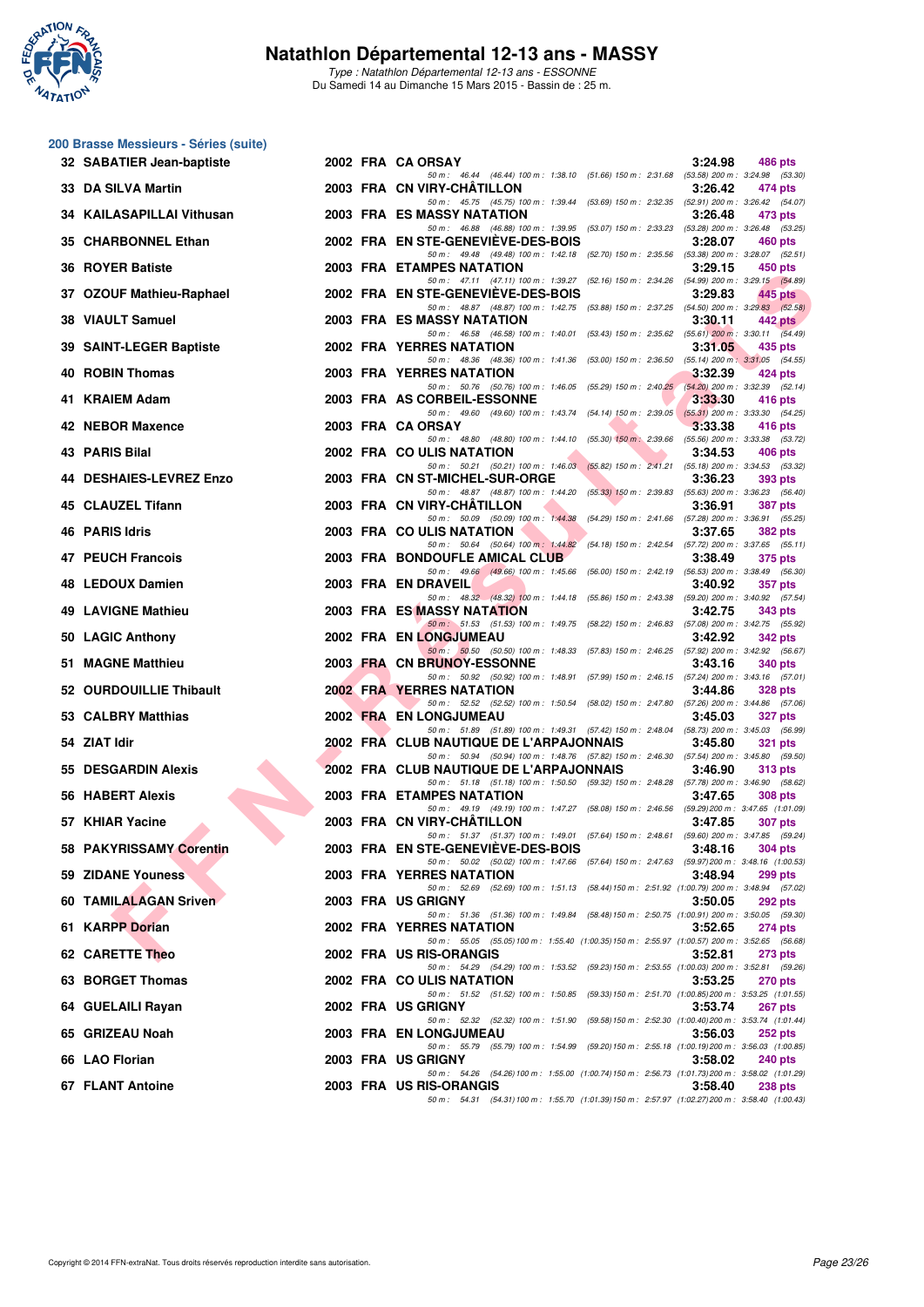

Type : Natathlon Départemental 12-13 ans - ESSONNE Du Samedi 14 au Dimanche 15 Mars 2015 - Bassin de : 25 m.

## **200 Brasse Messieurs - Séries (suite)**

| 68 MARQUES Raphaël          |  | 2003 FRA CN VIRY-CHÂTILLON<br>4:01.67                                                                                                                                                                                                     | $218$ pts      |
|-----------------------------|--|-------------------------------------------------------------------------------------------------------------------------------------------------------------------------------------------------------------------------------------------|----------------|
|                             |  | 50 m: 55.86 (55.86) 100 m: 1:57.44 (1:01.58) 150 m: 3:00.36 (1:02.92) 200 m: 4:01.67 (1:01.31)                                                                                                                                            |                |
| 69 DACOSTA Enzo             |  | 2003 FRA YERRES NATATION<br>4:03.15                                                                                                                                                                                                       | 209 pts        |
|                             |  | 50 m: 55.27 (55.27) 100 m: 1:58.91 (1:03.64) 150 m: 3:02.28 (1:03.37) 200 m: 4:03.15 (1:00.87)                                                                                                                                            |                |
| 70 BENGHERIB Soufiane       |  | 2003 FRA US GRIGNY<br>4:04.69                                                                                                                                                                                                             | <b>201 pts</b> |
|                             |  | 50 m: 55.94 (55.94) 100 m: 1:57.56 (1:01.62) 150 m: 3:00.58 (1:03.02) 200 m: 4:04.69 (1:04.11)                                                                                                                                            |                |
| 71 BENKHELIF Yanis          |  | 2003 FRA US RIS-ORANGIS<br>4:06.52                                                                                                                                                                                                        | $190$ pts      |
|                             |  | 50 m: 55.02 (55.02) 100 m: 1:58.52 (1:03.50) 150 m: 3:02.19 (1:03.67) 200 m: 4:06.52 (1:04.33)                                                                                                                                            |                |
| 72 MORTIER Jules            |  | 2003 FRA YERRES NATATION<br>4:09.74                                                                                                                                                                                                       | 173 pts        |
|                             |  | 50 m: 57.54 (57.54) 100 m: 2:02.07 (1:04.53) 150 m: 3:07.08 (1:05.01) 200 m: 4:09.74 (1:02.66)                                                                                                                                            |                |
| 73 BERRICHI Mourad          |  | 2003 FRA US RIS-ORANGIS AND ANN AN INGENITION OF THE RESIDENCE OF THE RESIDENCE OF THE RESIDENCE OF THE RESIDENCE OF THE RESIDENCE OF THE RESIDENCE OF THE RESIDENCE OF THE RESIDENCE OF THE RESIDENCE OF THE RESIDENCE OF THE<br>4:13.34 | $155$ pts      |
|                             |  | 50 m: 54.75 (54.75) 100 m: 1:58.54 (1:03.79) 150 m: 3:06.71 (1:08.17) 200 m: 4:13.34 (1:06.63)                                                                                                                                            |                |
| 74 GOUA Keellyan            |  | 2003 FRA US GRIGNY<br>4:13.38                                                                                                                                                                                                             | $155$ pts      |
|                             |  | 50 m: 56.11 (56.11) 100 m: 2:00.34 (1:04.23) 150 m: 3:07.29 (1:06.95) 200 m: 4:13.38 (1:06.09)                                                                                                                                            |                |
| <b>75 VINCENT Quentin</b>   |  | 2003 FRA AS CORBEIL-ESSONNE<br>4:14.50                                                                                                                                                                                                    | 149 pts        |
|                             |  | 50 m: 1:00.05 (1:00.05) 100 m: 2:05.71 (1:05.66) 150 m: 3:10.57 (1:04.86) 200 m: 4:14.50 (1:03.93)                                                                                                                                        |                |
| 76 HAYT Thomas              |  | 2003 FRA AS CORBEIL-ESSONNE 4:25.12                                                                                                                                                                                                       | $102$ pts      |
|                             |  | 50 m: 59.28 (59.28) 100 m: 2:07.57 (1:08.29) 150 m: 3:17.04 (1:09.47) 200 m: 4:25.12 (1:08.08)                                                                                                                                            |                |
| 77 LAVERDANT Patrick-Roland |  | 2003 FRA COULIS NATATION<br>4:54.72                                                                                                                                                                                                       | 18 pts         |
|                             |  | 100 m: 2:23.41 (2:23.41) 150 m: 3:40.69 (1:17.28) 200 m: 4:54.72 (1:14.03)<br>$50 m : -$                                                                                                                                                  |                |
| --- TRBIC Nikola            |  | 2003 FRA COULIS NATATION<br><b>DNS</b> dec                                                                                                                                                                                                |                |
| --- BICHIER Florian         |  | <b>2002 FRA CLUB NAUTIQUE DE L'ARPAJONNAIS</b><br><b>DNS</b> dec                                                                                                                                                                          |                |
| --- BOUSAID Abdel-Hamid     |  | <b>DNS</b> dec<br>2002 FRA US GRIGNY                                                                                                                                                                                                      |                |
|                             |  |                                                                                                                                                                                                                                           |                |

## **[200 Papillon Messieurs - Séries](http://www.ffnatation.fr/webffn/resultats.php?idact=nat&go=epr&idcpt=30327&idepr=83)** (Dimanche 15 Mars 2015)

| <u>IZ MURIIER JUICS</u>                                |  | <b>I ENNES IVATATION</b><br>4.09.74<br>179 pm                                                                                                             |
|--------------------------------------------------------|--|-----------------------------------------------------------------------------------------------------------------------------------------------------------|
| 73 BERRICHI Mourad                                     |  | 50 m: 57.54 (57.54) 100 m: 2:02.07 (1:04.53) 150 m: 3:07.08 (1:05.01) 200 m: 4:09.74 (1:02.66)<br>2003 FRA US RIS-ORANGIS<br>4:13.34<br>$155$ pts         |
| 74 GOUA Keellyan                                       |  | 50 m: 54.75 (54.75) 100 m: 1:58.54 (1:03.79) 150 m: 3:06.71 (1:08.17) 200 m: 4:13.34 (1:06.63)<br>2003 FRA US GRIGNY<br>4:13.38<br>$155$ pts              |
| <b>75 VINCENT Quentin</b>                              |  | 50 m: 56.11 (56.11) 100 m: 2:00.34 (1:04.23) 150 m: 3:07.29 (1:06.95) 200 m: 4:13.38 (1:06.09)<br>2003 FRA AS CORBEIL-ESSONNE<br>4:14.50<br>149 pts       |
| 76 HAYT Thomas                                         |  | 50 m: 1:00.05 (1:00.05) 100 m: 2:05.71 (1:05.66) 150 m: 3:10.57 (1:04.86) 200 m: 4:14.50 (1:03.93)<br>2003 FRA AS CORBEIL-ESSONNE<br>4:25.12<br>$102$ pts |
| 77 LAVERDANT Patrick-Roland                            |  | 50 m: 59.28 (59.28) 100 m: 2:07.57 (1:08.29) 150 m: 3:17.04 (1:09.47) 200 m: 4:25.12 (1:08.08)<br>2003 FRA COULIS NATATION<br>4:54.72                     |
|                                                        |  | 18 pts<br>100 m: 2:23.41 (2:23.41) 150 m: 3:40.69 (1:17.28) 200 m: 4:54.72 (1:14.03)<br>$50 m: -$                                                         |
| --- TRBIC Nikola<br>--- BICHIER Florian                |  | 2003 FRA COULIS NATATION<br><b>DNS</b> dec<br>2002 FRA CLUB NAUTIQUE DE L'ARPAJONNAIS<br><b>DNS</b> dec                                                   |
| --- BOUSAID Abdel-Hamid                                |  | 2002 FRA US GRIGNY<br><b>DNS dec</b>                                                                                                                      |
|                                                        |  |                                                                                                                                                           |
| 00 Papillon Messieurs - Séries (Dimanche 15 Mars 2015) |  |                                                                                                                                                           |
| 1 RAKOTONDRAMANGA Eliot-Tahina                         |  | <b>2002 FRA ES MASSY NATATION</b><br>2:25.92<br>934 pts                                                                                                   |
| 2 GENEVOIS Yanis                                       |  | 50 m: 30.06 (30.06) 100 m: 1:06.19 (36.13) 150 m: 1:45.10 (38.91) 200 m: 2:25.92 (40.82)<br>2002 FRA CN VIRY-CHATILLON<br>2:41.23<br>738 pts              |
|                                                        |  | 50 m: 35.28 (35.28) 100 m: 1:15.91 (40.63) 150 m: 1:58.47 (42.56) 200 m: 2:41.23 (42.76)                                                                  |
| 3 LE COZ Cédric                                        |  | 2002 FRA CN VIRY-CHATILLON<br>2:42.88<br>719 pts<br>50 m: 35.84 (35.84) 100 m: 1:17.80 (41.96) 150 m: 2:00.35 (42.55) 200 m: 2:42.88 (42.53)              |
| 4 L'HORSET Grégory                                     |  | 2002 FRA CN VIRY-CHATILLON<br>2:46.44<br>677 pts<br>50 m: 36.40 (36.40) 100 m: 1:18.16 (41.76) 150 m: 2:01.58 (43.42) 200 m: 2:46.44 (44.86)              |
| 5 GILLES William                                       |  | <b>2002 FRA ES MASSY NATATION</b><br>2:47.53<br>665 pts                                                                                                   |
| 6 CRETET Dorian                                        |  | 50 m: 36.32 (36.32) 100 m: 1:19.07 (42.75) 150 m: 2:03.70 (44.63) 200 m: 2:47.53 (43.83)<br><b>2003 FRA ES MASSY NATATION</b><br>2:47.84<br>661 pts       |
|                                                        |  | 50 m: 37.89 (37.89) 100 m: 1:20.17 (42.28) 150 m: 2:03.67 (43.50) 200 m: 2:47.84 (44.17)                                                                  |
| 7 QUILLAUX Gwendal                                     |  | 2002 FRA CN VIRY-CHATILLON<br>2:48.56<br>653 pts<br>50 m: 34.84 (34.84) 100 m: 1:16.14 (41.30) 150 m: 2:01.92 (45.78) 200 m: 2:48.56 (46.64)              |
| 8 GUILLAUME Vincent                                    |  | <b>2002 FRA ES MASSY NATATION</b><br>2:53.02<br>603 pts                                                                                                   |
| 9 PERON Mael                                           |  | 50 m: 37.76 (37.76) 100 m: 1:21.63 (43.87) 150 m: 2:08.02 (46.39) 200 m: 2:53.02 (45.00)<br>2002 FRA CLUB NAUTIQUE DE L'ARPAJONNAIS<br>2:55.91<br>572 pts |
| 10 PAUBEL Lucas                                        |  | 50 m: 37.39 (37.39) 100 m: 1:21.81 (44.42) 150 m: 2:09.06 (47.25) 200 m: 2:55.91 (46.85)<br><b>2002 FRA ES MASSY NATATION</b><br>2:56.09<br>570 pts       |
|                                                        |  | 50 m: 37.88 (37.88) 100 m: 1:21.66 (43.78) 150 m: 2:08.41 (46.75) 200 m: 2:56.09 (47.68)                                                                  |
| 11 GRANDIN MARTIN Numa                                 |  | 2002 FRA ES MASSY NATATION<br>2:56.54<br>566 pts<br>50 m: 35.41 (35.41) 100 m: 1:18.59 (43.18) 150 m: 2:07.66 (49.07) 200 m: 2:56.54 (48.88)              |
| <b>12 JULIEN Noé</b>                                   |  | 2002 FRA CA ORSAY<br>2:56.67<br>564 pts                                                                                                                   |
| 13 TETE Benjamin                                       |  | 50 m: 35.80 (35.80) 100 m: 1:20.53 (44.73) 150 m: 2:09.12 (48.59) 200 m: 2:56.67 (47.55)<br>2003 FRA CA ORSAY<br>2:58.31<br>547 pts                       |
| <b>14 MAALEL Riwen</b>                                 |  | 50 m: 37.55 (37.55) 100 m: 1:23.20 (45.65) 150 m: 2:11.70 (48.50) 200 m: 2:58.31 (46.61)<br>2002 FRA SN MONTGERON<br>3:01.34                              |
|                                                        |  | 516 pts<br>50 m: 37.66 (37.66) 100 m: 1:20.55 (42.89) 150 m: 2:08.34 (47.79) 200 m: 3:01.34 (53.00)                                                       |
| 15 CHAMAYOU Gael                                       |  | 2003 FRA ES MASSY NATATION<br>3:03.58<br>494 pts<br>50 m: 39.94 (39.94) 100 m: 1:26.81 (46.87) 150 m: 2:15.93 (49.12) 200 m: 3:03.58 (47.65)              |
| <b>16 LESTRADE Victor</b>                              |  | 2002 FRA YERRES NATATION<br>3:03.64<br>493 pts                                                                                                            |
| 17 DA SILVA Martin                                     |  | 50 m: 40.62 (40.62) 100 m: 1:29.17 (48.55) 150 m: 2:17.63 (48.46) 200 m: 3:03.64 (46.01)<br>2003 FRA CN VIRY-CHATILLON<br>3:07.13<br>460 pts              |
| 18 JULIEN Tristan                                      |  | 50 m: 39.70 (39.70) 100 m: 1:28.50 (48.80) 150 m: 2:18.44 (49.94) 200 m: 3:07.13 (48.69)<br>2002 FRA EN LONGJUMEAU<br>3:08.76<br>444 pts                  |
|                                                        |  | 50 m: 40.45 (40.45) 100 m: 1:30.86 (50.41) 150 m: 2:21.75<br>$(50.89)$ 200 m : 3:08.76 $(47.01)$                                                          |
| 19 SABATIER Jean-baptiste                              |  | 2002 FRA CAORSAY<br>3:08.96<br>443 pts<br>(50.00) 200 m : 3:08.96 (50.75)<br>50 m : 41.13 (41.13) 100 m : 1:28.21 (47.08) 150 m : 2:18.21                 |
| 20 DANTAS Ruben                                        |  | 2002 FRA EN LONGJUMEAU<br>3:10.24<br>431 pts                                                                                                              |
| 21 CHARBONNEL Dorian                                   |  | 50 m: 40.31 (40.31) 100 m: 1:29.06<br>(48.75) 150 m : 2:19.56 (50.50) 200 m : 3:10.24 (50.68)<br>2003 FRA CN BRUNOY-ESSONNE<br>3:10.94<br>424 pts         |
| 22 CLAUZEL Tifann                                      |  | 50 m : 42.46 (42.46) 100 m : 1:31.65 (49.19) 150 m : 2:22.88<br>(51.23) 200 m: 3:10.94 (48.06)<br>2003 FRA CN VIRY-CHATILLON<br>3:11.05<br>423 pts        |
|                                                        |  | 50 m : 43.02 (43.02) 100 m : 1:33.28 (50.26) 150 m : 2:23.97 (50.69) 200 m : 3:11.05 (47.08)                                                              |
| 23 CALBRY Matthias                                     |  | <b>2002 FRA EN LONGJUMEAU</b><br>3:12.33<br>412 pts<br>50 m: 41.11 (41.11) 100 m: 1:31.72 (50.61) 150 m: 2:22.18 (50.46) 200 m: 3:12.33 (50.15)           |
|                                                        |  |                                                                                                                                                           |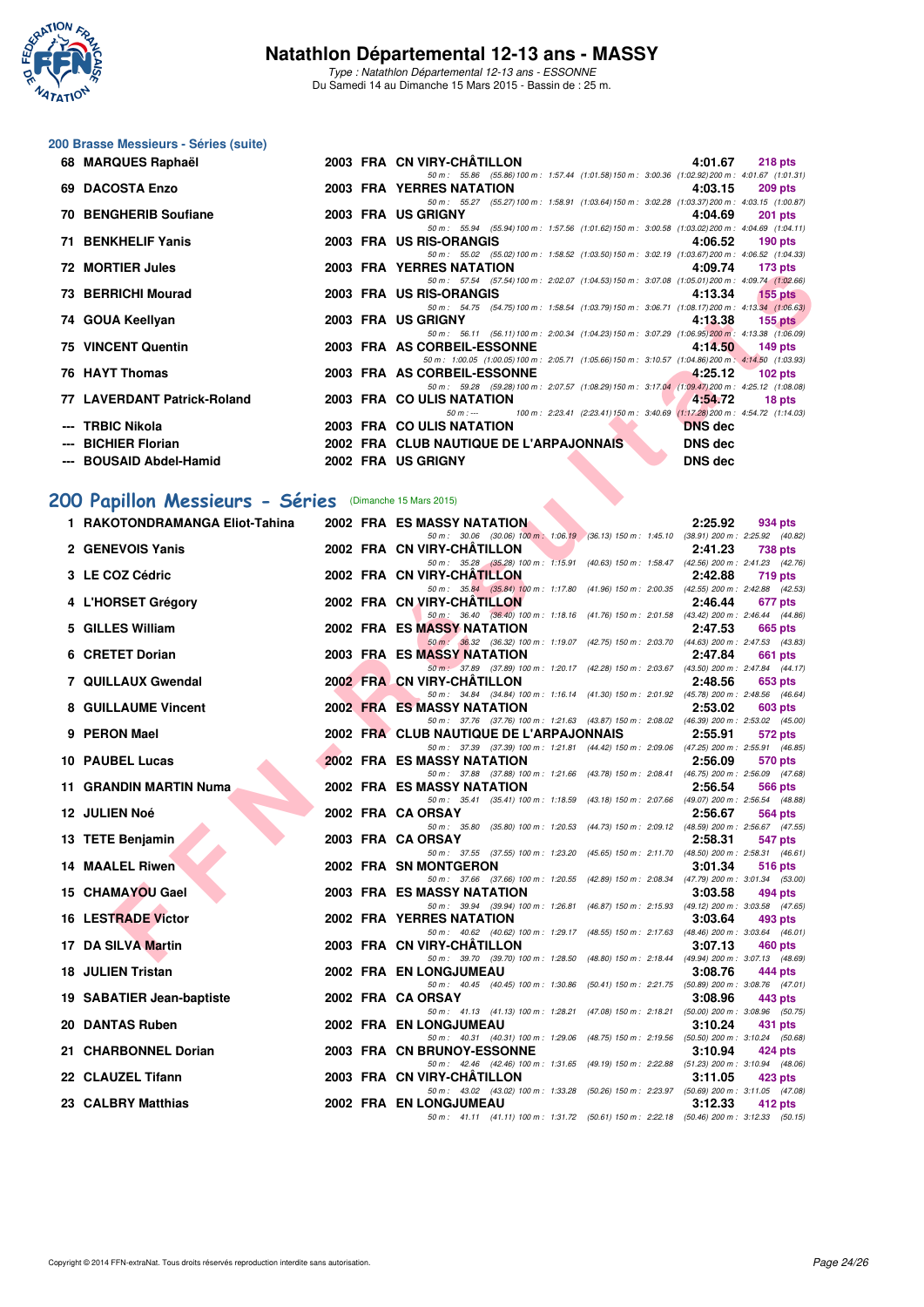

Type : Natathlon Départemental 12-13 ans - ESSONNE Du Samedi 14 au Dimanche 15 Mars 2015 - Bassin de : 25 m.

#### **200 Papillon Messieurs - Séries (suite)**

|    | 24 LEFEBVRE Hugo            |  | 2002 FRA YERRES NATATION                                                                                                                      | 3:12.66 | 409 pts        |
|----|-----------------------------|--|-----------------------------------------------------------------------------------------------------------------------------------------------|---------|----------------|
|    | 25 AUDRY Nicolas            |  | 50 m: 40.70 (40.70) 100 m: 1:29.77 (49.07) 150 m: 2:22.47 (52.70) 200 m: 3:12.66 (50.19)<br>2002 FRA SN MONTGERON                             | 3:13.54 | 401 pts        |
|    | 25 SALHI Adème              |  | 50 m: 41.57 (41.57) 100 m: 1:32.49 (50.92) 150 m: 2:23.22 (50.73) 200 m: 3:13.54 (50.32)<br>2002 FRA US RIS-ORANGIS                           | 3:13.54 | 401 pts        |
|    | 27 TETART Martin            |  | 50 m: 40.36 (40.36) 100 m: 1:29.90 (49.54) 150 m: 2:22.61 (52.71) 200 m: 3:13.54 (50.93)<br>2003 FRA CN ST-MICHEL-SUR-ORGE                    | 3:13.67 | 400 pts        |
|    | 28 PARIS Idris              |  | 50 m: 39.94 (39.94) 100 m: 1:29.43 (49.49) 150 m: 2:21.56 (52.13) 200 m: 3:13.67 (52.11)<br>2003 FRA COULIS NATATION                          | 3:15.15 | 387 pts        |
|    | 29 MELIN Tobias             |  | 50 m: 40.77 (40.77) 100 m: 1:29.01 (48.24) 150 m: 2:23.02 (54.01) 200 m: 3:15.15 (52.13)<br>2003 FRA CLUB NAUTIQUE DE L'ARPAJONNAIS           | 3:17.59 | <b>366 pts</b> |
|    | <b>30 LAVIGNE Mathieu</b>   |  | 50 m: 40.73 (40.73) 100 m: 1:32.52 (51.79) 150 m: 2:26.27 (53.75) 200 m: 3:17.59 (51.32)<br>2003 FRA ES MASSY NATATION                        | 3:18.06 | $362$ pts      |
|    | 31 LAGIC Anthony            |  | 50 m: 44.35 (44.35) 100 m: 1:36.28 (51.93) 150 m: 2:28.37 (52.09) 200 m: 3:18.06 (49.69)<br>2002 FRA EN LONGJUMEAU                            | 3:18.38 | 359 pts        |
|    | 32 GRIZEAU Noah             |  | 50 m: 43.20 (43.20) 100 m: 1:34.48 (51.28) 150 m: 2:27.43 (52.95) 200 m: 3:18.38 (50.95)<br>2003 FRA EN LONGJUMEAU                            | 3:19.84 | 347 pts        |
|    |                             |  | 50 m: 40.18 (40.18) 100 m: 1:30.41 (50.23) 150 m: 2:25.03 (54.62) 200 m: 3:19.84 (54.81)                                                      |         |                |
|    | 33 KAILASAPILLAI Vithusan   |  | 2003 FRA ES MASSY NATATION<br>50 m: 41.88 (41.88) 100 m: 1:33.69 (51.81) 150 m: 2:27.35 (53.66) 200 m: 3:20.35 (53.00)                        | 3:20.35 | 343 pts        |
|    | 34 HERNANDEZ Dorian         |  | 2003 FRA CN BRUNOY-ESSONNE<br>50 m: 42.05 (42.05) 100 m: 1:34.84 (52.79) 150 m: 2:29.19 (54.35) 200 m: 3:22.69 (53.50)                        | 3:22.69 | 324 pts        |
|    | <b>35 PEUCH Francois</b>    |  | 2003 FRA BONDOUFLE AMICAL CLUB<br>50 m: 40.87 (40.87) 100 m: 1:33.74 (52.87) 150 m: 2:28.01 (54.27) 200 m: 3:22.91 (54.90)                    | 3:22.91 | <b>322 pts</b> |
|    | 36 VIAULT Samuel            |  | 2003 FRA ES MASSY NATATION<br>50 m: 43.76 (43.76) 100 m: 1:36.91 (53.15) 150 m: 2:32.00 (55.09) 200 m: 3:23.32 (51.32)                        | 3:23.32 | <b>319 pts</b> |
|    | 37 NEBOR Maxence            |  | 2003 FRA CA ORSAY<br>50 m: 44.16 (44.16) 100 m: 1:37.92 (53.76) 150 m: 2:34.27 (56.35) 200 m: 3:23.49 (49.22)                                 | 3:23.49 | 318 pts        |
|    | 38 KHIAR Yacine             |  | 2003 FRA CN VIRY-CHATILLON<br>50 m: 43.98 (43.98) 100 m: 1:38.02 (54.04) 150 m: 2:31.37 (53.35) 200 m: 3:23.91 (52.54)                        | 3:23.91 | <b>314 pts</b> |
|    | 39 SAINT-LEGER Baptiste     |  | 2002 FRA YERRES NATATION<br>50 m: 40.95 (40.95) 100 m: 1:31.08 (50.13) 150 m: 2:26.21 (55.13) 200 m: 3:24.16 (57.95)                          | 3:24.16 | 312 pts        |
|    | 40 CHARBONNEL Ethan         |  | 2002 FRA EN STE-GENEVIEVE-DES-BOIS                                                                                                            | 3:24.64 | 309 pts        |
|    | 41 COMMERET Jéhann          |  | 50 m: 45.61 (45.61) 100 m: 1:36.93 (51.32) 150 m: 2:31.19 (54.26) 200 m: 3:24.64 (53.45)<br>2003 FRA YERRES NATATION                          | 3:28.51 | <b>279 pts</b> |
|    | <b>42 ROYER Batiste</b>     |  | 50 m: 44.15 (44.15) 100 m: 1:37.92 (53.77) 150 m: 2:33.14 (55.22) 200 m: 3:28.51 (55.37)<br>2003 FRA ETAMPES NATATION                         | 3:29.23 | 274 pts        |
|    | 43 OURDOUILLIE Thibault     |  | 50 m: 40.88 (40.88) 100 m: 1:33.62 (52.74) 150 m: 2:31.07 (57.45) 200 m: 3:29.23 (58.16)<br>2002 FRA YERRES NATATION                          | 3:32.28 | 252 pts        |
|    | 44 BORGET Thomas            |  | 50 m: 43.72 (43.72) 100 m: 1:37.92 (54.20) 150 m: 2:35.37 (57.45) 200 m: 3:32.28 (56.91)<br>2002 FRA COULIS NATATION                          | 3:36.15 | 226 pts        |
| 45 | <b>MAGNE Matthieu</b>       |  | 50 m: 45.78 (45.78) 100 m: 1:42.76 (56.98) 150 m: 2:41.06 (58.30) 200 m: 3:36.15 (55.09)<br>2003 FRA CN BRUNOY-ESSONNE                        | 3:37.49 | 217 pts        |
|    | 46 KRAIEM Adam              |  | 50 m: 48.38 (48.38) 100 m: 1:46.76 (58.38) 150 m: 2:44.65 (57.89) 200 m: 3:37.49 (52.84)<br>2003 FRA AS CORBEIL-ESSONNE                       | 3:37.67 | 216 pts        |
|    | 47 OZOUF Mathieu-Raphael    |  | 50 m: 44.58 (44.58) 100 m: 1:40.14 (55.56) 150 m: 2:39.81 (59.67) 200 m: 3:37.67 (57.86)<br>2002 FRA EN STE-GENEVIEVE-DES-BOIS                | 3:38.95 | 207 pts        |
|    | 48 MARQUES Raphaël          |  | 50 m: 40.82 (40.82) 100 m: 1:36.70 (55.88) 150 m: 2:37.12 (1:00.42) 200 m: 3:38.95 (1:01.83)<br>2003 FRA CN VIRY-CHATILLON                    | 3:45.31 | 169 pts        |
|    | 49 PARIS Bilal              |  | 50 m: 46.78 (46.78) 100 m: 1:46.75 (59.97) 150 m: 2:49.38 (1:02.63) 200 m: 3:45.31 (55.93)<br>2002 FRA COULIS NATATION                        | 3:45.60 |                |
|    |                             |  | 50 m: 47.31 (47.31) 100 m: 1:46.05 (58.74) 150 m: 2:47.11 (1:01.06) 200 m: 3:45.60 (58.49)                                                    |         | 167 pts        |
|    | 50 ZIAT Idir                |  | 2002 FRA CLUB NAUTIQUE DE L'ARPAJONNAIS<br>50 m: 47.78 (47.78) 100 m: 1:45.79 (58.01) 150 m: 2:46.25 (1:00.46) 200 m: 3:48.50 (1:02.25)       | 3:48.50 | <b>151 pts</b> |
|    | 51 VALIN-FIXOT Antonin      |  | 2002 FRA CN ST-MICHEL-SUR-ORGE<br>50 m: 49.70 (49.70) 100 m: 1:48.45 (58.75) 150 m: 2:50.06 (1:01.61) 200 m: 3:49.45 (59.39)                  | 3:49.45 | 146 $pts$      |
|    | 52 MORTIER Jules            |  | 2003 FRA YERRES NATATION<br>50 m: 51.91 (51.91) 100 m: 1:52.38 (1:00.47) 150 m: 2:54.06 (1:01.68) 200 m: 3:51.56 (57.50)                      | 3:51.56 | $135$ pts      |
|    | 53 DACOSTA Enzo             |  | 2003 FRA YERRES NATATION<br>50 m: 47.39 (47.39) 100 m: 1:46.31 (58.92) 150 m: 2:51.90 (1:05.59) 200 m: 3:54.96 (1:03.06)                      | 3:54.96 | 118 $pts$      |
|    | 54 DIJOUX Nathan            |  | 2002 FRA CLUB NAUTIQUE DE L'ARPAJONNAIS<br>50 m: 45.92 (45.92) 100 m: 1:46.37 (1:00.45) 150 m: 2:51.50 (1:05.13) 200 m: 3:57.14 (1:05.64)     | 3:57.14 | $108$ pts      |
|    | 55 DESGARDIN Alexis         |  | 2002 FRA CLUB NAUTIQUE DE L'ARPAJONNAIS<br>50 m : 45.76 (45.76) 100 m : 1:46.59 (1:00.83) 150 m : 2:53.76 (1:07.17) 200 m : 4:02.65 (1:08.89) | 4:02.65 | 84 pts         |
|    | 56 ZIDANE Youness           |  | 2003 FRA YERRES NATATION<br>50 m: 53.79 (53.79) 100 m: 1:55.96 (1:02.17) 150 m: 3:00.76 (1:04.80) 200 m: 4:05.60 (1:04.84)                    | 4:05.60 | 72 pts         |
|    | 57 VINCENT Quentin          |  | 2003 FRA AS CORBEIL-ESSONNE<br>50 m: 55.22 (55.22) 100 m: 2:00.01 (1:04.79) 150 m: 3:04.72 (1:04.71) 200 m: 4:08.52 (1:03.80)                 | 4:08.52 | 62 pts         |
|    | 58 BERRICHI Mourad          |  | 2003 FRA US RIS-ORANGIS                                                                                                                       | 4:10.49 | 55 pts         |
|    | 59 LAVERDANT Patrick-Roland |  | 50 m: 52.70 (52.70) 100 m: 1:55.80 (1:03.10) 150 m: 3:02.20 (1:06.40) 200 m: 4:10.49 (1:08.29)<br>2003 FRA COULIS NATATION                    | 4:12.05 | 50 pts         |
|    |                             |  | 50 m: 56.30 (56.30) 100 m: 2:02.44 (1:06.14) 150 m: 3:10.26 (1:07.82) 200 m: 4:12.05 (1:01.79)                                                |         |                |